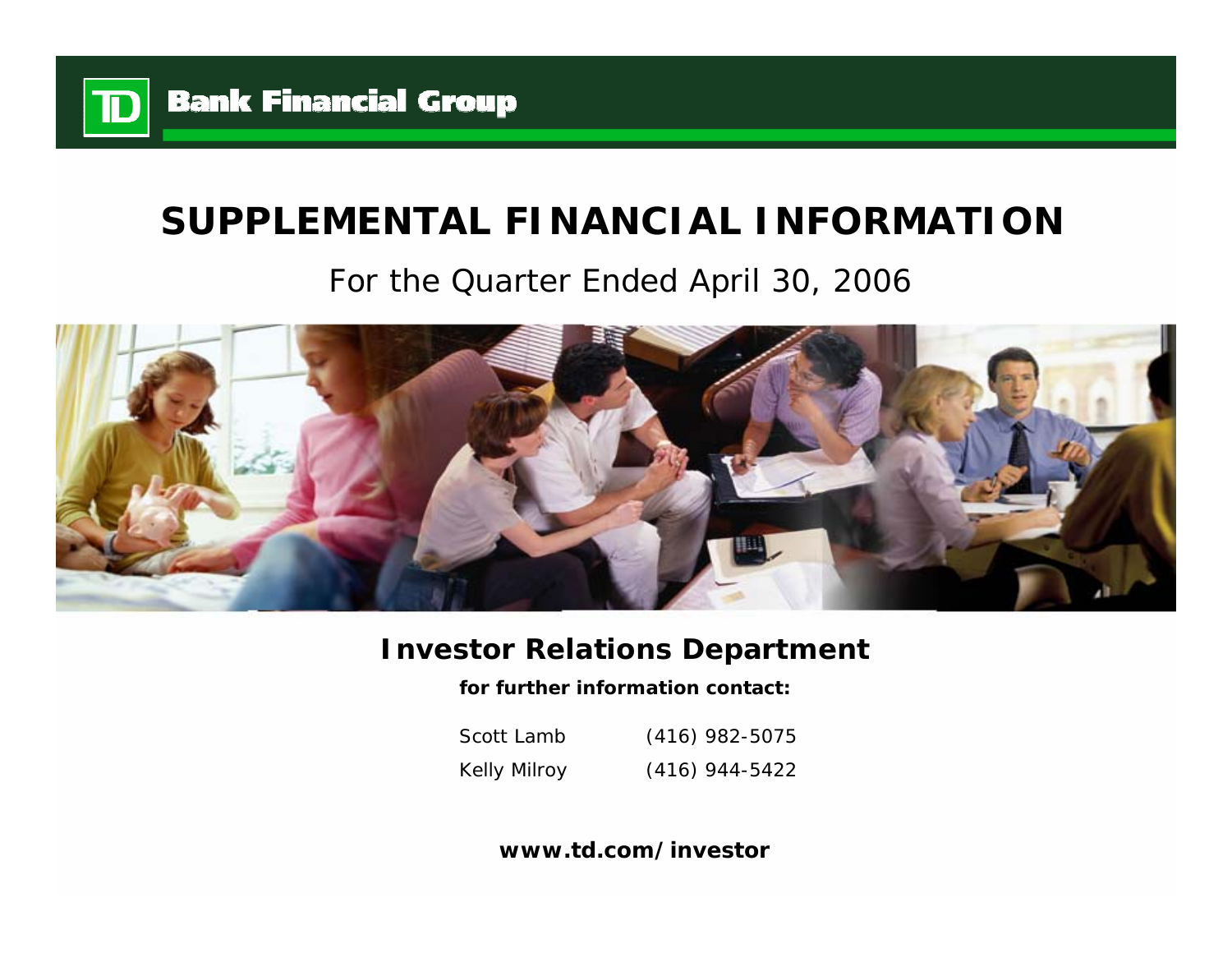

### **Bank Financial Group**

#### **For the Quarter Ended April 30, 2006**

#### **How the Bank Reports**

The supplemental information contained in this package is designed to improve the readers' understanding of TD Bank Financial Group's financial performance. This information should be used in conjunction with the Q2/06 Report to Shareholders and Investor Presentation as well as the Consolidated Financial Statements for the year ended October 31, 2005.

The Bank's financial results are prepared in accordance with Canadian generally accepted accounting principles (GAAP). The Bank refers to results prepared in accordance with GAAP as "reported". The Bank also utilizes "adjusted" earnings to assess each of its businesses and to measure overall Bank performance. To arrive at adjusted earnings, the Bank removes "items of note" from reported earnings. The items of note are listed on page 3 and relate to items which management does not believe are indicative of underlying business performance. Commencing the first quarter of 2006, the items of note include the Bank's amortization of intangible assets which relates to the TD Banknorth acquisition in March 2005 and the Canada Trust acquisition in fiscal 2000. Previously, the Bank described this measure as earnings before the amortization of intangibles and items of note. The Bank believes that adjusted earnings provides the reader with a better understanding of how management views the Bank's performance.

As explained, adjusted earnings are different from reported results determined in accordance with GAAP. Adjusted earnings and related terms used in this package are not defined terms under GAAP and therefore may not be comparable to similar terms used by other issuers. A reconciliation between the Bank's adjusted earnings and its reported results is provided on page 3 of this package.

#### **Segmented Information**

For management reporting purposes, the Bank's operations are organized into the following four operating business segments: Canadian Personal and Commercial Banking, U.S. Personal and Commercial Banking, Wholesale Banking and Wealth Management. The Bank's other activities are grouped into the Corporate segment.

The Bank's management reporting process measures the performance of the segments based on our management structure and is not necessarily comparable with other financial services companies. Due to the complexity of the Bank, its management reporting model uses various estimates, assumptions, allocations and risk-based methodologies for funds transfer pricing, inter-segment revenues, income tax rates, capital, indirect expenses and cost transfers to measure business segment results. Transfer pricing of funds is generally applied at market rates. Inter-segment revenues are negotiated between each business segment and approximate the value provided by the distributing segment. Income tax expense or benefit is generally applied to each segment based on a statutory tax rate and may be adjusted for items and activities unique to each segment.

The Bank measures and evaluates the performance of each segment based on adjusted net income available to common shareholders, economic profit and return on invested capital. Economic profit is adjusted net income available to common shareholders, less a charge for average invested capital. Each segment's invested capital represents the capital required for economic risks, including credit, market and operational risks, plus the purchased amounts of goodwill and intangible assets net of impairment write downs. Return on invested capital is adjusted net income available to common shareholders divided by average invested capital.

Net interest income, primarily within Wholesale Banking, is calculated on a taxable equivalent basis (TEB), which means that the value of the non-taxable or tax-exempt income including dividends is adjusted to its equivalent before tax value. Using TEB allows the Bank to measure income from all securities and loans consistently and makes for more meaningful comparison of net interest income with similar institutions. The TEB adjustment reflected primarily in the Wholesale Banking segment's results is eliminated in the Corporate segment on page 9.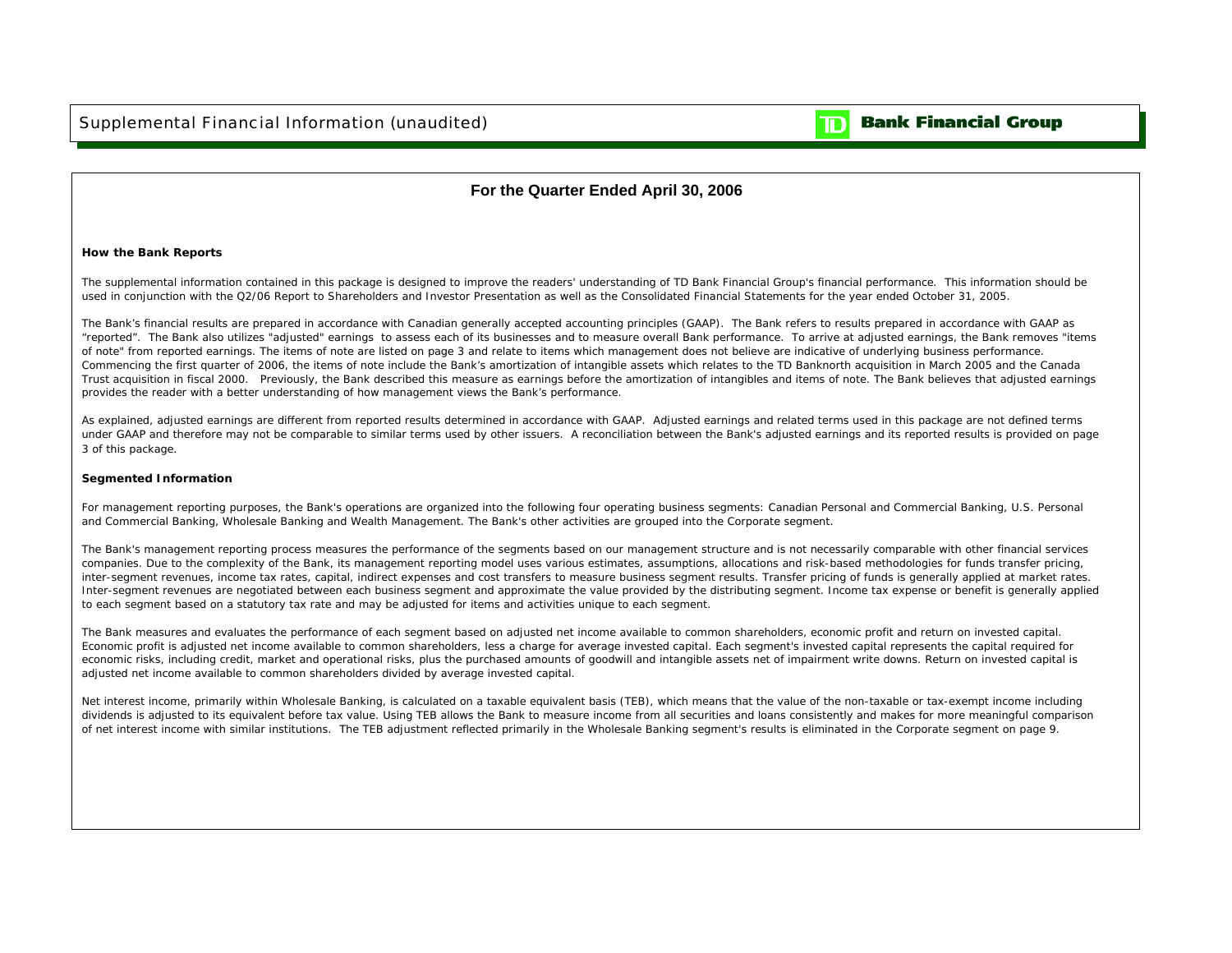#### **Bank Financial Group**  $\mathbf{D}$

| For the Quarter Ended April 30, 2006<br><b>Table of Contents</b> |      |
|------------------------------------------------------------------|------|
|                                                                  | Page |
| <b>Highlights</b>                                                | 1    |
| <b>Shareholder Value</b>                                         | 2    |
| Adjustment for Items of Note, Net of Tax                         | 3    |
| <b>Segmented Results Summary</b>                                 | 4    |
| <b>Canadian Personal and Commercial Banking Segment</b>          | 5    |
| U.S. Personal and Commercial Banking Segment                     | 6    |
| <b>Wealth Management Segment</b>                                 | 7    |
| <b>Wholesale Banking Segment</b>                                 | 8    |
| <b>Corporate Segment</b>                                         | 9    |
| Net Interest Income and Margin                                   | 10   |
| <b>Other Income</b>                                              | 11   |
| <b>Non-Interest Expenses</b>                                     | 12   |
| <b>Balance Sheet</b>                                             | 13   |
| <b>Investment Securities Surplus (Deficit) Over Book</b>         | 14   |
| Assets under Administration and Management                       | 14   |
| <b>Intangibles and Goodwill</b>                                  | 15   |
| <b>Restructuring Costs</b>                                       | 15   |
| <b>Loan Securitization</b>                                       | 16   |
| <b>Impaired Loans</b>                                            | 17   |
| Allowance for Credit Losses and Provision for Credit Losses      | 18   |
| Analysis of Change in Shareholders' Equity                       | 19   |
| Analysis of Change in Non-Controlling Interest                   | 20   |
| Analysis of Change in Investment in TD Ameritrade                | 20   |
| <b>Risk-Weighted Assets and Capital</b>                          | 21   |

Certain comparative amounts have been reclassified to conform with current period presentation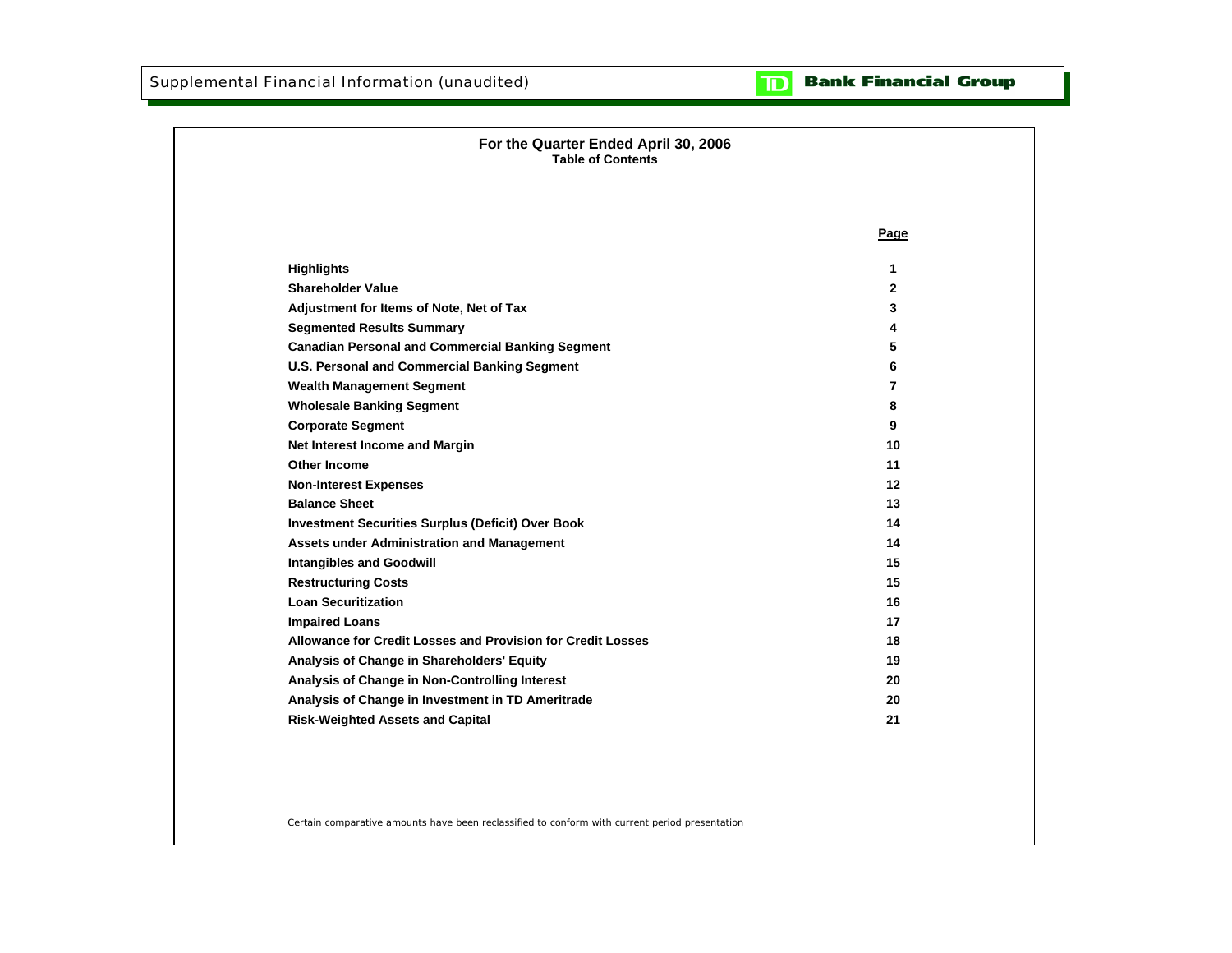<span id="page-3-0"></span>

| <b>Highlights</b>                                                                                  |                        |                     |                |                |               |             |                |             |                |               | $\mathbf{D}% _{T}=\mathbf{D}_{T}\times\mathbf{D}_{T}$ |                      | <b>Bank Financial Group</b> |              |                  |
|----------------------------------------------------------------------------------------------------|------------------------|---------------------|----------------|----------------|---------------|-------------|----------------|-------------|----------------|---------------|-------------------------------------------------------|----------------------|-----------------------------|--------------|------------------|
|                                                                                                    |                        |                     |                |                |               |             |                |             |                |               |                                                       |                      |                             |              |                  |
|                                                                                                    |                        | LINE                |                | 2006           |               |             | 2005           |             |                | 2004          |                                                       |                      | Year to Date                |              | <b>Full Year</b> |
| <b>FOR THE PERIOD ENDED</b>                                                                        |                        |                     | Q2             | Q <sub>1</sub> | Q4            | Q3          | Q <sub>2</sub> | Q1          | Q4             | Q3            | Q <sub>2</sub>                                        | 2006                 | 2005                        | 2005         | 2004             |
| <b>Income Statement (\$millions)</b>                                                               |                        |                     |                |                |               |             |                |             |                |               |                                                       |                      |                             |              |                  |
| Net interest income                                                                                | (page 10)              | -1                  | 1,427<br>\$    | 1,607<br>\$.   | \$<br>1,641   | \$1,563     | \$<br>1,393    | \$1,411     | \$1,435        | \$1,452       | \$<br>1,441                                           | \$<br>3,034          | \$<br>2,804                 | \$<br>6,008  | \$<br>5,773      |
| Other income                                                                                       | (page 11)              | $\overline{2}$      | 1,691          | 1,797          | 1,442         | 1,535       | 1,517          | 1,395       | 1,118          | 1,181         | 1,284                                                 | 3,488                | 2,912                       | 5,889        | 4,883            |
| Total revenues                                                                                     |                        | 3                   | 3,118          | 3,404          | 3,083         | 3,098       | 2,910          | 2,806       | 2,553          | 2,633         | 2,725                                                 | 6,522                | 5,716                       | 11,897       | 10,656           |
| Dilution gain on investments, net of costs                                                         |                        | $\overline{4}$      | (5)            | 1,564          |               |             |                |             |                |               |                                                       | 1,559                |                             |              |                  |
| Provision for (reversal of) credit losses<br>Non-interest expenses                                 | (page 18)<br>(page 12) | 5<br>6              | 16<br>2,103    | 114<br>2,290   | (15)<br>2,203 | 40<br>2,577 | 20<br>2,057    | 10<br>1,945 | (73)<br>1,904  | (17)<br>1,907 | (192)<br>2,271                                        | 130<br>4,393         | 30<br>4,002                 | 55<br>8,782  | (386)<br>8,007   |
|                                                                                                    |                        |                     |                | 2,564          |               |             |                |             |                |               |                                                       |                      |                             |              | 3,035            |
| Net income before provision for income taxes<br>Provision for income taxes                         |                        | $\overline{7}$<br>8 | 994<br>244     | 220            | 895<br>253    | 481<br>12   | 833<br>213     | 851<br>221  | 722<br>127     | 743<br>178    | 646<br>156                                            | 3,558<br>464         | 1,684<br>434                | 3,060<br>699 | 803              |
| Income before non-controlling interest in subsidiaries                                             |                        | 9                   | 750            | 2,344          | 642           | 469         | 620            | 630         | 595            | 565           | 490                                                   | 3,094                | 1,250                       | 2,361        | 2,232            |
| Non-controlling interest in subsidiaries<br>Equity in net income of associated company, net of tax |                        | 10<br>11            | 47<br>35       | 37             | 53            | 58          | 21             |             |                |               |                                                       | 84<br>35             | 21                          | 132          |                  |
| Net income                                                                                         |                        | 12                  | 738            | 2,307          | 589           | 411         | 599            | 630         | 595            | 565           | 490                                                   | 3,045                | 1,229                       | 2,229        | 2,232            |
| Adjustment for items of note, net of tax                                                           | (page 3)               | 13                  | 42             | (1, 472)       | 176           | 328         | 73             | 55          | $\overline{2}$ | 36            | 145                                                   | (1,430)              | 128                         | 632          | 253              |
| Net income - adjusted<br>Preferred dividends                                                       |                        | 14<br>15            | 780<br>6       | 835<br>5       | 765           | 739         | 672            | 685         | 597            | 601           | 635                                                   | 1,615<br>11          | 1,357                       | 2,861        | 2,485            |
|                                                                                                    |                        |                     |                |                |               |             |                |             |                |               |                                                       |                      |                             | \$.          |                  |
| Net income available to common shareholders - adjusted                                             |                        | 16                  | 774            | 830<br>\$      | 765<br>\$     | \$<br>739   | \$<br>672      | \$<br>685   | \$<br>597      | 601<br>\$     | 635<br>\$                                             | \$<br>1,604          | 1,357<br>\$                 | 2,861        | 2,485<br>\$      |
| Per common share <sup>1</sup> and average number of shares                                         |                        |                     |                |                |               |             |                |             |                |               |                                                       |                      |                             |              |                  |
| Basic net income - reported                                                                        |                        | 17                  | \$<br>1.02     | \$<br>3.23     | \$<br>.83     | \$<br>.58   | \$<br>.87      | \$<br>.96   | \$<br>.91      | \$<br>.87     | $\mathfrak{s}$<br>.75                                 | \$<br>4.25           | \$<br>1.83                  | \$<br>3.22   | \$<br>3.41       |
| - adjusted                                                                                         |                        | 18                  | 1.10           | 1.16           | 1.08          | 1.04        | 1.00           | 1.04        | .91            | .92           | .97                                                   | 2.27                 | 2.05                        | 4.14         | 3.80             |
| Diluted net income - reported                                                                      |                        | 19                  | 1.01           | 3.20           | .82           | .58         | .86            | .95         | .90            | .86           | .74                                                   | 4.21                 | 1.81                        | 3.20         | 3.39             |
| - adjusted                                                                                         |                        | 20                  | 1.09           | 1.15           | 1.06          | 1.04        | 1.00           | 1.04        | .91            | .91           | .96                                                   | 2.25                 | 2.03                        | 4.14         | 3.77             |
| Average number of common shares outstanding - basic (millions)                                     |                        | 21                  | 715.7          | 712.5          | 710.0         | 707.6       | 690.8          | 656.6       | 653.5          | 653.1         | 656.8                                                 | 714.1                | 673.4                       | 691.3        | 654.5            |
| - diluted                                                                                          |                        | 22                  | 722.5          | 718.9          | 716.1         | 713.4       | 696.1          | 661.9       | 658.2          | 657.4         | 662.0                                                 | 720.7                | 678.7                       | 696.9        | 659.4            |
| <b>Balance sheet (\$billions)</b>                                                                  |                        |                     |                |                |               |             |                |             |                |               |                                                       |                      |                             |              |                  |
| <b>Total assets</b>                                                                                | (page 13)              | 23                  | 388.6<br>Ŝ.    | \$<br>384.4    | 365.2<br>\$   | 368.4<br>\$ | 359.5<br>\$    | \$<br>333.3 | \$311.0        | 309.2<br>\$   | 312.3<br>\$                                           | \$<br>388.6          | 359.5<br>S.                 | \$<br>365.2  | 311.0<br>\$      |
| Total shareholders' equity                                                                         | (page 19)              | 24                  | 19.3           | 18.5           | 15.9          | 15.8        | 15.6           | 13.2        | 12.7           | 12.4          | 12.2                                                  | 19.3                 | 15.6                        | 15.9         | 12.7             |
| Investment securities - surplus over book $2$ (\$millions)                                         |                        | 25                  | 706            | 806            | 750           | 733         | 550            | 537         | 418            | 321           | 405                                                   | 706                  | 550                         | 750          | 418              |
| <b>Capital and Risk Metrics (\$billions)</b>                                                       |                        |                     |                |                |               |             |                |             |                |               |                                                       |                      |                             |              |                  |
| Risk-weighted assets                                                                               | (page 21)              | 26                  | 135.8<br>Ŝ.    | \$<br>135.9    | 130.0<br>\$   | \$<br>130.5 | \$<br>127.6    | s.<br>103.0 | \$<br>100.3    | 99.7<br>\$    | \$<br>102.3                                           | \$<br>135.8          | 127.6<br>\$                 | 130.0<br>\$  | \$<br>100.3      |
| Tier 1 capital                                                                                     | (page 21)              | 27                  | 16.4           | 16.1           | 13.1          | 13.1        | 12.8           | 13.4        | 12.6           | 12.3          | 12.2                                                  | 16.4                 | 12.8                        | 13.1         | 12.6             |
| Tangible common equity                                                                             | (page 21)              | 28                  | 12.3           | 12.0           | 9.6           | 9.1         | 8.8            | 9.6         | 9.0            | 8.5           | 8.2                                                   | 12.3                 | 8.8                         | 9.6          | 9.0              |
| Tier 1 capital ratio                                                                               | (page 21)              | 29                  | 12.1%          | 11.9 %         | 10.1%         | 10.0%       | 10.0%          | 13.0%       | 12.6%          | 12.3%         | 11.9%                                                 | 12.1%                | 10.0%                       | 10.1%        | 12.6%            |
| Total capital ratio                                                                                | (page 21)              | 30                  | 14.1           | 13.8           | 13.2          | 13.3        | 13.4           | 17.2        | 16.9           | 16.8          | 16.4                                                  | 14.1                 | 13.4                        | 13.2         | 16.9             |
| Tangible common equity as a percentage of RWA                                                      | (page 21)              | 31                  | 9.0            | 8.8            | 7.4           | 7.0         | 6.9            | 9.3         | 9.0            | 8.5           | 8.0                                                   | 9.0                  | 6.9                         | 7.4          | 9.0              |
| After tax impact of 1% increase in interest rates on                                               |                        |                     |                |                |               |             |                |             |                |               |                                                       |                      |                             |              |                  |
| Common shareholders' equity (\$millions)                                                           |                        | 32                  | $\overline{2}$ | \$<br>5        | \$<br>(61)    | \$<br>(66)  | S<br>(156)     | (113)<br>S  | \$<br>(124)    | (120)         | -\$<br>(40)                                           | \$<br>$\overline{2}$ | (156)<br>\$.                | \$<br>(61)   | -\$<br>(124)     |
| Annual net income (\$millions)                                                                     |                        | 33                  | 12             | 15             | (20)          | (19)        | (6)            | (12)        | (17)           | (14)          | (4)                                                   | 12                   | (6)                         | (20)         | (17)             |
| Net impaired loans (\$millions)                                                                    | (page 17)              | 34                  | (942)          | (993)          | (944)         | (928)       | (928)          | (625)       | (646)          | (617)         | (567)                                                 | (942)                | (928)                       | (944)        | (646)            |
| Net impaired loans as a % of net loans                                                             |                        | 35                  | (.6)%          | (.6)%          | $(.6)$ %      | $(.6)$ %    | $(.6)$ %       | $(.5)$ %    | (.5)%          | (.5)%         | (.4)%                                                 |                      | $(.6)$ %<br>$(.6)$ %        | $(.6)$ %     | (.5)%            |
| Provision for credit losses as a % of net average loans                                            |                        | 36                  | .04            | .29            | (.04)         | .10         | .06            | .03         | (.22)          | (.05)         | (.62)                                                 | .16                  | .04                         | .04          | (.30)            |
| Rating of senior debt:<br>Moody's                                                                  |                        | 37                  | Aa3            | Aa3            | Aa3           | Aa3         | Aa3            | Aa3         | Aa3            | Aa3           | Aa3                                                   | Aa3                  | Aa3                         | Aa3          | Aa3              |
| Standard and Poor's                                                                                |                        | 38                  | $A+$           | $A+$           | $A+$          | $A+$        | $A+$           | $A+$        | $A+$           | $A+$          | $A+$                                                  | $A+$                 | $A+$                        | $A+$         | $A+$             |

<sup>1</sup> Earnings per share (EPS) is computed by dividing income by the weighted average number of shares outstanding during the period. As a result, the sum of the quarterly EPS figures may not equal the YTD EPS.

 $^2$  Excludes debt security positions which are used as part of the Bank's Asset and Liability Management hedging activities and preferred shares that are hedged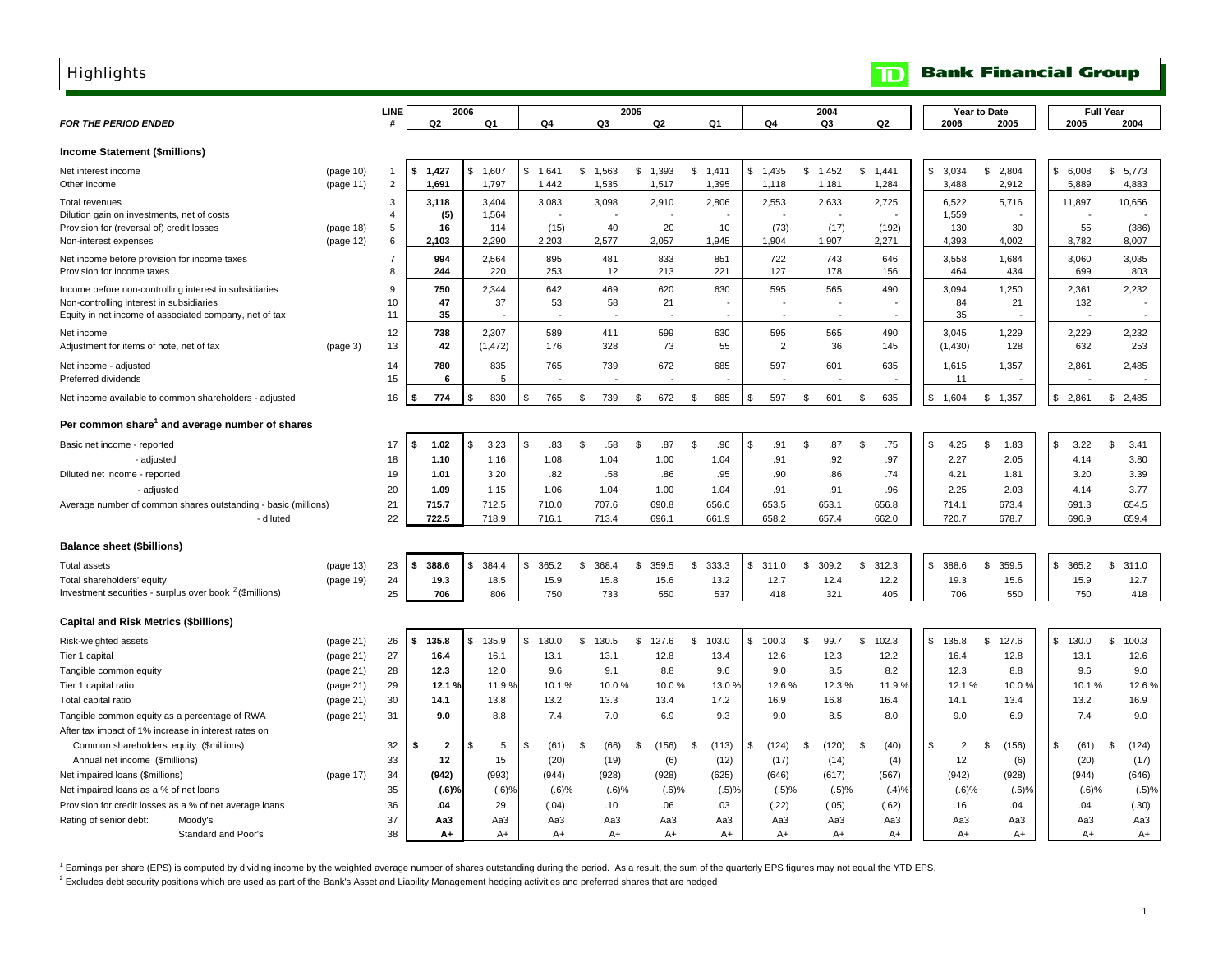#### <span id="page-4-0"></span>Shareholder Value

|                                                              | <b>LINE</b>    |             | 2006           |                      |                       | 2005                  |                       |                        | 2004         |                       |             | Year to Date          |            | <b>Full Year</b> |
|--------------------------------------------------------------|----------------|-------------|----------------|----------------------|-----------------------|-----------------------|-----------------------|------------------------|--------------|-----------------------|-------------|-----------------------|------------|------------------|
| <b>FOR THE PERIOD ENDED</b>                                  | #              | Q2          | Q <sub>1</sub> | Q4                   | Q3                    | Q2                    | Q1                    | Q4                     | Q3           | Q2                    | 2006        | 2005                  | 2005       | 2004             |
|                                                              |                |             |                |                      |                       |                       |                       |                        |              |                       |             |                       |            |                  |
| <b>Business performance (\$millions)</b>                     |                |             |                |                      |                       |                       |                       |                        |              |                       |             |                       |            |                  |
| Net income - available to common shareholders                | -1             | 732<br>- \$ | \$<br>2,302    | 589<br><sup>\$</sup> | $\mathfrak{L}$<br>411 | $\mathfrak{L}$<br>599 | $\mathfrak{F}$<br>630 | 595<br>$\mathfrak{L}$  | \$<br>565    | $\mathfrak{L}$<br>490 | \$<br>3.034 | \$<br>1,229           | \$2.229    | \$<br>2,232      |
| Economic profit <sup>1</sup>                                 | $\overline{2}$ | 271         | 353            | 279                  | 258                   | 242                   | 280                   | 184                    | 196          | 245                   | 629         | 518                   | 1,062      | 892              |
| Average common equity                                        | 3              | 18,183      | 16.476         | 15,755               | 15,693                | 14,298                | 12,846                | 12,392                 | 12,195       | 12,058                | 17,227      | 13,625                | 14,600     | 12,050           |
| Average invested capital <sup>2</sup>                        | $\overline{4}$ | 21,694      | 19,908         | 19,103               | 18,952                | 17,464                | 15,926                | 15,383                 | 15,089       | 14,849                | 20,698      | 16,748                | 17,813     | 14,884           |
| Return on common equity                                      | 5              | 16.5%       | 55.4%          | 14.8%                | 10.4%                 | 17.2 %                | 19.5%                 | 19.1%                  | 18.4%        | 16.5%                 | 35.5%       | 18.2%                 | 15.3%      | 18.5%            |
| Return on invested capital <sup>3</sup>                      | 6              | 14.6        | 16.5           | 15.9                 | 15.5                  | 15.8                  | 17.1                  | 15.4                   | 15.8         | 17.4                  | 15.6        | 16.3                  | 16.1       | 16.7             |
| Return on risk-weighted assets <sup>4</sup>                  | $\overline{7}$ | 2.34        | 2.48           | 2.33                 | 2.27                  | 2.39                  | 2.67                  | 2.38                   | 2.36         | 2.42                  | 2.42        | 2.48                  | 2.42       | 2.39             |
| Efficiency ratio                                             | 8              | 67.6        | 46.1           | 71.5                 | 83.2                  | 70.7                  | 69.3                  | 74.6                   | 72.4         | 83.3                  | 54.4        | 70.0                  | 73.8       | 75.1             |
| Effective tax rate                                           | 9              | 24.5        | 8.6            | 28.3                 | 2.5                   | 25.6                  | 26.0                  | 17.6                   | 24.0         | 24.1                  | 13.0        | 25.8                  | 22.8       | 26.5             |
| Net interest margin                                          | 10             | 1.84        | 2.07           | 2.14                 | 2.05                  | 2.05                  | 2.10                  | 2.22                   | 2.23         | 2.27                  | 1.96        | 2.07                  | 2.09       | 2.26             |
| Average number of full-time equivalent staff                 | 11             | 50,484      | 51,400         | 51,427               | 51,326                | 50,941                | 43,107                | 43,332                 | 43,491       | 42,509                | 50,950      | 50,760                | 50,991     | 42,843           |
| Number of domestic retail outlets at period end <sup>5</sup> | 12             | 1,052       | 1.050          | 1.048                | 1,034                 | 1,033                 | 1,033                 | 1,034                  | 1,033        | 1,026                 | 1,052       | 1,033                 | 1.048      | 1,034            |
| Number of U.S. retail outlets at period end <sup>5</sup>     | 13             | 630         | 425            | 425                  | 424                   | 424                   | $\overline{a}$        |                        |              |                       | 630         | 424                   | 425        |                  |
| Number of retail brokerage offices at period end             | 14             | 204         | 177            | 329                  | 329                   | 329                   | 256                   | 256                    | 265          | 265                   | 204         | 329                   | 329        | 256              |
| Common share performance                                     |                |             |                |                      |                       |                       |                       |                        |              |                       |             |                       |            |                  |
| Closing market price                                         | 15             | 62.45<br>\$ | 60.65<br>\$    | \$<br>55.70          | \$<br>55.90           | \$.<br>50.34          | \$.<br>48.15          | \$<br>48.98            | \$.<br>44.30 | \$<br>44.48           | \$62.45     | $\mathbb{S}$<br>50.34 | \$55.70    | \$<br>48.98      |
| Book value per common share                                  | 16             | 26.24       | 25.25          | 22.29                | 22.25                 | 22.06                 | 20.06                 | 19.31                  | 18.94        | 18.63                 | 26.24       | 22.06                 | 22.29      | 19.31            |
| Closing market price to book value                           | 17             | 2.38        | 2.40           | 2.50                 | 2.51                  | 2.28                  | 2.40                  | 2.54                   | 2.34         | 2.39                  | 2.38        | 2.28                  | 2.50       | 2.54             |
| Price earnings ratio-reported <sup>o</sup>                   | 18             | 11.1        | 11.1           | 17.4                 | 17.0                  | 14.1                  | 14.0                  | 14.5                   | 13.8         | 14.4                  | 11.1        | 14.1                  | 17.4       | 14.4             |
| - adjusted                                                   | 19             | 14.4        | 14.3           | 13.5                 | 14.0                  | 13.0                  | 12.6                  | 13.0                   | 12.4         | 12.6                  | 14.4        | 13.0                  | 13.5       | 13.0             |
| Total market return on common shareholders' investment'      | 20             | 27.7%       | 29.8%          | 17.2%                | 30.0%                 | 16.7%                 | 14.4 %                | 15.1%                  | 21.8%        | 35.1%                 | 27.7%       | 16.7%                 | 17.2%      | 15.1%            |
| Number of common shares outstanding (millions)               | 21             | 718.8       | 714.7          | 711.8                | 709.0                 | 706.7                 | 658.3                 | 655.9                  | 653.0        | 655.3                 | 718.8       | 706.7                 | 711.8      | 655.9            |
| Total market capitalization (\$billions)                     | 22             | 44.9<br>\$  | 43.3<br>- \$   | \$<br>39.6           | \$<br>39.6            | \$<br>35.6            | \$<br>31.7            | \$<br>32.1             | \$<br>28.9   | \$<br>29.1            | \$<br>44.9  | -\$<br>35.6           | \$<br>39.6 | \$<br>32.1       |
|                                                              |                |             |                |                      |                       |                       |                       |                        |              |                       |             |                       |            |                  |
| <b>Dividend Performance</b>                                  |                |             |                |                      |                       |                       |                       |                        |              |                       |             |                       |            |                  |
| Dividend per common share                                    | 23             | 0.44<br>Ŝ.  | 0.42<br>\$     | 0.42<br>\$           | \$<br>0.40            | 0.40<br>\$            | \$<br>0.36            | 0.36<br>$\mathfrak{L}$ | -S<br>0.34   | \$<br>0.34            | \$<br>0.86  | \$<br>0.76            | \$<br>1.58 | \$<br>1.36       |
| Dividend yield 8                                             | 24             | 2.6%        | 2.8%           | 2.8%                 | 2.8%                  | 2.9%                  | 2.9%                  | 2.9%                   | 3.0%         | 2.7%                  | 2.7%        | 3.0%                  | 3.0%       | 3.0%             |
| Common dividend payout ratio - reported                      | 25             | 43.0        | 13.0           | 50.6                 | 68.9                  | 46.9                  | 37.5                  | 39.5                   | 39.3         | 45.7                  | 20.3        | 42.1                  | 49.3       | 39.9             |
| - adjusted                                                   | 26             | 40.7        | 36.1           | 39.0                 | 38.3                  | 41.8                  | 34.5                  | 39.4                   | 36.9         | 35.3                  | 38.3        | 38.1                  | 38.4       | 35.8             |

1 Economic profit is adjusted net income available to common shareholders less a charge for average invested capital. The rate charged for invested capital is 9.5% for 2006, 10.1% for 2005 and 10.7% for 2004.

 $^2$  Invested capital is common shareholders' equity plus the cumulative after-tax amount of purchased intangible assets amortized as of the reporting date.

<sup>3</sup> Return on invested capital is adjusted net income available to common shareholders divided by average invested capital.

4 Return on risk-weighted assets is adjusted net income available to common shareholders divided by average risk-weighted assets.

 $<sup>5</sup>$  Includes retail bank outlets, private client centre branches, and estates and trusts branches.</sup>

 $6$  Closing common share price divided by diluted net income per common share for trailing 4 quarters.

<sup>7</sup> Total shareholder return (TSR) includes the year over year change in share price and assumes that dividends received were invested in additional common shares

<sup>8</sup> Dividends per common share for trailing 4 quarters divided by average of high and low common share prices for the period.

**Bank Financial Group** 

 $\blacksquare$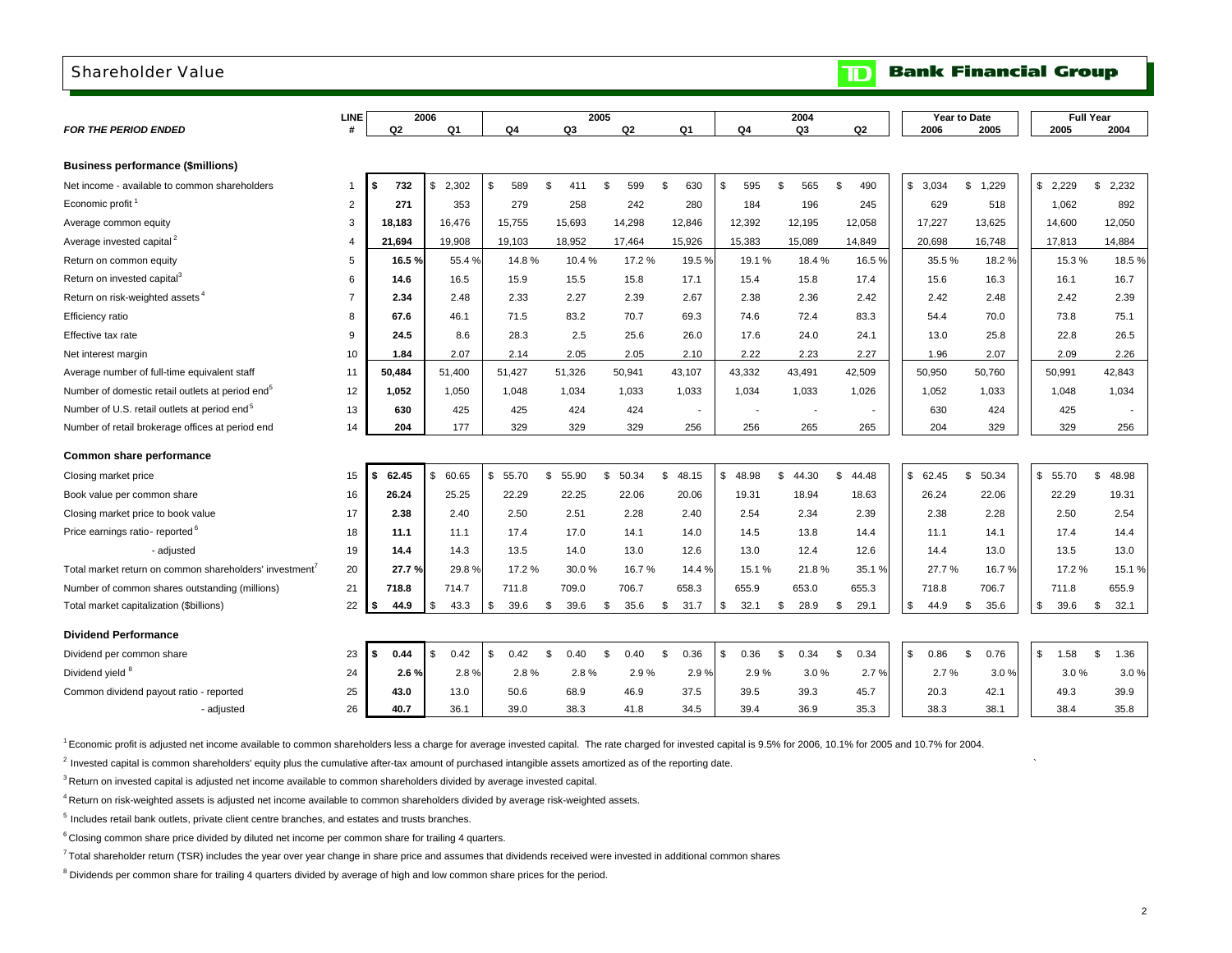### <span id="page-5-0"></span>Adjustment for Items of Note, Net of Tax<sup>1</sup>

#### **Bank Financial Group**  $\mathbf{D}$

|                                                                                      | LINE           |    |                          | 2006                |      |                          | 2005                     |                          |           |                          |                            | 2004                     |    |                          |                          | Year to Date |                          | <b>Full Year</b>         |                          |
|--------------------------------------------------------------------------------------|----------------|----|--------------------------|---------------------|------|--------------------------|--------------------------|--------------------------|-----------|--------------------------|----------------------------|--------------------------|----|--------------------------|--------------------------|--------------|--------------------------|--------------------------|--------------------------|
| <b>FOR THE PERIOD ENDED</b>                                                          | #              |    | Q2                       | Q1                  |      | Q4                       | Q3                       | Q <sub>2</sub>           |           | Q1                       | Q4                         | Q <sub>3</sub>           |    | Q <sub>2</sub>           | 2006                     |              | 2005                     | 2005                     | 2004                     |
| Items of note affecting net income (\$ millions)                                     |                |    |                          |                     |      |                          |                          |                          |           |                          |                            |                          |    |                          |                          |              |                          |                          |                          |
|                                                                                      | $\mathbf{1}$   | \$ | 86                       | $\mathcal{F}$<br>82 | \$   | 86                       | \$<br>91                 | 90<br>\$                 | \$        | 87                       | \$<br>92<br>\$             | 99                       | \$ | 107                      | 168<br>\$                | \$           | 177                      | \$<br>354                | \$<br>477                |
| Amortization of intangibles<br>Dilution gain on Ameritrade transaction, net of costs | $\overline{2}$ |    | 5                        | (1,670)             |      | 138                      |                          |                          |           |                          |                            |                          |    | $\overline{\phantom{a}}$ | (1,665)                  |              |                          | 138                      |                          |
|                                                                                      | 3              |    |                          |                     |      |                          |                          |                          |           |                          |                            |                          |    |                          | 72                       |              |                          |                          |                          |
| Dilution loss on the acquisition of Hudson United by TD Banknorth                    | $\overline{4}$ |    | ۰                        | 72<br>35            |      | $\Delta$                 | 10                       | 15                       |           | $\overline{\phantom{a}}$ |                            |                          |    | $\blacksquare$           | 35                       |              |                          | 29                       |                          |
| Wholesale Banking restructuring charge                                               |                |    |                          |                     |      |                          |                          |                          |           |                          |                            |                          |    |                          |                          |              | 15                       |                          |                          |
| Balance Sheet restructuring charge in TD Banknorth                                   | 5<br>6         |    |                          | 19                  |      |                          | 12                       |                          |           | 11                       | 11                         | $\overline{2}$           |    | 16                       | 19                       |              |                          |                          | 50                       |
| Hedging impact due to AcG-13                                                         | $\overline{7}$ |    | (10)                     | (10)                |      | (7)                      |                          | (33)                     |           |                          |                            | $\overline{\phantom{a}}$ |    |                          | (20)                     |              | (22)                     | (17)                     |                          |
| Other tax items                                                                      |                |    |                          |                     |      | (68)                     | (30)                     | $\overline{\phantom{a}}$ |           | $\overline{\phantom{a}}$ |                            |                          |    | $\overline{\phantom{a}}$ |                          |              |                          | (98)                     | $\overline{\phantom{a}}$ |
| Non-core portfolio loan loss recoveries (sectoral related)                           | 8              |    | ۰                        |                     |      | (60)                     | (23)                     | (24)                     |           | (20)                     | (101)                      | (65)                     |    | (130)                    |                          |              | (44)                     | (127)                    | (426)                    |
| Tax charge related to reorganizations                                                | 9              |    | ٠                        |                     |      |                          |                          | 25                       |           |                          |                            |                          |    |                          |                          |              | 25                       | 25                       | $\overline{\phantom{a}}$ |
| Loss on structured derivative portfolios                                             | 10             |    |                          |                     |      | 70                       | 30                       |                          |           |                          |                            |                          |    |                          |                          |              |                          | 100                      |                          |
| Preferred share redemption                                                           | 11             |    |                          |                     |      | 13                       |                          |                          |           |                          |                            |                          |    | $\overline{\phantom{a}}$ |                          |              |                          | 13                       |                          |
| General allowance release                                                            | 12             |    | (39)                     |                     |      |                          |                          |                          |           | (23)                     |                            |                          |    | (43)                     | (39)                     |              | (23)                     | (23)                     | (43)                     |
| Litigation charge                                                                    | 13             |    |                          |                     |      |                          | 238                      |                          |           |                          |                            |                          |    | 195                      |                          |              |                          | 238                      | 195                      |
| Total                                                                                | 14             | Ŝ. | 42                       | \$(1,472)           | \$   | 176                      | \$<br>328                | 73<br>\$                 | <b>S</b>  | 55                       | \$<br>$\overline{2}$<br>\$ | 36                       | \$ | 145                      | \$(1,430)                | \$           | 128                      | \$<br>632                | 253<br>\$                |
| Items of note affecting net income by segment (\$ millions)                          |                |    |                          |                     |      |                          |                          |                          |           |                          |                            |                          |    |                          |                          |              |                          |                          |                          |
| U.S. Personal & Commercial Banking                                                   | 15             |    |                          | 19                  |      |                          |                          |                          |           |                          |                            |                          |    |                          | 19                       |              |                          |                          |                          |
| Wholesale Banking                                                                    | 16             |    | ٠                        | 35                  |      | 74                       | 40                       | 15                       |           | $\overline{\phantom{a}}$ |                            |                          |    | $\overline{\phantom{a}}$ | 35                       |              | 15                       | 129                      |                          |
| Corporate                                                                            | 17             |    | 42                       | (1,526)             |      | 102                      | 288                      | 58                       |           | 55                       | $\overline{2}$             | 36                       |    | 145                      | (1, 484)                 |              | 113                      | 503                      | 253                      |
| Total                                                                                | 18             | \$ | 42                       | \$(1,472)           | \$   | 176                      | \$<br>328                | 73<br>\$                 | \$        | 55                       | \$<br>$\overline{2}$<br>\$ | 36                       | \$ | 145                      | \$(1,430)                | \$           | 128                      | \$<br>632                | 253<br>\$                |
|                                                                                      |                |    |                          |                     |      |                          |                          |                          |           |                          |                            |                          |    |                          |                          |              |                          |                          |                          |
| Items of note affecting diluted earnings per share $$)^2$                            |                |    |                          |                     |      |                          |                          |                          |           |                          |                            |                          |    |                          |                          |              |                          |                          |                          |
| Amortization of intangibles                                                          | 19             | s. | 0.11                     | l \$<br>0.11        | l \$ | $0.12$ \$                | $0.12$ \$                |                          | $0.13$ \$ | 0.13                     | \$<br>$0.14$ \$            | $0.15$ \$                |    | 0.16                     | \$                       | $0.23$ \$    | 0.26                     | \$<br>$0.51$ \$          | 0.72                     |
| Dilution gain on Ameritrade transaction, net of costs                                | 20             |    | 0.01                     | (2.32)              |      | 0.19                     |                          |                          |           |                          |                            |                          |    |                          | (2.31)                   |              |                          | 0.19                     | $\overline{\phantom{a}}$ |
| Dilution loss on the acquisition of Hudson United by TD Banknorth                    | 21             |    | $\blacksquare$           | 0.10                |      | $\overline{\phantom{a}}$ |                          |                          |           |                          |                            |                          |    |                          | 0.10                     |              | $\overline{\phantom{a}}$ |                          |                          |
| Wholesale Banking restructuring charge                                               | 22             |    |                          | 0.05                |      |                          | 0.02                     | 0.02                     |           |                          |                            |                          |    | $\overline{\phantom{a}}$ | 0.05                     |              | 0.02                     | 0.04                     |                          |
| Balance Sheet restructuring charge in TD Banknorth                                   | 23             |    | ٠                        | 0.03                |      | $\overline{\phantom{a}}$ | $\sim$                   | $\overline{\phantom{a}}$ |           |                          |                            |                          |    | $\overline{\phantom{a}}$ | 0.03                     |              | $\overline{\phantom{a}}$ | $\overline{\phantom{a}}$ | $\overline{\phantom{a}}$ |
| Hedging impact due to AcG-13                                                         | 24             |    | (0.01)                   | (0.02)              |      | (0.01)                   | 0.02                     | (0.05)                   |           | 0.02                     | 0.02                       |                          |    | 0.03                     | (0.03)                   |              | (0.03)                   | (0.02)                   | 0.08                     |
| Other tax items                                                                      | 25             |    | $\sim$                   |                     |      | (0.10)                   | (0.04)                   | $\overline{\phantom{a}}$ |           |                          |                            |                          |    | $\overline{\phantom{a}}$ |                          |              | $\overline{\phantom{a}}$ | (0.14)                   | $\overline{\phantom{a}}$ |
| Non-core portfolio loan loss recoveries (sectoral related)                           | 26             |    | $\blacksquare$           |                     |      | (0.08)                   | (0.03)                   | (0.03)                   |           | (0.03)                   | (0.15)                     | (0.10)                   |    | (0.20)                   |                          |              | (0.07)                   | (0.17)                   | (0.65)                   |
| Tax charge related to reorganizations                                                | 27             |    | $\overline{\phantom{a}}$ |                     |      | $\overline{\phantom{a}}$ | $\overline{\phantom{a}}$ | 0.04                     |           |                          |                            |                          |    |                          |                          |              | 0.04                     | 0.04                     | $\sim$                   |
| Loss on structured derivative portfolios                                             | 28             |    | $\sim$                   |                     |      | 0.10                     | 0.04                     |                          |           |                          |                            |                          |    | $\overline{\phantom{a}}$ |                          |              | $\overline{\phantom{a}}$ | 0.14                     | $\overline{\phantom{a}}$ |
| Preferred share redemption                                                           | 29             |    |                          |                     |      | 0.02                     |                          |                          |           |                          |                            |                          |    |                          |                          |              |                          | 0.02                     | $\overline{\phantom{a}}$ |
| General allowance release                                                            | 30             |    | (0.05)                   |                     |      |                          |                          |                          |           | (0.03)                   |                            |                          |    | (0.06)                   | (0.05)                   |              | (0.03)                   | (0.03)                   | (0.06)                   |
| Litigation charge                                                                    | 31             |    | $\blacksquare$           |                     |      |                          | 0.33                     |                          |           |                          |                            |                          |    | 0.29                     | $\overline{\phantom{a}}$ |              |                          | 0.33                     | 0.29                     |
| TD Ameritrade timing impact                                                          | 32             |    | 0.02                     |                     |      |                          |                          |                          |           |                          |                            |                          |    | $\overline{\phantom{a}}$ | 0.02                     |              |                          | $\overline{\phantom{a}}$ | $\overline{\phantom{a}}$ |
| Banknorth timing impact                                                              | 33             |    |                          |                     |      |                          |                          | 0.03                     |           |                          |                            |                          |    |                          |                          |              | 0.03                     | 0.03                     |                          |
| Total                                                                                | 34             | \$ | 0.08                     | (2.05)<br>\$        | -\$  | 0.24                     | \$<br>0.46               | 0.14<br>- \$             | -9        | 0.09                     | \$<br>0.01<br>\$           | 0.05                     | κ. | 0.22                     | (1.96)<br>\$             | \$           | 0.22                     | \$<br>0.94               | 0.38<br>$\mathcal{F}$    |

 $1$  The adjustment for items of note, net of tax, is added to reported earnings to compute adjusted earnings.

<sup>2</sup> Earnings per share (EPS) impact is computed by dividing items of note by the weighted average number of shares outstanding during the period. As a result, the sum of the quarterly EPS impact may not equal the YTD EPS i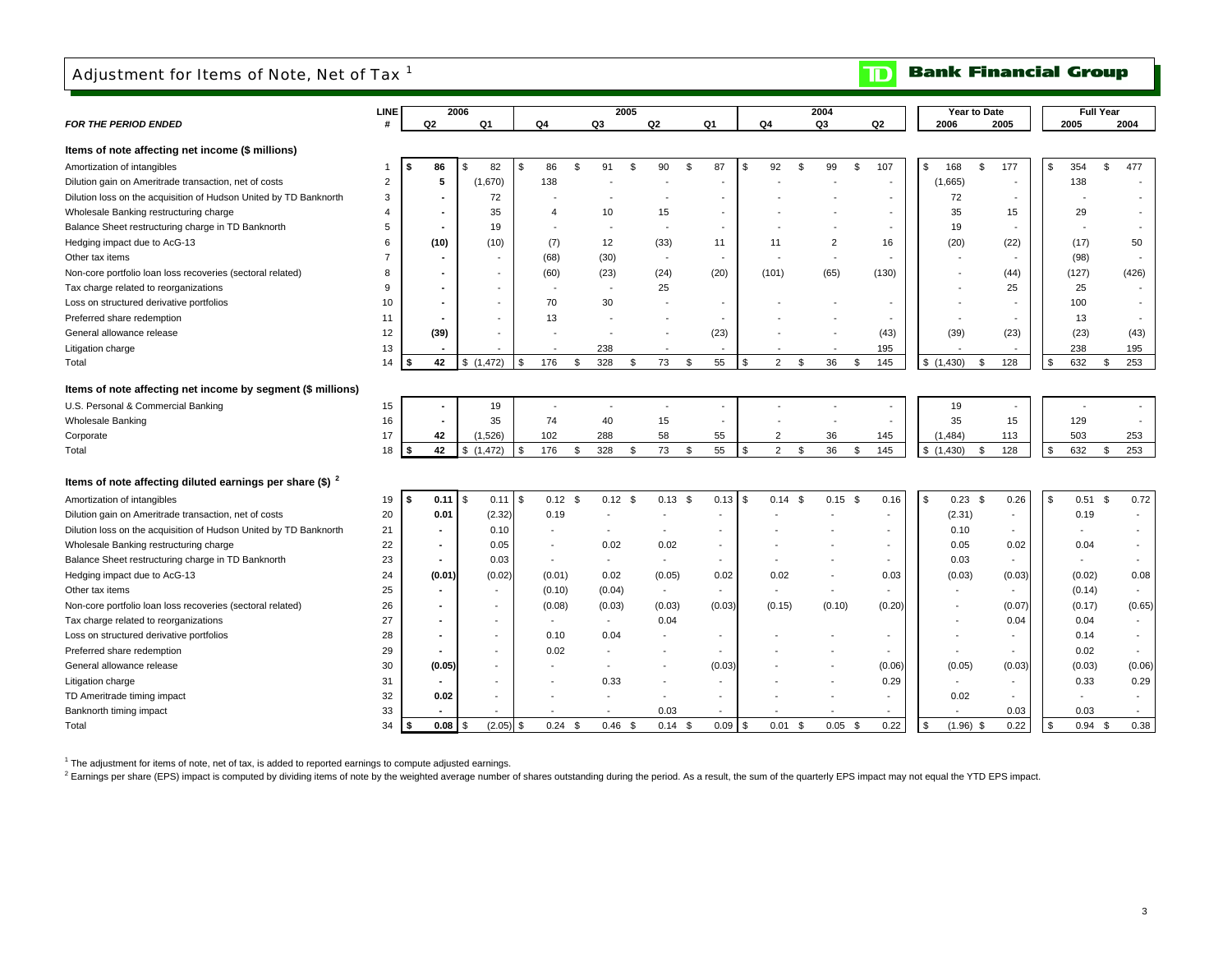### <span id="page-6-0"></span>Segmented Results Summary

**Bank Financial Group**  $\mathbf{D}$ 

#### **RESULTS OF OPERATIONS**

**(\$millions)**

| <b>LINE</b>  |           |                                                |                         |                              |     |              |     |                                                          |     |                                                 |     |      |                                         |                |             |                |     |                |               |                     | <b>Full Year</b> |                    |
|--------------|-----------|------------------------------------------------|-------------------------|------------------------------|-----|--------------|-----|----------------------------------------------------------|-----|-------------------------------------------------|-----|------|-----------------------------------------|----------------|-------------|----------------|-----|----------------|---------------|---------------------|------------------|--------------------|
| #            | Q2        | Q1                                             |                         | Q <sub>4</sub>               |     | Q3           |     | Q2                                                       |     | Q1                                              |     | Q4   |                                         | Q <sub>3</sub> |             | Q <sub>2</sub> |     | 2006           | 2005          |                     | 2005             | 2004               |
|              |           |                                                |                         |                              |     |              |     |                                                          |     |                                                 |     |      |                                         |                |             |                |     |                |               |                     |                  |                    |
|              |           |                                                |                         |                              |     |              |     |                                                          |     |                                                 |     |      |                                         |                |             |                |     |                |               |                     |                  |                    |
| $\mathbf{1}$ | -S<br>465 |                                                | \$                      |                              | ደ   |              | \$  |                                                          | \$  |                                                 | \$  |      | \$                                      |                |             |                |     | 941            |               |                     |                  | \$1,450            |
| 2            | 59        | 65                                             |                         | 69                           |     | 70           |     | 19                                                       |     | $\overline{\phantom{a}}$                        |     |      |                                         |                |             |                |     | 124            | 19            |                     | 158              |                    |
| 3            | 152       | 138                                            |                         | 136                          |     | 99           |     | 99                                                       |     | 98                                              |     | 63   |                                         | 76             |             | 102            |     | 290            | 197           |                     | 432              | 352                |
| 4            | 676       | 679                                            |                         | 648                          |     | 603          |     | 519                                                      |     | 522                                             |     | 444  |                                         | 448            |             | 449            |     | 1,355          | 1.041         |                     | 2,292            | 1,802              |
| 5            | 140       | 199                                            |                         | 115                          |     | 130          |     | 165                                                      |     | 141                                             |     | 122  |                                         | 128            |             | 162            |     | 339            | 306           |                     | 551              | 588                |
| 6            | (36)      | (43)                                           |                         | $\overline{2}$               |     | 6            |     | (12)                                                     |     | 22                                              |     | 31   |                                         | 25             |             | 24             |     | (79)           | 10            |                     | 18               | 95                 |
|              | \$<br>780 | 835                                            | \$                      | 765                          | \$  | 739          | \$  | 672                                                      | \$  | 685                                             | \$  | 597  | \$                                      | 601            | \$          | 635            |     |                | \$1,357       |                     |                  | \$2,485            |
|              |           |                                                |                         |                              |     |              |     |                                                          |     |                                                 |     |      |                                         |                |             |                |     |                |               |                     |                  |                    |
| 8            |           |                                                |                         | 23.4 %                       |     |              |     |                                                          |     | 23.0%                                           |     |      |                                         | 20.6%          |             | 20.0%          |     | 25.0%          | 22.8%         |                     | 23.1%            | 20.4%              |
| 9            | 4.4       | 5.4                                            |                         | 5.6                          |     | 5.5          |     | 4.5                                                      |     | $\overline{\phantom{a}}$                        |     |      |                                         |                |             |                |     | 4.9            | 4.5           |                     | 5.4              |                    |
| 10           | 26.0      | 21.0                                           |                         | 20.8                         |     | 14.8         |     | 15.3                                                     |     | 14.7                                            |     | 9.4  |                                         | 11.0           |             | 15.3           |     | 23.3           | 15.0          |                     | 16.4             | 13.0               |
| 11           | 24.6      | 34.4                                           |                         | 19.4                         |     | 19.7         |     | 27.1                                                     |     | 22.9                                            |     | 20.9 |                                         | 22.1           |             | 27.5           |     | 29.5           | 25.0          |                     | 22.3             | 24.7               |
| 12           |           |                                                |                         | 15.9%                        |     |              |     |                                                          |     | 17.1%                                           |     |      |                                         | 15.8%          |             | 17.4 %         |     | 15.6%          | 16.3%         |                     | 16.1%            | 16.7%              |
|              |           |                                                |                         |                              |     |              |     |                                                          |     |                                                 |     |      |                                         |                |             |                |     |                |               |                     |                  |                    |
| 13           |           |                                                |                         |                              |     |              |     |                                                          |     | 79%                                             |     |      |                                         | 78 %           |             | 73%            |     | 80%            | 77 %          |                     | 81%              | 75 %               |
| 14           | 17        | 23                                             |                         | 15                           |     | 18           |     | 24                                                       |     | 21                                              |     | 22   |                                         | 22             |             | 27             |     | 20             | 23            |                     | 19               | 25                 |
| 15           |           | 100 %                                          |                         | 100 %                        |     |              |     |                                                          |     | 100 %                                           |     |      |                                         | 100 %          |             | 100 %          |     | 100 %          | 100 %         |                     | 100 %            | 100 %              |
|              |           |                                                |                         |                              |     |              |     |                                                          |     |                                                 |     |      |                                         |                |             |                |     |                |               |                     |                  |                    |
| 16           |           |                                                |                         |                              |     |              |     |                                                          |     | 77 %                                            |     |      |                                         |                |             | 76 %           |     | 71 %           | 73 %          |                     | 70 %             | 75 %               |
| 17           | 18        | 25                                             |                         | 29                           |     | 25           |     | 18                                                       |     | 14                                              |     | 12   |                                         | 15             |             | 15             |     | 22             | 16            |                     | 22               | 15                 |
| 18           | 8         | 6                                              |                         | 3                            |     | 9            |     | 13                                                       |     | 9                                               |     | 12   |                                         | 13             |             | 9              |     | $\overline{7}$ | 11            |                     | 8                | 10                 |
| 19           |           | 100%                                           |                         | 100 %                        |     |              |     |                                                          |     | 100 %                                           |     |      |                                         | 100 %          |             | 100 %          |     | 100 %          | 100 %         |                     | 100 %            | 100 %              |
|              |           | 25.1%<br>14.6%<br>83%<br>100 %<br>74 %<br>100% | 2006<br>476<br>\$<br>\$ | 25.0%<br>16.5%<br>77%<br>69% | 443 | 85 %<br>68 % | 434 | 2005<br>23.3%<br>15.5%<br>82 %<br>100 %<br>66 %<br>100 % | 401 | 22.5%<br>15.8%<br>76 %<br>100 %<br>69%<br>100 % | 424 |      | 381<br>21.1%<br>15.4%<br>100 %<br>100 % | 78 %<br>76 %   | 2004<br>372 | \$<br>72 %     | 347 |                | \$<br>\$1,615 | Year to Date<br>825 |                  | \$1,702<br>\$2,861 |

1 Percentages exclude Corporate segment results.

<sup>2</sup> The taxable equivalent amounts and dilution gains on net investments are not included.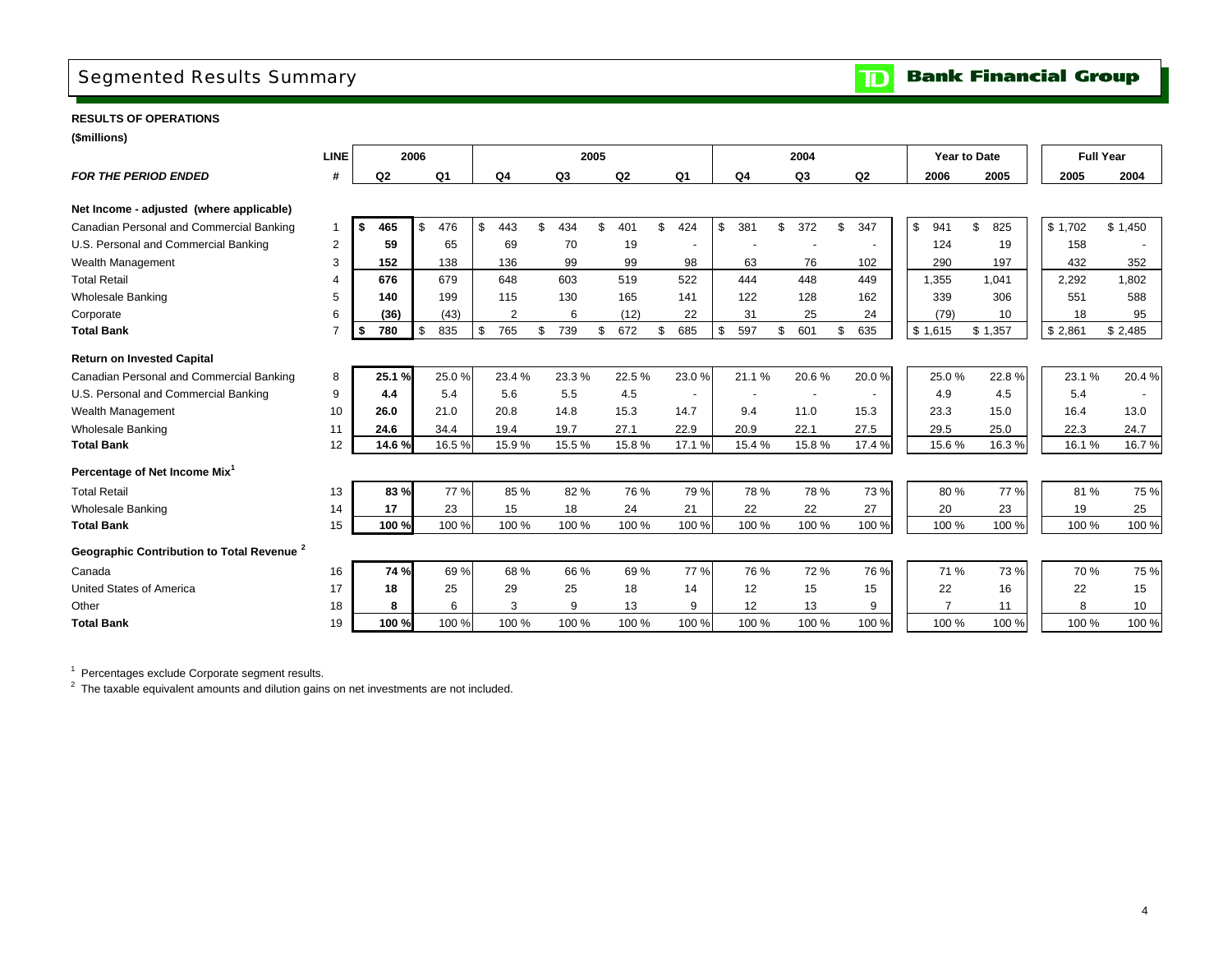### <span id="page-7-0"></span>Canadian Personal and Commercial Banking Segment

#### **Bank Financial Group**  $\mathbf{D}$

#### **RESULTS OF OPERATIONS (\$millions)**

| (ammons)                                              |                |                |      |                |                |     |                |         |       |                |           |         |        |           |       |         |              |           |                  |           |
|-------------------------------------------------------|----------------|----------------|------|----------------|----------------|-----|----------------|---------|-------|----------------|-----------|---------|--------|-----------|-------|---------|--------------|-----------|------------------|-----------|
|                                                       | <b>LINE</b>    |                | 2006 |                |                |     | 2005           |         |       |                |           |         | 2004   |           |       |         | Year to Date |           | <b>Full Year</b> |           |
| <b>FOR THE PERIOD ENDED</b>                           | #              | Q <sub>2</sub> |      | Q <sub>1</sub> | Q <sub>4</sub> |     | Q <sub>3</sub> | Q2      |       | Q <sub>1</sub> | Q4        |         | Q3     | Q2        |       |         | 2006         | 2005      | 2005             | 2004      |
|                                                       |                |                |      |                |                |     |                |         |       |                |           |         |        |           |       |         |              |           |                  |           |
| Net interest income                                   |                | \$1,147        |      | \$1,177        | \$1,129        | \$  | 1,094          | \$1,030 |       | \$1,089        | \$1,091   | \$1,033 |        | \$1,001   |       | \$2,324 |              | \$2,119   | \$4,342          | \$4,154   |
| Other income                                          | $\overline{2}$ | 624            |      | 627            | 600            |     | 600            |         | 587   | 574            | 523       |         | 537    | 520       |       |         | 1,251        | 1,161     | 2,361            | 2,066     |
| Total revenue                                         | 3              | 1,771          |      | 1,804          | 1,729          |     | 1.694          | 1,617   |       | 1.663          | 1.614     |         | 1,570  | 1,521     |       |         | 3,575        | 3,280     | 6,703            | 6,220     |
| Provision for credit losses                           |                | 78             |      | 99             | 97             |     | 90             |         | 91    | 95             | 88        |         | 92     | 87        |       |         | 177          | 186       | 373              | 373       |
| Non-interest expenses                                 | 5              | 994            |      | 985            | 968            |     | 956            |         | 925   | 924            | 944       |         | 913    | 909       |       |         | 1,979        | 1,849     | 3,773            | 3,650     |
| Net income before taxes                               | 6              | 699            |      | 720            | 664            |     | 648            |         | 601   | 644            | 582       |         | 565    | 525       |       |         | 1,419        | 1,245     | 2,557            | 2,197     |
| Income taxes                                          |                | 234            |      | 244            | 221            |     | 214            |         | 200   | 220            | 201       |         | 193    | 178       |       |         | 478          | 420       | 855              | 747       |
| Net Income - reported                                 | 8              | 465            |      | 476            | 443            |     | 434            |         | 401   | 424            | 381       |         | 372    | 347       |       |         | 941          | 825       | 1,702            | 1,450     |
| Adjustment for items of note, net of taxes            | 9              |                |      |                |                |     |                |         |       |                |           |         |        |           |       |         |              |           |                  |           |
| Net income - adjusted                                 | 10             | 465<br>\$      | \$   | 476            | \$<br>443      | \$. | 434            | \$      | 401   | \$<br>424      | \$<br>381 | \$      | 372    | 347<br>\$ |       | \$      | 941          | \$<br>825 | \$1,702          | \$1,450   |
|                                                       |                |                |      |                |                |     |                |         |       |                |           |         |        |           |       |         |              |           |                  |           |
| Average Invested Capital (\$billions)                 | 11             | 7.6<br>\$      | \$   | 7.6            | \$<br>7.5      |     | 7.4            | \$      | 7.3   | \$<br>7.3      | \$<br>7.2 | \$      | 7.2    | \$<br>7.1 |       | \$      | 7.6          | \$<br>7.3 | \$<br>7.4        | \$<br>7.1 |
| Economic profit                                       | 12             | 307            |      | 314            | 273            |     | 266            |         | 241   | 258            | 219       |         | 210    | 190       |       |         | 621          | 499       | 1,038            | 810       |
| Return on Invested Capital                            | 13             | 25.1%          |      | 25.0%          | 23.4 %         |     | 23.3%          |         | 22.5% | 23.0%          | 21.1%     |         | 20.6%  | 20.0%     |       |         | 25.0%        | 22.8%     | 23.1 %           | 20.4%     |
|                                                       |                |                |      |                |                |     |                |         |       |                |           |         |        |           |       |         |              |           |                  |           |
| Key performance indicators (\$billions)               |                |                |      |                |                |     |                |         |       |                |           |         |        |           |       |         |              |           |                  |           |
| Risk-weighted assets                                  | 14             | 63<br>\$       | \$   | 62             | \$<br>60       |     | 60             | \$      | 59    | \$<br>60       | \$<br>58  | \$      | 58     | \$<br>56  |       | \$      | 63           | \$<br>59  | \$<br>60         | \$<br>58  |
| Average loans - personal                              | 15             | 109            |      | 107            | 103            |     | 100            |         | 98    | 99             | 97        |         | 94     | 93        |       |         | 108          | 98        | 100              | 94        |
| Average loans and acceptances - business              | 16             | 18             |      | 17             | 17             |     | 17             |         | 17    | 16             | 16        |         | 16     | 16        |       |         | 17           | 16        | 17               | 16        |
| Average securitized loans                             | 17             | 33             |      | 33             | 34             |     | 34             |         | 32    | 30             | 29        |         | 29     | 27        |       |         | 33           | 31        | 33               | 28        |
| Average deposits - personal                           | 18             | 96             |      | 94             | 94             |     | 93             |         | 91    | 90             | 90        |         | 89     | 87        |       |         | 95           | 91        | 92               | 88        |
| Average deposits - business                           | 19             | 34             |      | 35             | 33             |     | 32             |         | 31    | 31             | 30        |         | 29     | 27        |       |         | 34           | 31        | 32               | 28        |
| Margin on avg. earning assets inc. securitized assets | 20             | 2.98%          |      | 3.01%          | 2.96%          |     | 2.92%          |         | 2.95% | 3.02%          | 3.02%     |         | 3.00%  |           | 3.05% |         | 2.99%        | 2.98%     | 2.96%            | 3.05%     |
| Efficiency ratio                                      | 21             | 56.1%          |      | 54.6%          | 56.0%          |     | 56.4%          |         | 57.2% | 55.6%          | 58.5%     |         | 58.2%  |           | 59.8% |         | 55.4%        | 56.4%     | 56.3%            | 58.7%     |
| Average number of full-time equivalent staff          | 22             | 29,402         |      | 29,510         | 29,539         |     | 29,358         | 28,795  |       | 28,566         | 28,680    |         | 28,871 | 27,961    |       | 29,457  |              | 28,689    | 29,072           | 28,368    |
|                                                       |                |                |      |                |                |     |                |         |       |                |           |         |        |           |       |         |              |           |                  |           |

 $1$  The rate charged for Invested Capital is 8.5% in 2006, and 9% in 2005 and 2004.

Canadian Personal and Commercial Banking comprises our personal and business banking in Canada as well as our global insurance operations (excluding the U.S.). Under the TD Canada Trust brand, the retail operations provide a full range of financial products and services to approximately 10 million personal and small business customers. Products and services are provided - anywhere, anytime - through telephone and internet banking, more than 2,400 automated banking machines and a network of 1,000 branches located across Canada. Under the TD Insurance and TD Meloche Monnex brands, the Bank offers a broad range of insurance products including home and automobile coverage, life and health insurance, as well as credit protection coverage on TD Canada Trust lending products. TD Commercial Banking serves the needs of Canadian businesses, customizing a broad range of products and services to meet their financing, investment, cash management, international trade and day-to-day banking needs.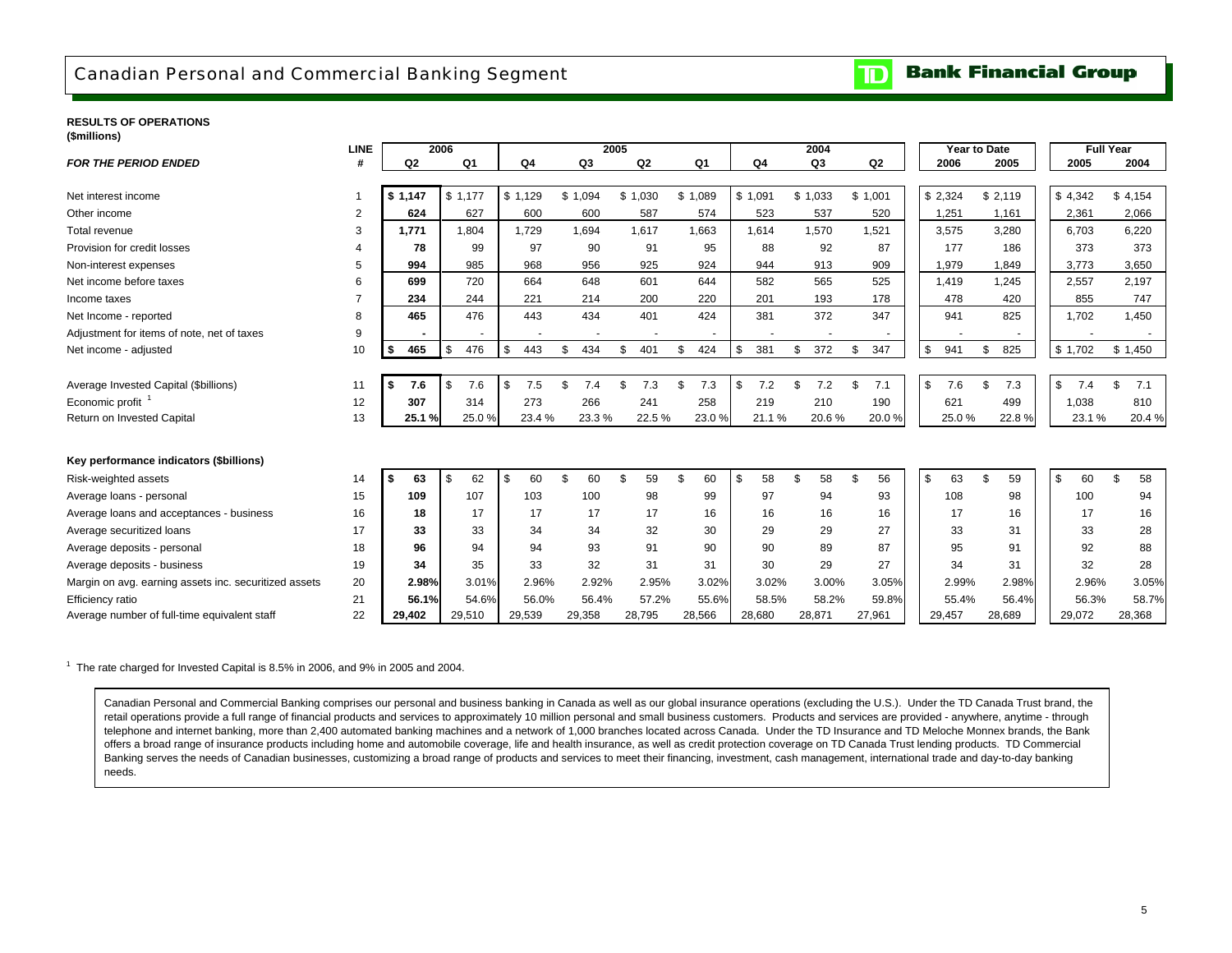## <span id="page-8-0"></span>U.S. Personal and Commercial Banking Segment 1,2

#### **RESULTS OF OPERATIONS**

**(\$millions)**

|                                                                                    | <b>LINE</b>    |      |       | 2006       |                |                | 2005           |     |                |      | Year to Date |            |    | <b>Full Year</b> |
|------------------------------------------------------------------------------------|----------------|------|-------|------------|----------------|----------------|----------------|-----|----------------|------|--------------|------------|----|------------------|
| <b>FOR THE PERIOD ENDED</b>                                                        | #              |      | Q2    |            | Q1             | Q4             | Q <sub>3</sub> |     | Q <sub>2</sub> |      | 2006         | 2005       |    | 2005             |
|                                                                                    |                |      |       |            |                |                |                |     |                |      |              |            |    |                  |
| Net interest income                                                                |                | - \$ | 327   | l \$       | 284            | \$<br>298      | \$<br>308      | \$. | 99             | - \$ | 611          | \$<br>99   | \$ | 705              |
| Other income                                                                       | $\overline{2}$ |      | 134   |            | 73             | 119            | 141            |     | 39             |      | 207          | 39         |    | 299              |
| Total revenue                                                                      | 3              |      | 461   |            | 357            | 417            | 449            |     | 138            |      | 818          | 138        |    | 1,004            |
| Provision for credit losses                                                        | 4              |      | 8     |            | $\overline{7}$ | $\overline{7}$ | 4              |     | (7)            |      | 15           | (7)        |    | 4                |
| Non-interest expenses                                                              | 5              |      | 284   |            | 225            | 216            | 250            |     | 83             |      | 509          | 83         |    | 549              |
| Net income before taxes                                                            | 6              |      | 169   |            | 125            | 194            | 195            |     | 62             |      | 294          | 62         |    | 451              |
| Income taxes                                                                       | $\overline{7}$ |      | 60    |            | 42             | 72             | 67             |     | 22             |      | 102          | 22         |    | 161              |
| Non-controlling interest in subsidiaries                                           | 8              |      | 50    |            | 37             | 53             | 58             |     | 21             |      | 87           | 21         |    | 132              |
| Net income - reported                                                              | 9              | \$   | 59    | \$         | 46             | \$<br>69       | \$<br>70       | \$  | 19             | - \$ | 105          | \$<br>19   | \$ | 158              |
| Adjustment for items of note, net of tax and non-controlling interest <sup>3</sup> | 10             |      |       |            | 19             |                |                |     |                |      | 19           | ٠          |    |                  |
| Net income - adjusted                                                              | 11             | S.   | 59    | \$         | 65             | \$<br>69       | \$<br>70       | \$  | 19             | \$   | 124          | \$<br>19   | \$ | 158              |
|                                                                                    |                |      |       |            |                |                |                |     |                |      |              |            |    |                  |
| Average Invested Capital (\$billions) <sup>4</sup>                                 | 12             | -\$  | 5.5   | l \$       | 4.7            | \$<br>4.9      | \$<br>5.0      | \$  | 5.1            | -\$  | 5.1          | \$<br>5.1  | \$ | 5.0              |
| Economic profit (loss) <sup>5</sup>                                                | 13             | \$   | (61)  | <b>S</b>   | (43)           | \$<br>(42)     | \$<br>(43)     | \$  | (20)           | - \$ | (104)        | \$<br>(20) | \$ | (105)            |
| Return on Invested Capital                                                         | 14             |      | 4.4 % |            | 5.4 %          | 5.6%           | 5.5%           |     | 4.5%           |      | 4.9%         | 4.5%       |    | 5.4%             |
|                                                                                    |                |      |       |            |                |                |                |     |                |      |              |            |    |                  |
|                                                                                    |                |      |       |            |                |                |                |     |                |      |              |            |    |                  |
| Key performance indicators (\$billions)                                            |                |      |       |            |                |                |                |     |                |      |              |            |    |                  |
| Risk-weighted assets                                                               | 15             | -\$  | 34    | $\sqrt{3}$ | 34             | \$<br>25       | \$<br>27       | \$  | 26             | \$   | 34           | \$<br>26   | \$ | 25               |
| Average loans <sup>4</sup>                                                         | 16             |      | 27    |            | 23             | 23             | 24             |     | 24             |      | 25           | 24         |    | 24               |
| Average deposits <sup>4</sup>                                                      | 17             |      | 32    |            | 26             | 26             | 28             |     | 28             |      | 29           | 28         |    | 27               |
| Margin on average earning assets                                                   | 18             |      | 3.83% |            | 3.96 %         | 4.09%          | 4.12%          |     | 4.14 %         |      | 3.88%        | 4.14 %     |    | 4.11%            |
| Efficiency ratio                                                                   | 19             |      | 61.6% |            | 63.0%          | 51.8%          | 55.7%          |     | 60.1%          |      | 62.2%        | 60.1%      |    | 54.7%            |
| Average number of full-time equivalent staff <sup>4</sup>                          | 20             |      | 8,581 |            | 7,313          | 7,273          | 7,229          |     | 7,483          |      | 7,947        | 7,483      |    | 7,284            |

<sup>1</sup> On January 31 2006, TD Banknorth Inc. completed the acquisition of Hudson United Bancorp.

 $2$  TD Banknorth's financial results are included on a one month lag basis.

<sup>3</sup> Includes the following pre-tax item of note: Q1 2006 \$52 million balance sheet restructuring charge.

4 For comparability purposes, the Q2/05 average figures are based on the month of March 2005 results.

<sup>5</sup> The rate charged for Invested Capital is 9%.

U.S. Personal and Commercial Banking comprises the Bank's U.S. based retail, commercial banking and insurance operations. Under the TD Banknorth brand, the retail operations provide a full range of financial products and services through multiple delivery channels including, a network of almost 600 branches throughout the Northeast, telephone and internet banking and automated banking machines, allowing customers to have banking access virtually anywhere and anytime. TD Banknorth also serves the needs of businesses, customizing a broad range of products and services to meet their financing, investment, cash management, insurance, international trade and day-to-day banking needs.

## **TD** Bank Financial Group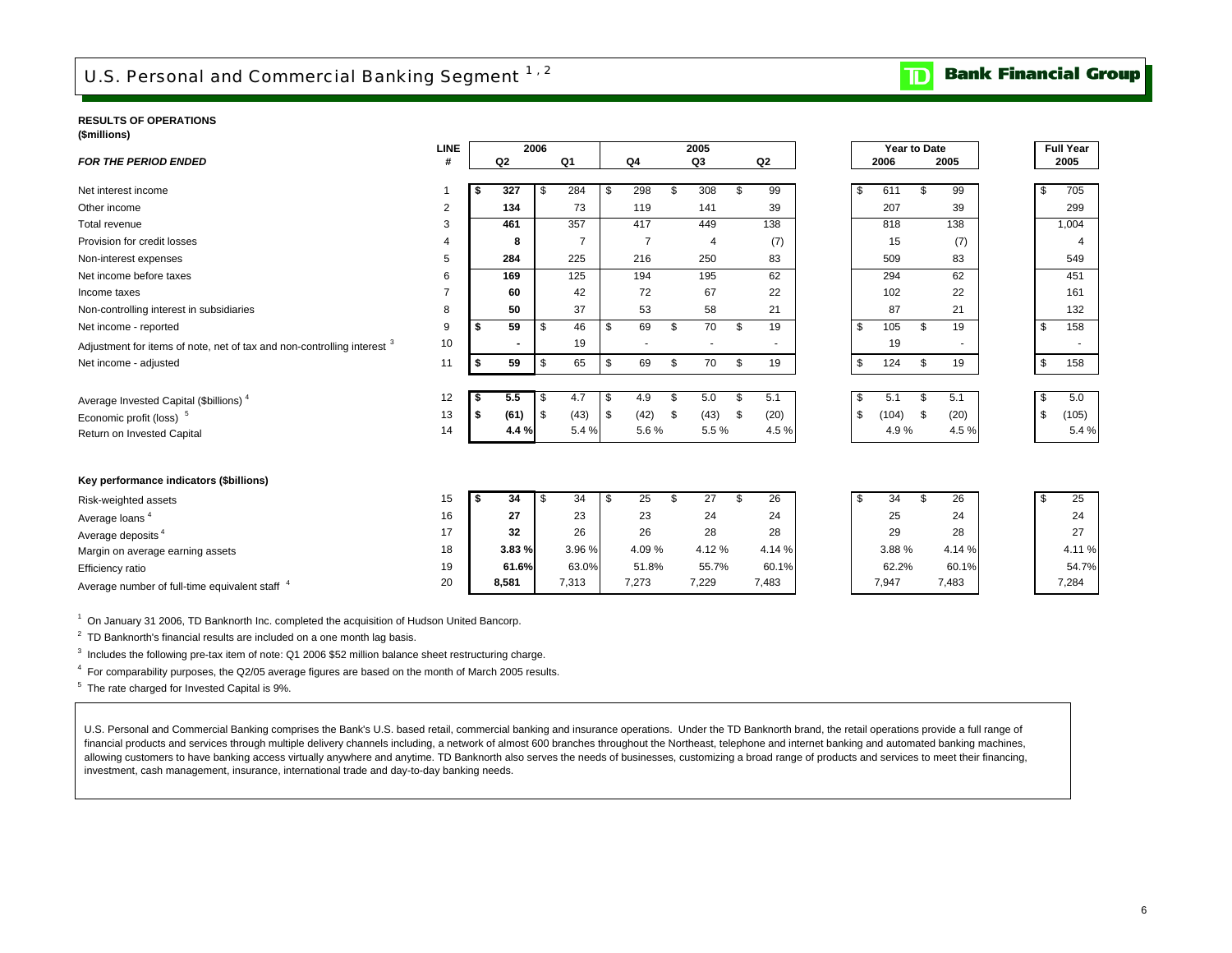### <span id="page-9-0"></span>Wealth Management Segment<sup>1</sup>

#### **Bank Financial Group**  $\overline{\mathbf{D}}$

**RESULTS OF OPERATIONS(\$millions)**

|                                                        | <b>LINE</b>    |                | 2006  |                   |           |                | 2005 |                          |                          |           |     | 2004  |                | Year to Date |                          |           | <b>Full Year</b> |       |
|--------------------------------------------------------|----------------|----------------|-------|-------------------|-----------|----------------|------|--------------------------|--------------------------|-----------|-----|-------|----------------|--------------|--------------------------|-----------|------------------|-------|
| <b>FOR THE PERIOD ENDED</b>                            | #              | Q <sub>2</sub> |       | Q1                | Q4        | Q <sub>3</sub> |      | Q <sub>2</sub>           | Q1                       | Q4        |     | Q3    | Q <sub>2</sub> | 2006         | 2005                     | 2005      |                  | 2004  |
|                                                        |                |                |       |                   |           |                |      |                          |                          |           |     |       |                |              |                          |           |                  |       |
| Net interest income                                    |                | 62             |       | 178<br>- \$       | \$<br>175 | \$<br>167      |      | 156                      | 145                      | \$<br>130 | \$. | 127   | 121            | \$<br>240    | 301                      | \$<br>643 | \$               | 492   |
| Brokerage commissions & other income                   | $\overline{2}$ | 460            |       | 564               | 547       | 508            |      | 530                      | 518                      | 469       |     | 489   | 583            | 1,024        | 1,048                    | 2,103     |                  | 2,098 |
| Total revenue                                          | 3              | 522            |       | 742               | 722       | 675            |      | 686                      | 663                      | 599       |     | 616   | 704            | 1,264        | 1,349                    | 2,746     |                  | 2,590 |
| Non-interest expenses                                  |                | 349            |       | 525               | 514       | 531            |      | 530                      | 508                      | 502       |     | 502   | 544            | 874          | 1,038                    | 2,083     |                  | 2,047 |
| Net income before taxes                                | 5              | 173            |       | 217               | 208       | 144            |      | 156                      | 155                      | 97        |     | 114   | 160            | 390          | 311                      | 663       |                  | 543   |
| Income taxes                                           | 6              | 60             |       | 79                | 72        | 45             |      | 57                       | 57                       | 34        |     | 38    | 58             | 139          | 114                      | 231       |                  | 191   |
| Equity in net income of associated company, net of tax |                | 39             |       |                   |           |                |      | $\overline{\phantom{a}}$ | $\overline{\phantom{a}}$ |           |     |       |                | 39           | $\overline{\phantom{a}}$ |           |                  |       |
| Net income (loss) - reported                           | 8              | 152            |       | 138               | 136       | 99             |      | 99                       | 98                       | 63        |     | 76    | 102            | 290          | 197                      | 432       |                  | 352   |
| Adjustment for items of note, net of taxes             | 9              |                |       |                   |           |                |      |                          |                          |           |     |       |                |              |                          |           |                  |       |
| Net income (loss) - adjusted                           | 10             | 152<br>∣\$     |       | $\sqrt{3}$<br>138 | \$<br>136 | \$<br>99       | \$   | 99                       | \$<br>98                 | \$<br>63  | \$  | 76    | \$<br>102      | \$<br>290    | 197                      | \$<br>432 | \$               | 352   |
|                                                        |                |                |       |                   |           |                |      |                          |                          |           |     |       |                |              |                          |           |                  |       |
| Average Invested Capital (\$billions)                  | 11             | 2.4<br>l S     |       | 2.6<br>- \$       | \$<br>2.6 |                |      | 2.7                      | 2.6                      | \$<br>2.7 |     | 2.7   | 2.7            | \$<br>2.5    | 2.7                      | \$<br>2.6 |                  | 2.7   |
| Economic profit (loss) <sup>2</sup>                    | 12             | 90             |       | 64                | 58        | 19             |      | 21                       | 18                       | (18)      |     | (7)   | 21             | 154          | 39                       | 116       |                  | 25    |
| Return on Invested Capital                             | 13             |                | 26.0% | 21.0%             | 20.8%     | 14.8%          |      | 15.3%                    | 14.7%                    | 9.4%      |     | 11.0% | 15.3%          | 23.3%        | 15.0%                    | 16.4%     |                  | 13.0% |
|                                                        |                |                |       |                   |           |                |      |                          |                          |           |     |       |                |              |                          |           |                  |       |
| Key performance indicators (\$billions)                |                |                |       |                   |           |                |      |                          |                          |           |     |       |                |              |                          |           |                  |       |
| Risk-weighted assets                                   | 14             |                |       | 5                 | \$        |                |      | 9                        | 9                        | \$<br>9   |     | 6     |                | \$           | 9                        | 9         |                  | 9     |
| Assets under administration                            | 15             | 154            |       | 147               | 315       | 322            |      | 302                      | 298                      | 279       |     | 283   | 287            | 154          | 302                      | 315       |                  | 279   |
| Assets under management                                | 16             | 139            |       | 137               | 130       | 130            |      | 124                      | 123                      | 117       |     | 118   | 114            | 139          | 124                      | 130       |                  | 117   |
| Efficiency ratio                                       | 17             | 66.9%          |       | 70.8%             | 71.2%     | 78.7%          |      | 77.3 %                   | 76.6%                    | 83.8%     |     | 81.5% | 77.3%          | 69.1%        | 76.9%                    | 75.9%     |                  | 79.0% |
| Average number of full-time equivalent staff           | 18             | 5.698          |       | 7.774             | 7.756     | 7,935          |      | 8,150                    | 8,068                    | 8,012     |     | 8,074 | 8,158          | 6.753        | 8.108                    | 7,973     |                  | 8,021 |

<sup>1</sup> On January 24 2006, TD Bank completed the sale of TD Waterhouse USA brokerage operations to Ameritrade Holding Corporation, and acquired 100% of Ameritrade's

Canadian brokerage operations. Commencing Q2 2006, the results of TD Bank USA, Inc. (previously reported in the Wealth segment) will be reported in the Corporate segment prospectively.

<sup>2</sup> The rates charged for Invested Capital for the domestic Wealth Management, Canada Discount Brokerage, and US and International businesses are 9.5%, 9.5% and 13% for 2006, and 10%, 10% and 14% for 2005 and 2004. The rate charged for Invested Capital for the TD Ameritrade business line is 12% for 2006.

Wealth Management provides a wide array of investment products and services through different brands to a large and diverse retail and institutional client base around the world. Wealth Management is comprised of a number of advisory, distribution and asset management businesses including TD Waterhouse and TD Mutual Funds and is one of Canada's largest asset managers. Through Wealth Management's discount brokerage channels (including the Bank's investment in TD Ameritrade), it serves customers in Canada, the United States and the United Kingdom. In Canada, Discount Brokerage, Financial Planning, Private Investment Advice and Private Client Services service the needs of different retail customer segments through all stages of their investing life cycle.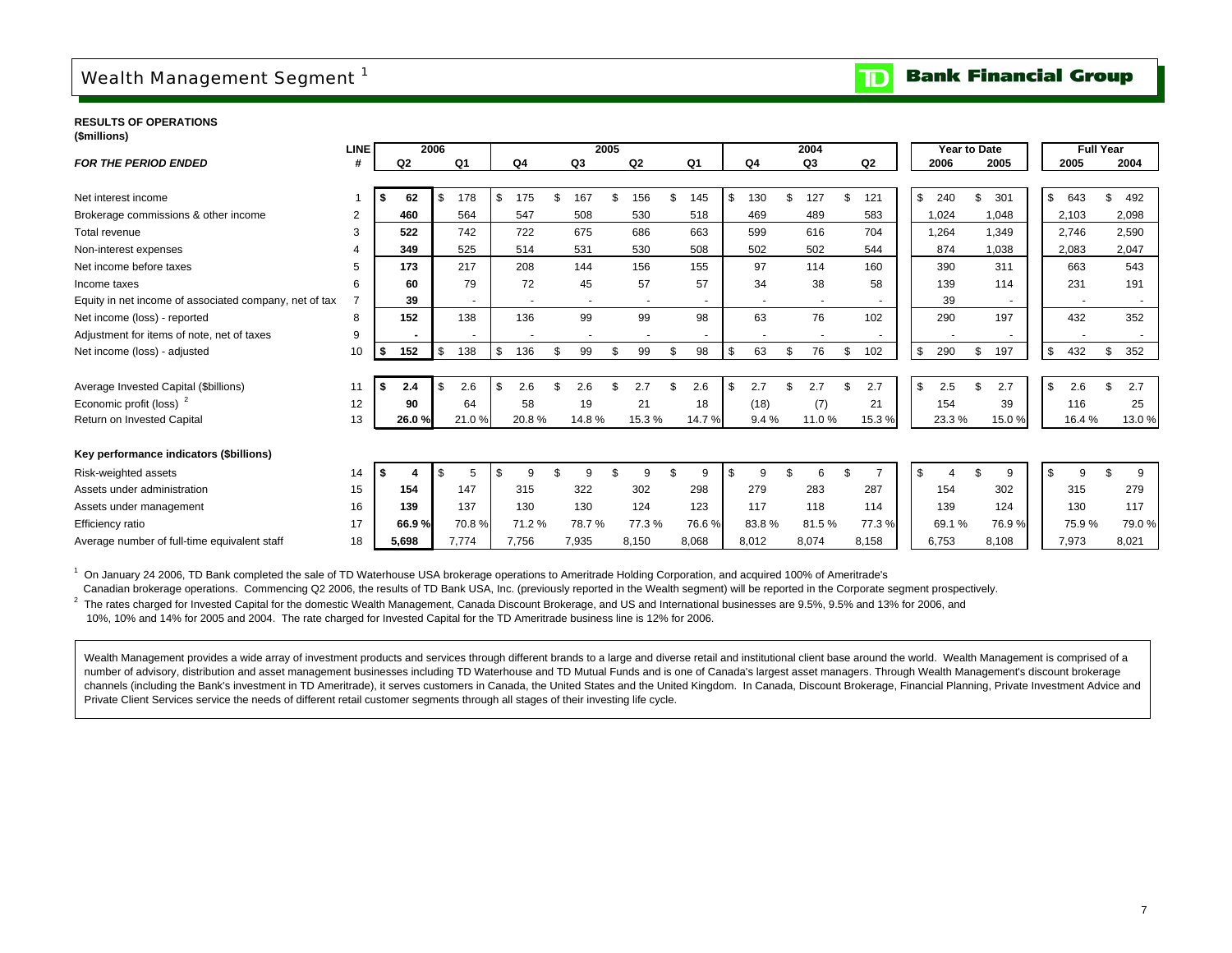### <span id="page-10-0"></span>Wholesale Banking Segment

#### **Bank Financial Group** וסד

#### **RESULTS OF OPERATIONS(\$millions)**

|                                              | <b>LINE</b>    |                | 2006      |            |    |       | 2005 |                |     |                          |                | 2004                     |                          | Year to Date   |    |       |                     | <b>Full Year</b> |       |
|----------------------------------------------|----------------|----------------|-----------|------------|----|-------|------|----------------|-----|--------------------------|----------------|--------------------------|--------------------------|----------------|----|-------|---------------------|------------------|-------|
| <b>FOR THE PERIOD ENDED</b>                  | #              | Q <sub>2</sub> | Q1        | Q4         |    | Q3    |      | Q <sub>2</sub> |     | Q1                       | Q4             | Q <sub>3</sub>           | Q <sub>2</sub>           | 2006           |    | 2005  | 2005                |                  | 2004  |
|                                              |                |                |           |            |    |       |      |                |     |                          |                |                          |                          |                |    |       |                     |                  |       |
| Net interest income (TEB)                    | $\mathbf{1}$   | 76             | 138<br>\$ | \$<br>234  | \$ | 164   | \$   | 301            | \$  | 278                      | \$<br>349      | \$<br>417                | \$<br>426                | \$<br>214      | \$ | 579   | $\mathbb S$<br>977  | \$1,581          |       |
| Trading and fee income                       | 2              | 458            | 523       | 137        |    | 279   |      | 303            |     | 292                      | 115            | 118                      | 156                      | 981            |    | 595   | 1,011               |                  | 615   |
| Total revenue                                | 3              | 534            | 661       | 371        |    | 443   |      | 604            |     | 570                      | 464            | 535                      | 582                      | 1.195          |    | 1.174 | 1,988               |                  | 2,196 |
| Provision for credit losses                  | 4              | 11             | 29        | 13         |    | 13    |      | 13             |     | 13                       | 12             | 12                       | 10                       | 40             |    | 26    | 52                  |                  | 41    |
| <b>Restructuring costs</b>                   | 5              |                | 50        | 6          |    | 15    |      | 22             |     | $\overline{\phantom{a}}$ |                | $\overline{\phantom{a}}$ | (7)                      | 50             |    | 22    | 43                  |                  | (7)   |
| Other non-interest expenses                  | 6              | 321            | 345       | 326        |    | 281   |      | 343            |     | 332                      | 261            | 340                      | 343                      | 666            |    | 675   | 1,282               |                  | 1,296 |
| Total non-interest expenses                  | $\overline{7}$ | 321            | 395       | 332        |    | 296   |      | 365            |     | 332                      | 261            | 340                      | 336                      | 716            |    | 697   | 1,325               |                  | 1,289 |
| Net income before taxes                      | 8              | 202            | 237       | 26         |    | 134   |      | 226            |     | 225                      | 191            | 183                      | 236                      | 439            |    | 451   | 611                 |                  | 866   |
| Income taxes (TEB)                           | 9              | 62             | 73        | (15)       |    | 44    |      | 76             |     | 84                       | 69             | 55                       | 74                       | 135            |    | 160   | 189                 |                  | 278   |
| Net income (loss) - reported                 | 10             | 140            | 164       | 41         |    | 90    |      | 150            |     | 141                      | 122            | 128                      | 162                      | 304            |    | 291   | 422                 |                  | 588   |
| Adjustment for items of note, net of taxes 2 | 11             | ٠              | 35        | 74         |    | 40    |      | 15             |     |                          | $\blacksquare$ | $\overline{\phantom{a}}$ | $\overline{\phantom{a}}$ | 35             |    | 15    | 129                 |                  |       |
| Net income (loss) - adjusted                 | 12             | 140            | \$<br>199 | \$<br>115  | \$ | 130   | \$   | 165            | \$  | 141                      | \$<br>122      | 128                      | \$<br>162                | \$<br>339      | \$ | 306   | $\mathbb S$<br>551  | \$               | 588   |
| Average Invested Capital (\$billions)        | 13             | \$<br>2.3      | \$<br>2.3 | \$<br>2.4  | \$ | 2.6   | \$   | 2.5            | \$. | 2.4                      | \$<br>2.3      | \$<br>2.3                | \$<br>2.4                | \$<br>2.3      | £. | 2.5   | \$<br>2.5           | \$               | 2.4   |
| Economic profit (loss) <sup>3</sup>          | 14             | 75             | 132       | 38         |    | 44    |      | 86             |     | 61                       | 46             | 53                       | 85                       | 207            |    | 147   | 229                 |                  | 278   |
| Return on Invested Capital                   | 15             | 24.6%          | 34.4%     | 19.4%      |    | 19.7% |      | 27.1%          |     | 22.9%                    | 20.9%          | 22.1%                    | 27.5%                    | 29.5%          |    | 25.0% | 22.3%               |                  | 24.7% |
| Key performance indicators (\$billions)      |                |                |           |            |    |       |      |                |     |                          |                |                          |                          |                |    |       |                     |                  |       |
| Risk-weighted assets                         | 16             | \$<br>32       | \$<br>33  | \$<br>33   | £. | 32    | £.   | 31             | \$  | 31                       | \$<br>30       | 32                       | \$<br>35                 | \$<br>32       | \$ | 31    | \$<br>33            | \$               | 30    |
| Gross Drawn <sup>4</sup>                     | 17             | $\overline{7}$ | 6         | 6          |    | 5     |      | 6              |     | 6                        | 6              | 6                        | 6                        | $\overline{7}$ |    | 6     | 6                   |                  | 6     |
| Efficiency ratio                             | 18             | 60.1 %         | 59.8%     | 89.5%      |    | 66.8% |      | 60.4%          |     | 58.2%                    | 56.3%          | 63.6%                    | 57.7%                    | 59.9%          |    | 59.4% | 66.6%               |                  | 58.7% |
| Average number of full-time equivalent staff | 19             | 2,871          | 2,963     | 2,990      |    | 3,043 |      | 2,970          |     | 3,017                    | 3,049          | 2,955                    | 2,837                    | 2,917          |    | 2,994 | 3,005               |                  | 2,902 |
| Trading related income (TEB) <sup>5</sup>    |                |                |           |            |    |       |      |                |     |                          |                |                          |                          |                |    |       |                     |                  |       |
| Interest rate and credit portfolios          | 20             | \$<br>55       | \$<br>199 | \$<br>(26) | \$ | 109   | \$   | 127            | \$  | 160                      | \$<br>76       | \$<br>136                | \$<br>176                | \$<br>254      | \$ | 287   | $\mathbb{S}$<br>370 | \$               | 559   |
| Foreign exchange portfolios                  | 21             | 93             | 79        | 54         |    | 75    |      | 59             |     | 60                       | 49             | 55                       | 61                       | 172            |    | 119   | 248                 |                  | 230   |
| Equity and other portfolios                  | 22             | 30             | 30        | (22)       |    | (46)  |      | 39             |     | 15                       | (5)            | 11                       | $\overline{7}$           | 60             |    | 54    | (14)                |                  | 95    |
| TEB adjustment                               | 23             | 73             | 67        | 74         |    | 64    |      | 94             |     | 45                       | 89             | 62                       | 61                       | 140            |    | 139   | 277                 |                  | 258   |
| Total trading related income                 | 24             | 251            | \$<br>375 | \$<br>80   | \$ | 202   | \$   | 319            | \$  | 280                      | \$<br>209      | \$<br>264                | \$<br>305                | \$<br>626      | \$ | 599   | \$<br>881           | \$1,142          |       |
|                                              |                |                |           |            |    |       |      |                |     |                          |                |                          |                          |                |    |       |                     |                  |       |

<sup>1</sup> Provision for credit losses includes the cost of credit protection incurred in hedging the lending portfolio.

 $^{2}$  Includes the following pre-tax items of note: Q1 2006 \$50 million restructuring charge, Q4 2005 \$6 million restructuring charge and \$107 million loss on structured derivative portfolios, Q3 2005 \$15 million restructuring charge and \$46 million loss on structured derivative portfolios, and Q2 2005 \$22 million restructuring charge.

 $3$  The rate charged for invested capital is 11.5% in 2006, and 13% in 2004 and 2005.

4 Defined as gross loans plus bankers acceptances, excluding letters of credit and before any cash collateral, credit default swap, reserves, etc.

 $<sup>5</sup>$  Includes trading-related income reported in net interest income (line 1) and trading and fee income (line 2).</sup>

Wholesale Banking serves a diverse base of corporate, government, and institutional clients in key financial markets around the world. Under the TD Securities brand, Wholesale Banking provides a full range of capital markets and investment banking products and services that include; advice on corporate strategy and mergers and acquisitions; underwriting and distributing loan, debt and equity products; structuring tailored risk management solutions; and executing financial transactions.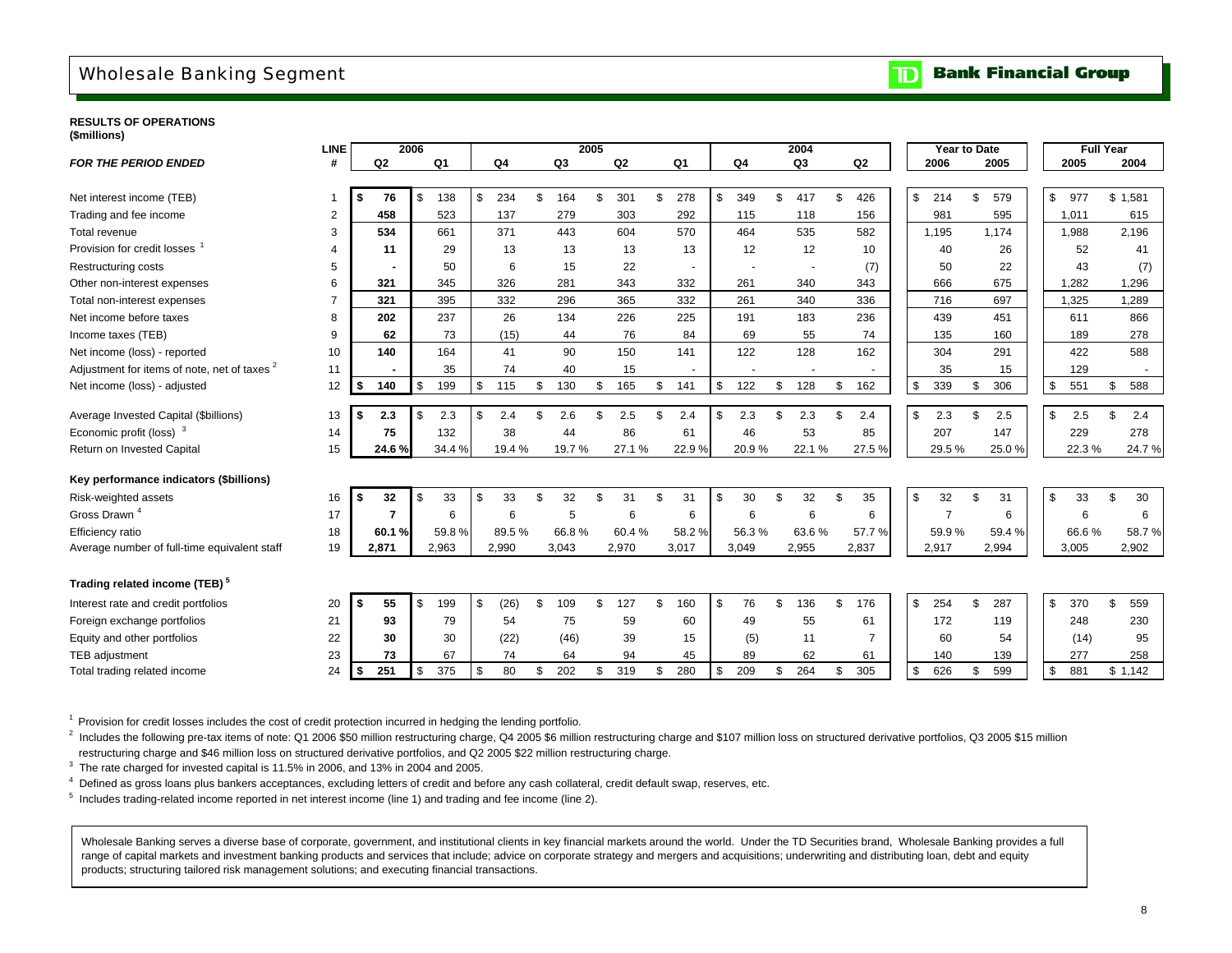### <span id="page-11-0"></span>Corporate Segment<sup>1</sup>

#### **RESULTS OF OPERATIONS(\$millions)**

|                                                                                                                                       | LINE           |                | 2006 |                          |                          |                          | 2005                     |                      |          | 2004                     |                              |            | Year to Date             |             | <b>Full Year</b> |
|---------------------------------------------------------------------------------------------------------------------------------------|----------------|----------------|------|--------------------------|--------------------------|--------------------------|--------------------------|----------------------|----------|--------------------------|------------------------------|------------|--------------------------|-------------|------------------|
| <b>FOR THE PERIOD ENDED</b>                                                                                                           | #              | Q <sub>2</sub> |      | Q1                       | Q4                       | Q3                       | Q <sub>2</sub>           | Q1                   | Q4       | Q3                       | Q2                           | 2006       | 2005                     | 2005        | 2004             |
|                                                                                                                                       |                |                |      |                          |                          |                          |                          |                      |          |                          |                              |            |                          |             |                  |
| Net interest income <sup>2,3</sup>                                                                                                    |                | \$ (185)       | \$   | (170)                    | \$(195)                  | \$(170)                  | \$ (193)                 | \$(101)              | \$(135)  | \$(125)                  | \$ (107)                     | \$ (355)   | \$(294)                  | \$<br>(659) | \$<br>(454)      |
| Other Income <sup>3</sup>                                                                                                             | $\overline{2}$ | 10             |      | 1,574                    | 39                       | $\overline{7}$           | 58                       | 11                   | 11       | 37                       | 25                           | 1,584      | 69                       | 115         | 104              |
| Total revenue                                                                                                                         | 3              | (175)          |      | 1,404                    | (156)                    | (163)                    | (135)                    | (90)                 | (124)    | (88)                     | (82)                         | 1,229      | (225)                    | (544)       | (350)            |
| General allowance release                                                                                                             |                | (60)           |      |                          |                          |                          |                          | (35)                 |          | $\overline{\phantom{a}}$ | (67)                         | (60)       | (35)                     | (35)        | (67)             |
| Sectoral allowance release                                                                                                            | 5              |                |      | $\overline{\phantom{a}}$ |                          |                          | $\overline{a}$           |                      | (155)    | (100)                    | (200)                        |            |                          |             | (655)            |
| Other provision for credit losses <sup>3</sup>                                                                                        | 6              | (21)           |      | (21)                     | (132)                    | (67)                     | (77)                     | (63)                 | (18)     | (21)                     | (22)                         | (42)       | (140)                    | (339)       | (78)             |
| Total provision for credit losses                                                                                                     |                | (81)           |      | (21)                     | (132)                    | (67)                     | (77)                     | (98)                 | (173)    | (121)                    | (289)                        | (102)      | (175)                    | (374)       | (800)            |
| Non-interest expenses                                                                                                                 | 8              | 155            |      | 160                      | 173                      | 544                      | 154                      | 181                  | 197      | 152                      | 482                          | 315        | 335                      | 1,052       | 1,021            |
| Net income before taxes                                                                                                               | 9              | (249)          |      | 1,265                    | (197)                    | (640)                    | (212)                    | (173)                | (148)    | (119)                    | (275)                        | 1,016      | (385)                    | (1,222)     | (571)            |
| Income taxes <sup>2</sup>                                                                                                             | 10             | (172)          |      | (218)                    | (97)                     | (358)                    | (142)                    | (140)                | (177)    | (108)                    | (154)                        | (390)      | (282)                    | (737)       | (413)            |
| Non-controlling interest in subsidiaries                                                                                              | 11             | (3)            |      |                          |                          |                          |                          |                      |          |                          |                              | (3)        |                          |             |                  |
| Equity in net income of associated company, net of tax                                                                                | 12             | (4)            |      | $\overline{\phantom{a}}$ |                          |                          |                          |                      |          |                          |                              | (4)        | $\overline{a}$           |             |                  |
| Net income (loss) - reported                                                                                                          | 13             | (78)           |      | 1,483                    | (100)                    | (282)                    | (70)                     | (33)                 | 29       | (11)                     | (121)                        | 1,405      | (103)                    | (485)       | (158)            |
| Adjustment for items of note, net of tax <sup>4</sup>                                                                                 | 14             | 42             |      | (1,526)                  | 102                      | 288                      | 58                       | 55                   | 2        | 36                       | 145                          | (1, 484)   | 113                      | 503         | 253              |
| Net income (loss) - adjusted                                                                                                          | 15             | (36)<br>\$     | \$   | (43)                     | $\mathfrak s$<br>2       | \$<br>6                  | \$<br>(12)               | \$<br>22             | 31<br>\$ | \$<br>25                 | \$<br>24                     | \$<br>(79) | \$10                     | \$<br>18    | \$<br>95         |
|                                                                                                                                       |                |                |      |                          |                          |                          |                          |                      |          |                          |                              |            |                          |             |                  |
| Decomposition of items of note (net of tax, non-controlling interest in subsidiaries, and equity in net income of associated company) |                |                |      |                          |                          |                          |                          |                      |          |                          |                              |            |                          |             |                  |
| Amortization of intangibles                                                                                                           | 16             | \$<br>86       |      | 82                       | 86<br>\$                 | £.<br>91                 | 90                       | \$<br>87             | \$<br>92 | \$<br>99                 | 107<br>\$                    | \$<br>168  | \$177                    | \$<br>354   | \$<br>477        |
| Dilution gain on Ameritrade transaction, net of costs                                                                                 | 17             | 5              |      | (1,670)                  | 138                      |                          |                          |                      |          |                          | $\qquad \qquad \blacksquare$ | (1,665)    |                          | 138         |                  |
| Dilution loss on the acquisition of Hudson United by TD Banknorth                                                                     | 18             |                |      | 72                       |                          |                          |                          |                      |          |                          |                              | 72         | $\overline{\phantom{a}}$ |             |                  |
| General allowance release                                                                                                             | 19             | (39)           |      | $\overline{\phantom{a}}$ |                          |                          |                          | (23)                 |          |                          | (43)                         | (39)       | (23)                     | (23)        | (43)             |
| Hedging impact due to AcG-13                                                                                                          | 20             | (10)           |      | (10)                     | (7)                      | 12                       | (33)                     | 11                   | 11       | $\overline{2}$           | 16                           | (20)       | (22)                     | (17)        | 50               |
| Litigation charge                                                                                                                     | 21             |                |      |                          | $\overline{\phantom{a}}$ | 238                      | $\overline{\phantom{a}}$ |                      |          |                          | 195                          |            |                          | 238         | 195              |
| Non-core portfolio loan loss recoveries (sectoral related)                                                                            | 22             |                |      |                          | (60)                     | (23)                     | (24)                     | (20)                 | (101)    | (65)                     | (130)                        |            | (44)                     | (127)       | (426)            |
| Tax charge related to reorganizations                                                                                                 | 23             |                |      |                          |                          | $\overline{\phantom{a}}$ | 25                       |                      |          |                          |                              |            | 25                       | 25          |                  |
| Preferred share redemption                                                                                                            | 24             |                |      |                          | 13                       | $\overline{\phantom{a}}$ |                          |                      |          |                          |                              |            |                          | 13          |                  |
| Other tax items                                                                                                                       | 25             |                |      |                          | (68)                     | (30)                     |                          |                      |          |                          |                              |            |                          | (98)        |                  |
| Items of note                                                                                                                         | 26             | 42<br>\$       | \$   | (1,526)                  | \$<br>102                | \$288                    | 58<br>\$                 | 55<br>\$             | 2<br>\$  | \$<br>36                 | \$145                        | \$(1,484)  | \$113                    | \$<br>503   | \$<br>253        |
|                                                                                                                                       |                |                |      |                          |                          |                          |                          |                      |          |                          |                              |            |                          |             |                  |
| Decomposition of material items included in net income (loss)                                                                         | adjusted       |                |      |                          |                          |                          |                          |                      |          |                          |                              |            |                          |             |                  |
| Interest on income tax refunds                                                                                                        | 27             | \$<br>3        | \$   |                          | \$<br>3                  | \$.                      | \$                       | \$<br>$\overline{7}$ | \$<br>18 | \$<br>12                 | 20<br>\$                     | \$<br>3    | \$<br>$\overline{7}$     | \$<br>10    | \$<br>50         |
| Securitization gain / (loss)                                                                                                          | 28             | (5)            |      | (3)                      |                          |                          | 5                        | 6                    | (1)      | (4)                      | 10                           | (8)        | 11                       | 11          | 8                |
| Unallocated Corporate expenses                                                                                                        | 29             | (54)           |      | (56)                     | (48)                     | (38)                     | (42)                     | (61)                 | (15)     | (12)                     | (30)                         | (110)      | (103)                    | (189)       | (73)             |
| Tax recovery (re: future tax adjustment)                                                                                              | 30             |                |      |                          |                          |                          | $\overline{a}$           |                      |          | $\overline{\phantom{a}}$ | $\overline{\phantom{a}}$     |            |                          |             | 17               |
| Non-Core Lending Portfolio                                                                                                            | 31             | (5)            |      | (4)                      | (2)                      |                          | 11                       | 16                   | 23       | 29                       | 25                           | (9)        | 27                       | 25          | 86               |
| Other                                                                                                                                 | 32             | 25             |      | 20                       | 49                       | 44                       | 14                       | 54                   | 6        |                          | (1)                          | 45         | 68                       | 161         | $\overline{7}$   |
| Net income (loss) - adjusted                                                                                                          | 33             | (36)<br>\$     | -\$  | (43)                     | \$<br>2                  | 6<br>\$                  | (12)<br>\$               | \$<br>22             | \$<br>31 | \$<br>25                 | 24<br>\$                     | \$<br>(79) | \$10                     | \$<br>18    | 95<br>\$         |
|                                                                                                                                       |                |                |      |                          |                          |                          |                          |                      |          |                          |                              |            |                          |             |                  |

1 Commencing Q2 2006, the results of TD Bank USA, Inc. (previously reported in the Wealth segment) will be included in the Corporate segment prospectively.

<sup>2</sup> Includes the elimination of the taxable equivalent basis (TEB) adjustments reported in the Wholesale Banking segment and Non-Core Lending Portfolio results.

<sup>3</sup> The Operating Segments results are presented before the impact of asset securitization programs, which is reclassified in the Corporate segment.

4 The total net (gain) or charge of items of note is added to reported earnings to compute the adjusted earnings.

The Corporate Segment includes the Non-Core Lending Portfolio, the effects of asset securitization programs in the Canadian Personal & Commercial Banking Segment, treasury management, general provisions for credit losses, TD Bank USA, Inc., the elimination of TEB revenue and income tax, corporate level tax benefits, and residual unallocated revenues, expenses and taxes.

### **TD** Bank Financial Group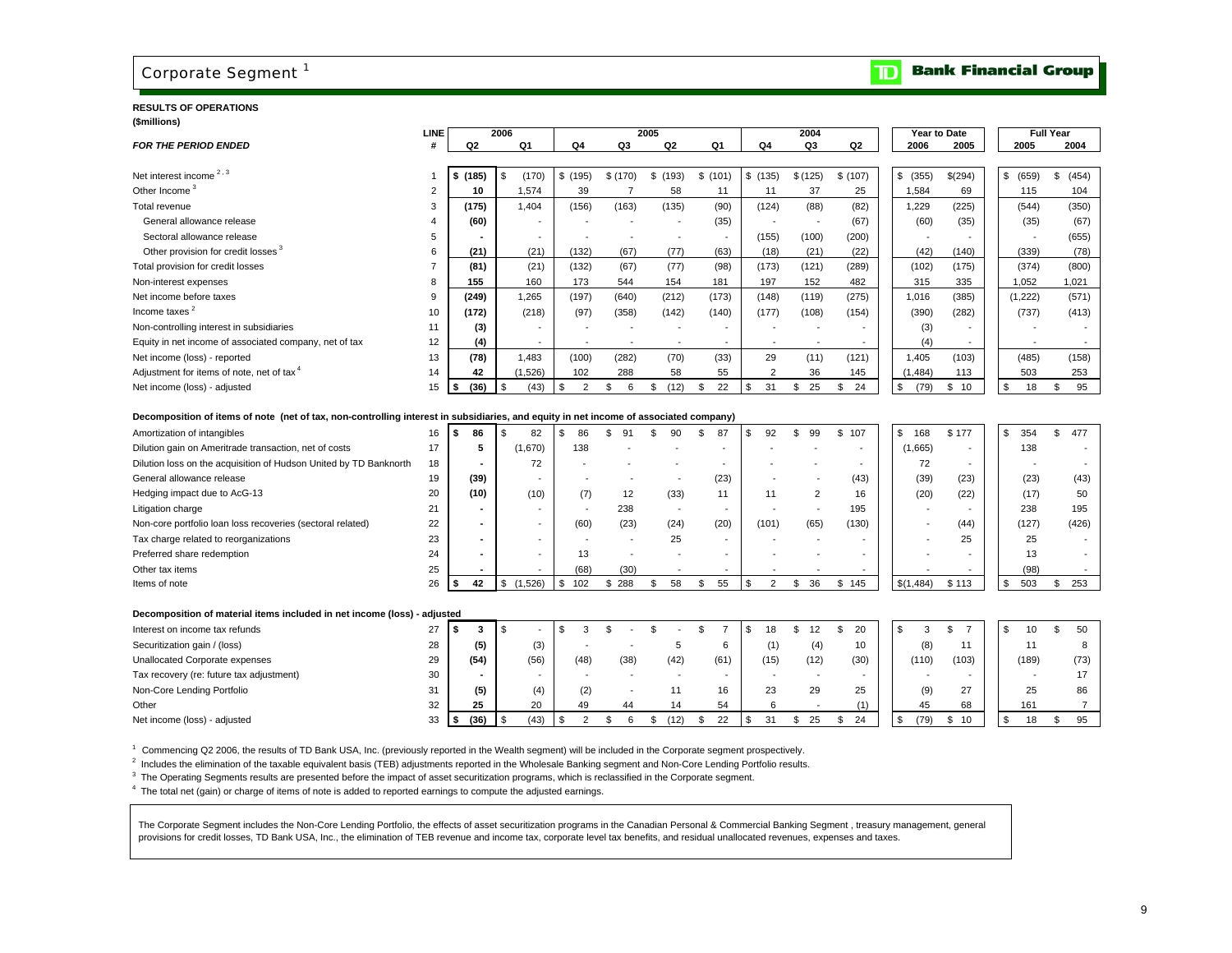### <span id="page-12-0"></span>Net Interest Income and Margin

| (\$MILLIONS)                                               | LINE           |                | 2006           |           | 2005      |           |                |                | 2004      |                |           | Year to Date |           | <b>Full Year</b> |
|------------------------------------------------------------|----------------|----------------|----------------|-----------|-----------|-----------|----------------|----------------|-----------|----------------|-----------|--------------|-----------|------------------|
| <b>FOR THE PERIOD ENDED</b>                                | #              | Q <sub>2</sub> | Q <sub>1</sub> | Q4        | Q3        | Q2        | Q <sub>1</sub> | Q <sub>4</sub> | Q3        | Q <sub>2</sub> | 2006      | 2005         | 2005      | 2004             |
| Interest income                                            |                |                |                |           |           |           |                |                |           |                |           |              |           |                  |
| Loans                                                      |                | \$2,514        | \$2,452        | \$2,328   | \$2,269   | \$1,893   | \$1,832        | \$1,767        | \$1,734   | \$1,693        | \$4,966   | \$3,725      | \$8,322   | \$6,958          |
|                                                            |                |                |                |           |           |           |                |                |           |                |           |              |           |                  |
| Securities                                                 | $\overline{2}$ | 966            | 1,259          | 1,017     | 922       | 1,015     | 1,085          | 879            | 910       | 906            | 2,225     | 2,100        | 4,039     | 3,657            |
| Deposits with banks                                        | 3              | 78             | 80             | 106       | 109       | 105       | 95             | 156            | 107       | 122            | 158       | 200          | 415       | 517              |
| Total interest income                                      | $\overline{4}$ | 3,558          | 3,791          | 3,451     | 3,300     | 3,013     | 3,012          | 2,802          | 2,751     | 2,721          | 7,349     | 6,025        | 12,776    | 11,132           |
|                                                            |                |                |                |           |           |           |                |                |           |                |           |              |           |                  |
| Interest expense<br>Deposits                               | 5              | 1,754          | 1,534          | 1,410     | 1,388     | 1,223     | 1,108          | 1,009          | 934       | 920            | 3,288     | 2,331        | 5,129     | 3,853            |
|                                                            |                |                |                |           |           |           |                |                |           |                |           |              |           |                  |
| Subordinated notes and debentures                          | 6              | 99             | 86             | 84        | 82        | 83        | 79             | 78             | 76        | 78             | 185       | 162          | 328       | 312              |
| Preferred shares and Capital Trust Securities              | $\overline{7}$ | 28             | 39             | 47        | 37        | 34        | 29             | 40             | 42        | 44             | 67        | 63           | 147       | 170              |
| Other                                                      | 8              | 250            | 525            | 269       | 230       | 280       | 385            | 240            | 247       | 238            | 775       | 665          | 1,164     | 1,024            |
| Total interest expense                                     | 9              | 2,131          | 2,184          | 1,810     | 1,737     | 1,620     | 1,601          | 1,367          | 1,299     | 1,280          | 4,315     | 3,221        | 6,768     | 5,359            |
|                                                            |                |                |                |           |           |           |                |                |           |                |           |              |           |                  |
| Net interest income                                        | 10             | 1,427          | 1,607          | 1,641     | 1,563     | 1,393     | 1,411          | 1,435          | 1,452     | 1,441          | 3,034     | 2,804        | 6,008     | 5,773            |
| <b>TEB Adjustment</b>                                      | 11             | 81             | 81             | 81        | 75        | 98        | 70             | 93             | 63        | 62             | 162       | 168          | 324       | 282              |
| Net interest income (TEB)                                  | 12             | \$1,508        | \$1,688        | \$1,722   | \$1,638   | \$1,491   | \$1,481        | \$1,528        | \$1,515   | \$1,503        | \$3,196   | \$2,972      | \$6,332   | \$6,055          |
| Average total assets (\$billions)                          | 13             | \$<br>393      | 376<br>\$      | 371<br>\$ | 367<br>\$ | \$<br>343 | 327<br>\$.     | \$<br>312      | \$<br>310 | \$<br>316      | 384<br>\$ | 335<br>\$    | \$<br>352 | \$<br>310        |
|                                                            |                |                |                |           |           |           |                |                |           |                |           |              |           |                  |
| Average earning assets (\$billions)                        | 14             | 318            | 308            | 304       | 302       | 279       | 267            | 257            | 258       | 258            | 313       | 273          | 288       | 255              |
| Net interest margin as a % of average earning assets       | 15             | 1.84%          | 2.07%          | 2.14 %    | 2.05%     | 2.05%     | 2.10%          | 2.22 %         | 2.23 %    | 2.27 %         | 1.96%     | 2.07%        | 2.09%     | 2.26 %           |
| Net interest margin (TEB) as a % of average earning assets | 16             | 1.95           | 2.18           | 2.25      | 2.15      | 2.19      | 2.20           | 2.36           | 2.33      | 2.37           | 2.06      | 2.20         | 2.20      | 2.37             |
| Impact on NII from impaired loans                          |                |                |                |           |           |           |                |                |           |                |           |              |           |                  |

Reduction/(increase) in NII from impaired loans

Gross 17<br>Recoveries 18 Recoveries

Net reduction/(increase) 19

|     |     |     |      |     | 9 | 13  |     | 8 S | - 9       | 15  | -S | 13                | $\frac{1}{2}$ | 35   |     |
|-----|-----|-----|------|-----|---|-----|-----|-----|-----------|-----|----|-------------------|---------------|------|-----|
| 8 I | (2) | (3) | (14) | (2) |   | (3) | (2) |     |           | (3) |    | (5)               | (10)          | (26) | (8) |
|     |     |     | (8)  |     |   | 10  |     |     | 6 \$ 8 \$ | 12  |    | $\sim$ 8 $\sigma$ | 12            |      |     |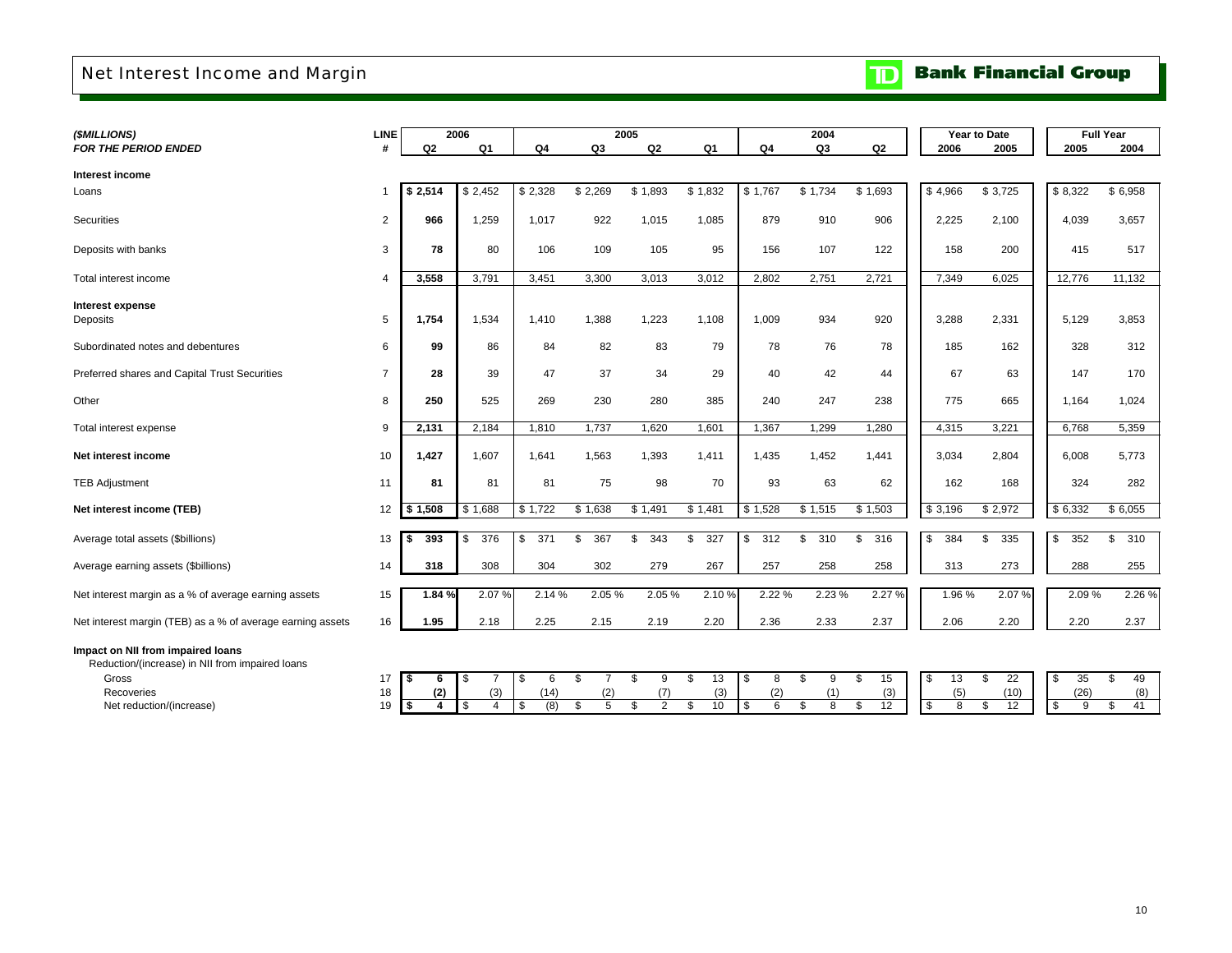### <span id="page-13-0"></span>Other Income

|  | <b>Bank Financial Group</b> |  |
|--|-----------------------------|--|
|--|-----------------------------|--|

 $\overline{\mathbf{D}}$ 

| (\$MILLIONS)                                                                    | <b>LINE</b>    |                       | 2006               |                |            | 2005       |                  |                | 2004           |               |             | Year to Date  |             | <b>Full Year</b> |
|---------------------------------------------------------------------------------|----------------|-----------------------|--------------------|----------------|------------|------------|------------------|----------------|----------------|---------------|-------------|---------------|-------------|------------------|
| <b>FOR THE PERIOD ENDED</b>                                                     | #              | Q2                    | Q <sub>1</sub>     | Q <sub>4</sub> | Q3         | Q2         | Q <sub>1</sub>   | Q <sub>4</sub> | Q <sub>3</sub> | Q2            | 2006        | 2005          | 2005        | 2004             |
|                                                                                 |                |                       |                    |                |            |            |                  |                |                |               |             |               |             |                  |
| TD Waterhouse fees and commissions                                              | 1              | \$<br>134             | $\mathbb S$<br>222 | \$<br>214      | \$<br>199  | \$<br>223  | $230$ \$<br>- \$ | 195            | 209<br>\$      | 293<br>\$     | 356<br>\$   | - \$<br>453   | 866<br>\$   | \$<br>985        |
| Full service brokerage and other securities services                            | $\overline{2}$ | 242                   | 256                | 265            | 210        | 230        | 222              | 174            | 164            | 215           | 498         | 452           | 927         | 738              |
| Mutual fund management                                                          | 3              | 156                   | 164                | 155            | 167        | 154        | 148              | 142            | 147            | 146           | 320         | 302           | 624         | 573              |
| Credit fees                                                                     | 4              | 82                    | 86                 | 84             | 76         | 85         | 98               | 80             | 96             | 76            | 168         | 183           | 343         | 343              |
| Net investment securities gains/(losses) <sup>1</sup>                           | 5              | 82                    | 23                 | 76             | 67         | 47         | 52               | 44             | 44             | 59            | 105         | 99            | 242         | 192              |
| Trading income                                                                  | 6              | 247                   | 292                | (88)           | 80         | 79         | 76               | (75)           | (75)           | (55)          | 539         | 155           | 147         | (153)            |
| Service charges                                                                 | $\overline{7}$ | 220                   | 221                | 219            | 227        | 171        | 170              | 170            | 170            | 168           | 441         | 341           | 787         | 673              |
| Loan securitizations                                                            | 8              | 72                    | 92                 | 120            | 101        | 100        | 93               | 82             | 90             | 107           | 164         | 193           | 414         | 390              |
| Card services                                                                   | 9              | 86                    | 81                 | 85             | 81         | 61         | 52               | 20             | 51             | 52            | 167         | 113           | 279         | 172              |
| Insurance revenue (net of claims)                                               | 10             | 228                   | 224                | 210            | 217        | 215        | 184              | 175            | 164            | 143           | 452         | 399           | 826         | 593              |
| <b>Trust fees</b>                                                               | 11             | 37                    | 29                 | 33             | 33         | 28         | 17               | 18             | 20             | 23            | 66          | 45            | 111         | 78               |
| Foreign exchange - non-trading                                                  | 12             | 30                    | 32                 | 19             | 35         | 27         | 24               | 45             | 29             | 28            | 62          | 51            | 105         | 129              |
| Gains/(Losses) on derivatives & loan sales (non-core)<br>not booked to sectoral | 13             |                       | $\overline{1}$     | (1)            | -1         |            | (1)              | 19             | 40             | 15            |             | (1)<br>-1     | (1)         | 71               |
| Other                                                                           | 14             | 75                    | 74                 | 51             | 41         | 97         | 30               | 29             | 32             | 14            | 149         | 127           | 219         | 99               |
| <b>Total other income</b>                                                       | 15             | $1,691$ $\sqrt$<br>\$ | $1,797$ \$         | $1,442$ \$     | $1,535$ \$ | $1,517$ \$ | $1,395$ \$       | $1,118$ \$     | 1,181          | 1,284<br>- \$ | 3,488<br>\$ | 2,912<br>- \$ | 5,889<br>\$ | 4,883<br>- \$    |

 $1$ Net of balance sheet restructuring charge of \$52 million in TD Banknorth in Q1/06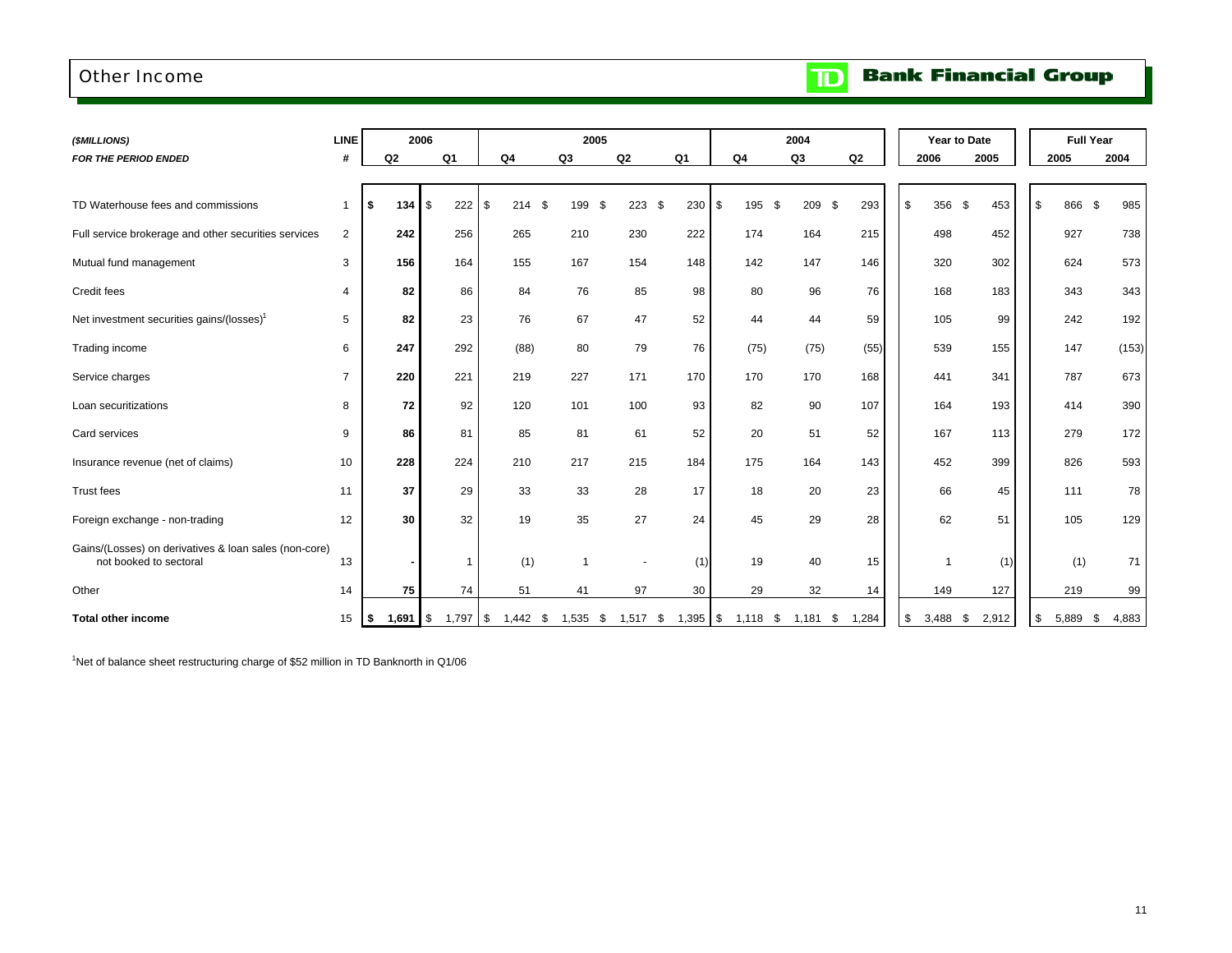### <span id="page-14-0"></span>Non-Interest Expenses

| (\$MILLIONS)                        | <b>LINE</b>    |                | 2006                |                     | 2005        |                |                  |                     | 2004        |                |             | Year TO Date |             | <b>Full Year</b> |
|-------------------------------------|----------------|----------------|---------------------|---------------------|-------------|----------------|------------------|---------------------|-------------|----------------|-------------|--------------|-------------|------------------|
| <b>FOR THE PERIOD ENDED</b>         | #              | Q <sub>2</sub> | Q1                  | Q <sub>4</sub>      | Q3          | Q <sub>2</sub> | Q1               | Q4                  | Q3          | Q <sub>2</sub> | 2006        | 2005         | 2005        | 2004             |
| Salaries and employee benefits      |                |                |                     |                     |             |                |                  |                     |             |                |             |              |             |                  |
| Salaries                            | $\mathbf 1$    | 659<br>\$      | \$<br>662           | <b>S</b><br>679 \$  | 669 \$      | 616 \$         | 580              | \$<br>572 \$        | 584         | - \$<br>558    | \$<br>1,321 | \$<br>1,196  | \$<br>2,544 | \$<br>2,254      |
| Incentive compensation              | 2              | 290            | 345                 | 302                 | 275         | 288            | 274              | 238                 | 265         | 301            | 635         | 562          | 1,139       | 1,084            |
| Pension and other employee benefits | 3              | 144            | 167                 | 145                 | 138         | 125            | 127              | 99                  | 108         | 112            | 311         | 252          |             | 442<br>535       |
| Total                               | $\overline{4}$ | 1,093          | 1,174               | 1,126               | 1,082       | 1,029          | 981              | 909                 | 957         | 971            | 2,267       | 2,010        | 4,218       | 3,780            |
| Occupancy                           |                |                |                     |                     |             |                |                  |                     |             |                |             |              |             |                  |
| Rent                                | 5              | 95             | 85                  | 92                  | 100         | 92             | 89               | 88                  | 92          | 88             | 180         | 181          |             | 353<br>373       |
| Depreciation                        | 6              | 35             | 39                  | 41                  | 42          | 34             | 30               | 36                  | 33          | 33             | 74          | 64           |             | 147<br>134       |
| Other                               | $\overline{7}$ | 42             | 42                  | 40                  | 49          | 38             | 29               | 33                  | 33          | 29             | 84          | 67           |             | 156<br>125       |
| Total                               | 8              | 172            | 166                 | 173                 | 191         | 164            | 148              | 157                 | 158         | 150            | 338         | 312          |             | 676<br>612       |
| Equipment                           |                |                |                     |                     |             |                |                  |                     |             |                |             |              |             |                  |
| Rent                                | 9              | 48             | 49                  | 56                  | 50          | 45             | 41               | 44                  | 46          | 40             | 97          | 86           |             | 192<br>165       |
| Depreciation                        | 10             | 42             | 46                  | 54                  | 50          | 39             | 32               | 47                  | 37          | 40             | 88          | 71           |             | 175<br>160       |
| Other                               | 11             | 48             | 52                  | 61                  | 59          | 63             | 59               | 70                  | 61          | 57             | 100         | 122          |             | 237<br>242       |
| Total                               | 12             | 138            | 147                 | 171                 | 159         | 147            | 132              | 161                 | 144         | 137            | 285         | 279          |             | 562<br>609       |
| General                             |                |                |                     |                     |             |                |                  |                     |             |                |             |              |             |                  |
| Amortization of other intangibles   | 13             | 125            | 128                 | 135                 | 143         | 134            | 134              | 142                 | 152         | 162            | 253         | 268          |             | 626<br>546       |
| Marketing and business development  | 14             | 96             | 133                 | 116                 | 123         | 126            | 104              | 88                  | 86          | 114            | 229         | 230          |             | 469<br>384       |
| Brokerage related fees              | 15             | 39             | 53                  | 55                  | 56          | 57             | 58               | 49                  | 56          | 61             | 92          | 115          |             | 228<br>226       |
| Professional and advisory services  | 16             | 126            | 105                 | 155                 | 117         | 114            | 108              | 144                 | 114         | 97             | 231         | 222          |             | 446<br>494       |
| Communications                      | 17             | 48             | 49                  | 55                  | 55          | 49             | 46               | 53                  | 50          | 53             | 97          | 95           |             | 207<br>205       |
| Capital and business taxes          | 18             | 50             | 46                  | 33                  | 53          | 45             | 36               | 31                  | 36          | 43             | 96          | 81           |             | 167<br>141       |
| Postage                             | 19             | 32             | 28                  | 28                  | 27          | 30             | 23               | 23                  | 25          | 28             | 60          | 53           |             | 108<br>100       |
| Travel and relocation               | 20             | 22             | 21                  | 24                  | 21          | 18             | 15               | 17                  | 16          | 16             | 43          | 33           |             | 62<br>78         |
| Restructuring costs                 | 21             |                | 50                  | 6                   | 15          | 22             |                  |                     |             | (7)            | 50          | 22           |             | 43<br>(7)        |
| Other                               | 22             | 162            | 190                 | 126                 | 535         | 122            | 160              | 130                 | 113         | 446            | 352         | 282          |             | 866<br>943       |
| Total                               | 23             | 700            | 803                 | 733                 | 1,145       | 717            | 684              | 677                 | 648         | 1,013          | 1,503       | 1,401        | 3,279       | 3,053            |
| <b>Total non-interest expenses</b>  | 24             | 2,103<br>\$    | $\sqrt{3}$<br>2,290 | $\sqrt{3}$<br>2,203 | \$<br>2,577 | - \$<br>2,057  | \$<br>,945<br>-1 | $\sqrt{3}$<br>1,904 | \$<br>1,907 | 2,271<br>\$    | \$<br>4,393 | \$<br>4,002  | \$<br>8,782 | \$<br>8,007      |

**TD** Bank Financial Group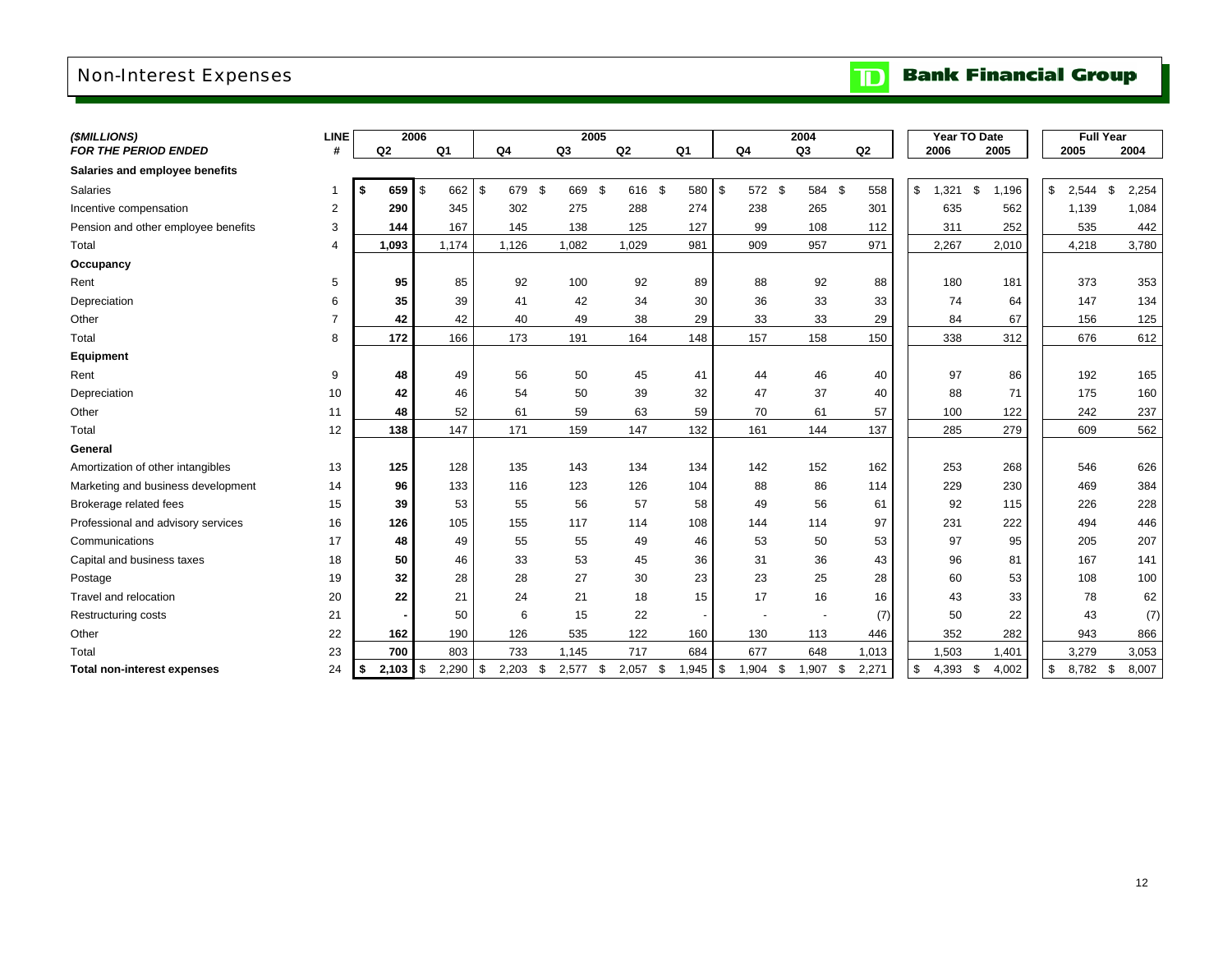#### <span id="page-15-0"></span>Balance Sheet

|  | <b>TD</b> Bank Financial Group |  |
|--|--------------------------------|--|
|  |                                |  |

| (\$MILLIONS)<br>AS AT                                             | <b>LINE</b><br># | Q <sub>2</sub>   | 2006       | Q1               | Q4               | 2005<br>Q3          | Q2               | Q1               | Q4               | 2004<br>Q3       |      | Q <sub>2</sub>   |
|-------------------------------------------------------------------|------------------|------------------|------------|------------------|------------------|---------------------|------------------|------------------|------------------|------------------|------|------------------|
|                                                                   |                  |                  |            |                  |                  |                     |                  |                  |                  |                  |      |                  |
| <b>ASSETS</b>                                                     |                  |                  |            |                  |                  |                     |                  |                  |                  |                  |      |                  |
| Cash and due from banks                                           | 1                | 2,046<br>\$      | \$         | 2,158            | \$<br>1,673      | \$<br>2,172<br>\$   | 1,797<br>\$      | 1,729            | \$<br>1,404      | \$<br>1,836      | \$   | 1,515            |
| Interest-bearing deposits with other banks                        | 2                | 10,295           |            | 11,226           | 11,745           | 10,307              | 9,057            | 8,859            | 7,634            | 8,400            |      | 7,919            |
| <b>Securities</b>                                                 |                  |                  |            |                  |                  |                     |                  |                  |                  |                  |      |                  |
| Investment                                                        | 3                | 42.847           |            | 46,376           | 42.321           | 40.709              | 39.884           | 34,862           | 31,387           | 33.653           |      | 32.448           |
| Trading                                                           | 4                | 69,809           |            | 75,000           | 65,775           | 72,597              | 71,748           | 75,977           | 66,893           | 67,702           |      | 66,197           |
| Total                                                             | 5                | 112,656          |            | 121,376          | 108,096          | 113,306             | 111,632          | 110,839          | 98,280           | 101,355          |      | 98,645           |
| Securities purchased under reverse repurchase agreements          | 6                | 32,344           |            | 24,847           | 26,375           | 25,624              | 23,727           | 26,220           | 21,888           | 25,401           |      | 28,982           |
| Loans                                                             |                  |                  |            |                  |                  |                     |                  |                  |                  |                  |      |                  |
| Residential mortgages                                             | $\overline{7}$   | 50,868           |            | 51,152           | 52,740           | 54,744              | 55,640           | 52,377           | 51,420           | 51,528           |      | 51,997           |
| Consumer instalment and other personal                            | 8                | 63,308           |            | 61,744           | 62,754           | 61,290              | 58,595           | 50,522           | 48,857           | 47,287           |      | 45,995           |
| Credit cards<br>Business and government                           | 9<br>10          | 3,764<br>39,923  |            | 3,171<br>40,250  | 2,998<br>35,044  | 2,782<br>35,844     | 2,664<br>33,313  | 2,643<br>21,429  | 2,566<br>22,264  | 2,525<br>23,251  |      | 2,229<br>23,002  |
| Total                                                             | 11               | 157,863          |            | 156,317          | 153,536          | 154,660             | 150,212          | 126,971          | 125,107          | 124,591          |      | 123,223          |
|                                                                   | 12               | (1, 291)         |            | (1, 358)         | (1, 293)         | (1, 380)            | (1, 410)         |                  |                  | (1, 369)         |      | (1, 491)         |
| Allowance for credit losses                                       | 13               |                  |            | 154,959          |                  |                     |                  | (1, 138)         | (1, 183)         | 123,222          |      | 121,732          |
| Loans (net of allowance for credit losses)                        |                  | 156,572          |            |                  | 152,243          | 153,280             | 148,802          | 125,833          | 123,924          |                  |      |                  |
| Other<br>Customers' liabilities under acceptances                 | 14               | 7,035            |            | 6,699            | 5,989            | 5,631               | 5,871            | 5,275            | 5,507            | 5,701            |      | 5,438            |
| Investment in TD Ameritrade                                       | 15               | 3,783            |            | 3,327            |                  |                     |                  |                  |                  |                  |      |                  |
| Trading derivatives' market revaluation                           | 16               | 35,430           |            | 33,781           | 33,651           | 34,185              | 34,949           | 35,922           | 33,697           | 26,163           |      | 29,427           |
| Goodwill                                                          | 17               | 7,652            |            | 7,376            | 6,518            | 6,785               | 6,766            | 2,245            | 2,225            | 2,308            |      | 2,336            |
| Intangible assets                                                 | 18               | 2,185            |            | 2,275            | 2,124            | 2,286               | 2,421            | 2,010            | 2,144            | 2,286            |      | 2,438            |
| Land, buildings and equipment                                     | 19               | 1,857            |            | 1,701            | 1,801            | 1,773               | 1,712            | 1,223            | 1,330            | 1,221            |      | 1,352            |
| Other assets                                                      | 20               | 16,741           |            | 14,652           | 14,995           | 13,074              | 12,810           | 13,162           | 12,994           | 11,300           |      | 12,521           |
| Total                                                             | 21               | 74,683           |            | 69,811           | 65,078           | 63,734              | 64,529           | 59,837           | 57,897           | 48,979           |      | 53,512           |
| <b>Total assets</b>                                               | 22               | 388,596<br>\$    | \$         | 384,377          | \$<br>365,210 \$ | 368,423<br>- \$     | 359,544<br>\$    | 333,317          | \$<br>311,027    | \$<br>309,193    | - \$ | 312,305          |
| <b>LIABILITIES</b>                                                |                  |                  |            |                  |                  |                     |                  |                  |                  |                  |      |                  |
| Deposits                                                          |                  |                  |            |                  |                  |                     |                  |                  |                  |                  |      |                  |
| Personal Non-Term                                                 | 23<br>24         | 74,995<br>\$     | \$         | 74,233           | \$<br>73,041     | \$<br>74,635<br>\$  | 74,165 \$        | 61,492           | \$<br>59,441     | \$<br>59,917 \$  |      | 59,045           |
| Personal Term<br>Banks                                            | 25               | 63,831<br>13,597 |            | 61,642<br>15,380 | 58,742<br>11,505 | 59,134<br>15,756    | 58,954<br>17,431 | 52,735<br>14,588 | 51,919<br>11,459 | 51,647<br>16,501 |      | 51,268<br>17,664 |
| Business and government                                           | 26               | 100,568          |            | 105,030          | 103,693          | 101,913             | 97,964           | 93,147           | 84,074           | 83,439           |      | 83,563           |
| Total                                                             | 27               | 252,991          |            | 256,285          | 246,981          | 251,438             | 248,514          | 221,962          | 206,893          | 211,504          |      | 211,540          |
| Other                                                             |                  |                  |            |                  |                  |                     |                  |                  |                  |                  |      |                  |
| Acceptances                                                       | 28               | 7,035            |            | 6,699            | 5,989            | 5,631               | 5,871            | 5,275            | 5,507            | 5,701            |      | 5,438            |
| Obligations related to securities sold short                      | 29               | 27,037           |            | 26,357           | 24,406           | 23,124              | 20,453           | 21,391           | 17,671           | 19,413           |      | 16,568           |
| Obligations related to securities sold under repurchase agreement | 30               | 16,983           |            | 12,520           | 11,284           | 11,285              | 10,249           | 10,688           | 9,846            | 10,934           |      | 12,916           |
| Trading derivatives' market revaluation                           | 31               | 36,295           |            | 34,934           | 33,498           | 34,877              | 34,349           | 34,766           | 33,873           | 26,556           |      | 29,185           |
| Other liabilities                                                 | 32               | 16,908           |            | 17,244           | 18,545           | 16,779              | 15,061           | 18,162           | 16,365           | 14,490           |      | 15,943           |
| Total                                                             | 33               | 104,258          |            | 97,754           | 93,722           | 91,696              | 85,983           | 90,282           | 83,262           | 77,094           |      | 80,050           |
| Subordinated notes and debentures                                 | 34               | 7,748            |            | 7,225            | 5,138            | 5,570               | 5,569            | 5,660            | 5,644            | 5,671            |      | 5,730            |
| Liability for preferred shares and Capital Trust Securities       | 35               | 1,786            |            | 1,793            | 1,795            | 2,198               | 2,210            | 2,210            | 2,560            | 2,559            |      | 2,776            |
| Non-controlling interest in subsidiaries                          | 36               | 2,530            |            | 2,847            | 1,708            | 1,746               | 1,676            |                  | ÷.               | $\overline{a}$   |      |                  |
| Shareholders' equity                                              |                  |                  |            |                  |                  |                     |                  |                  |                  |                  |      |                  |
| Capital stock                                                     |                  |                  |            |                  |                  |                     |                  |                  |                  |                  |      |                  |
| Common                                                            | 37               | 6,245            |            | 6,015            | 5,872            | 5,744               | 5,632            | 3,475            | 3,373            | 3,245            |      | 3,281            |
| Preferred<br>Contributed surplus                                  | 38<br>39         | 425<br>51        |            | 425<br>47        | 40               | 36                  | 28               | 24               | 20               | 17               |      | 14               |
| Foreign currency translation adjustments                          | 40               | (507)            |            | (666)            | (696)            | (363)               | (298)            | (212)            | (265)            | (73)             |      | 16               |
| Retained earnings                                                 | 41               | 13,069           |            | 12,652           | 10,650           | 10,358              | 10,230           | 9,916            | 9,540            | 9,176            |      | 8,898            |
| Total                                                             | 42               | 19,283           |            | 18,473           | 15,866           | 15,775              | 15,592           | 13,203           | 12,668           | 12,365           |      | 12,209           |
| Total liabilities and shareholders' equity                        | 43               | 388,596<br>\$    | $\sqrt{3}$ | 384,377          | \$<br>365,210    | \$<br>368,423<br>\$ | 359,544<br>\$    | 333,317 \$       | 311,027          | \$<br>309,193    | \$   | 312,305          |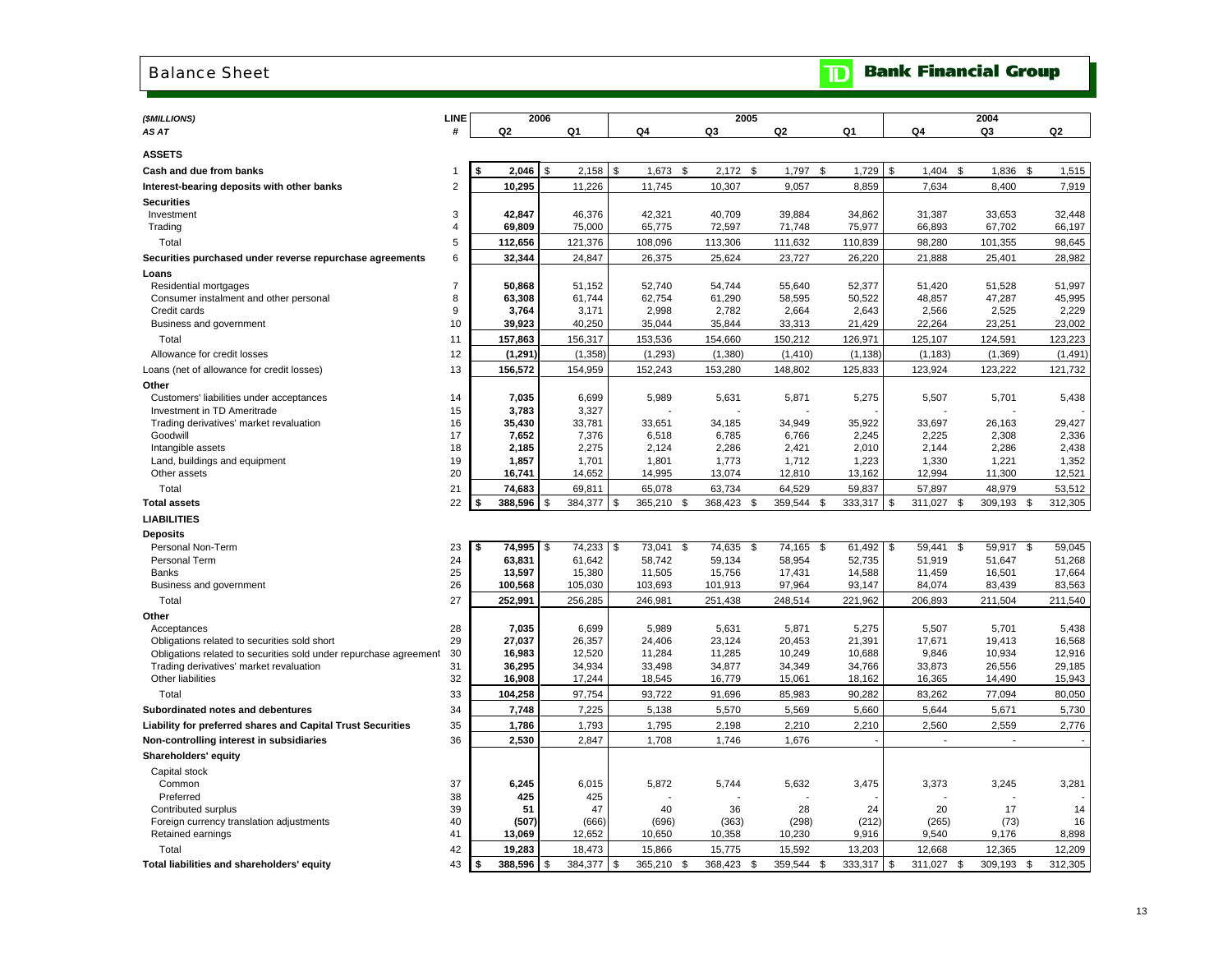$\mathbf{D}$ 

<span id="page-16-0"></span>

| (\$MILLIONS)                                                     | <b>LINE</b><br>2006<br>Q2<br># |      |              |      |         |    |                          |      |                | 2005 |                |      |         |     |         |    | 2004                     |      |                |
|------------------------------------------------------------------|--------------------------------|------|--------------|------|---------|----|--------------------------|------|----------------|------|----------------|------|---------|-----|---------|----|--------------------------|------|----------------|
| AS AT                                                            |                                |      |              |      | Q1      |    | Q4                       |      | Q <sub>3</sub> |      | Q <sub>2</sub> |      | Q1      |     | Q4      |    | Q3                       |      | Q <sub>2</sub> |
| Investment securities - surplus (deficit) over book <sup>1</sup> |                                |      |              |      |         |    |                          |      |                |      |                |      |         |     |         |    |                          |      |                |
| Debt                                                             |                                | S    | $\mathbf{2}$ | \$   |         | \$ | $\overline{\phantom{0}}$ | \$   | 4              | \$   |                | \$   |         | \$  | 6       | \$ | $\overline{\phantom{a}}$ | \$   |                |
| Common & equivalents                                             | $\overline{2}$                 |      | 656          |      | 752     |    | 696                      |      | 684            |      | 513            |      | 506     |     | 387     |    | 308                      |      | 364            |
| Preferred shares                                                 | 3                              |      | 48           |      | 53      |    | 54                       |      | 48             |      | 36             |      | 31      |     | 25      |    | 13                       |      | 41             |
| Total                                                            | 4                              | -\$  | 706          | l \$ | 806     | \$ | 750 \$                   |      | 733            | \$   | 550 \$         |      | 537     | \$  | 418     | \$ | 321                      | - \$ | 405            |
|                                                                  |                                |      |              |      |         |    |                          |      |                |      |                |      |         |     |         |    |                          |      |                |
| Assets under administration                                      |                                |      |              |      |         |    |                          |      |                |      |                |      |         |     |         |    |                          |      |                |
| Canadian Personal and Commercial Banking                         | 5                              |      | 40,898       | \$   | 40,766  | \$ | 39,485 \$                |      | 37,612         | \$   | 37,125         | - \$ | 35,895  | \$  | 35,838  | -S | 33,213                   | - \$ | 33,613         |
| U.S. Personal and Commercial Banking                             | 6                              |      | 9,904        |      | 9,529   |    | 9,307                    |      | 9,082          |      | 8,541          |      |         |     |         |    |                          |      |                |
| Wealth Management                                                | $\overline{7}$                 |      | 153,723      |      | 147,439 |    | 315,075                  |      | 322,343        |      | 302,112        |      | 297,852 |     | 279,190 |    | 282,998                  |      | 286,612        |
| Total                                                            | 8                              | \$   | 204,525      | -\$  | 197,734 | \$ | 363,867                  | - \$ | 369,037        | \$   | 347,778 \$     |      | 333,747 | \$  | 315,028 |    | 316,211                  | - \$ | 320,225        |
| Assets under management                                          |                                |      |              |      |         |    |                          |      |                |      |                |      |         |     |         |    |                          |      |                |
| U.S. Personal and Commercial Banking                             | 9                              |      | 6,551        |      | 5,995   |    | 5,859                    |      | 6,106          |      | 6,002          |      |         |     |         |    |                          |      |                |
| Wealth Management                                                | 10                             |      | 138,722      |      | 137,009 |    | 130,108                  |      | 130,036        |      | 123,788        |      | 122,726 |     | 116,526 |    | 118,264                  |      | 114,338        |
| Total                                                            | 11                             | - 56 | 145,273      | -\$  | 143,004 | \$ | 135,967                  | - \$ | 136,142        | - \$ | 129,790        | - \$ | 122,726 | -\$ | 116,526 |    | 118,264                  | - \$ | 114,338        |
|                                                                  |                                |      |              |      |         |    |                          |      |                |      |                |      |         |     |         |    |                          |      |                |

<sup>1</sup> Excludes debt security positions which are used as part of the Bank's Asset and Liability Management hedging activities and preferred shares that are hedged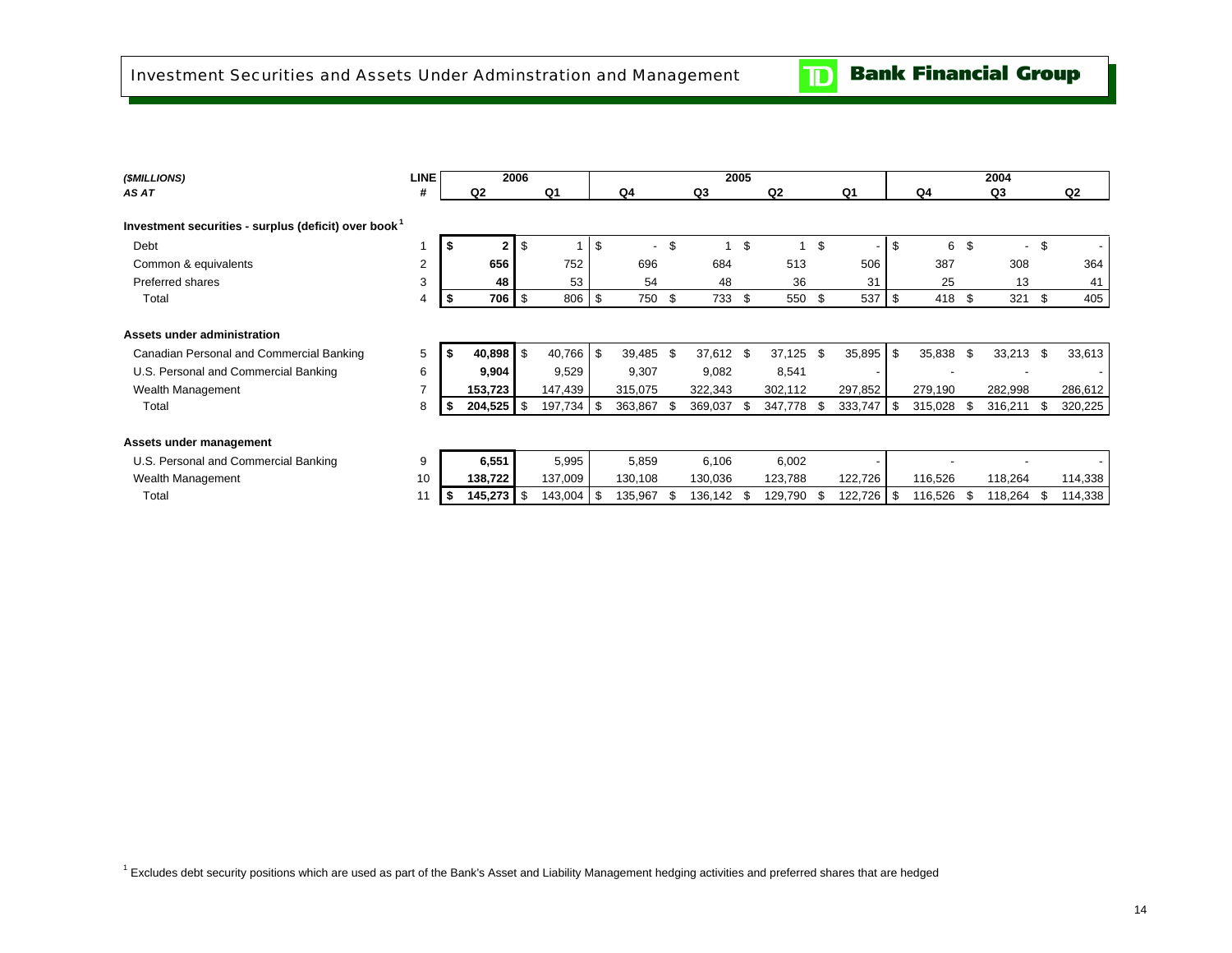### <span id="page-17-0"></span>Intangibles and Goodwill, and Restructuring Costs

 $\overline{\mathbf{D}}$ **Bank Financial Group** 

| (\$MILLIONS)                                                                                                                                   | <b>LINE</b>                        |                | 2006                          |                                                       |           |                                     | 2005                 |                                                |                                    |            |                                            | 2004                                     |                            |               | Year to Date                                   |                                  |           | <b>Full Year</b>                 |                                          |
|------------------------------------------------------------------------------------------------------------------------------------------------|------------------------------------|----------------|-------------------------------|-------------------------------------------------------|-----------|-------------------------------------|----------------------|------------------------------------------------|------------------------------------|------------|--------------------------------------------|------------------------------------------|----------------------------|---------------|------------------------------------------------|----------------------------------|-----------|----------------------------------|------------------------------------------|
| AS AT                                                                                                                                          |                                    | Q <sub>2</sub> |                               | Q <sub>1</sub>                                        |           | Q4                                  | Q <sub>3</sub>       | Q <sub>2</sub>                                 | Q1                                 |            | Q4                                         | Q3                                       | Q <sub>2</sub>             |               | 2006                                           | 2005                             |           | 2005                             | 2004                                     |
| Identifiable intangible assets                                                                                                                 |                                    |                |                               |                                                       |           |                                     |                      |                                                |                                    |            |                                            |                                          |                            |               |                                                |                                  |           |                                  |                                          |
| Opening balance<br>Arising during the period<br>Amortized in the period<br>Sale of TD Waterhouse USA<br>Foreign exchange and other adjustments | 1<br>$\overline{2}$<br>3<br>4<br>5 | \$             | 2.275<br>32<br>(125)<br>3     | $\mathfrak{s}$<br>2,124<br>282<br>(128)<br>(6)<br>3   | \$        | 2.286<br>\$<br>(135)<br>(27)        | 2,421<br>(143)<br>8  | 2,010<br>\$<br>557<br>(134)<br>(12)            | <b>S</b><br>2,144<br>(134)         | \$         | 2,286<br>\$<br>(142)                       | 2,438<br>\$<br>(152)                     | 2,570<br>30<br>(162)       | \$            | <b>S</b><br>2.124<br>314<br>(253)<br>(6)<br>6  | 2,144<br>557<br>(268)<br>(12)    | \$        | 2.144<br>557<br>(546)<br>(31)    | \$<br>2,737<br>33<br>(626)               |
| <b>Closing balance</b>                                                                                                                         | 6                                  | \$             | 2,185                         | 2,275<br>$\sqrt{3}$                                   | <b>\$</b> | 2,124<br>\$                         | 2,286                | 2,421<br>\$                                    | 2,010<br>\$                        | l \$       | 2,144<br>\$                                | 2,286<br>\$                              | 2,438                      | \$            | 2,185<br>- \$                                  | 2,421                            | \$        | 2,124                            | \$<br>2,144                              |
| Future tax liability on intangible assets<br>Opening balance                                                                                   | 7                                  | \$             | (764)                         | (711)<br>\$                                           | \$        | $(764)$ \$                          | $(802)$ \$           | $(657)$ \$                                     | $(701)$ \$                         |            | $(748)$ \$                                 | $(798)$ \$                               | (850)                      | \$            | $(711)$ \$                                     | (701)                            | \$        | $(701)$ \$                       | (841)                                    |
| Arising during the period<br>Arising during the period - changes in tax rates<br>Recognized in the period                                      | 8<br>9<br>10                       |                | (35)<br>39                    | (98)<br>41                                            |           | 44                                  | 46                   | (189)<br>42                                    | 44                                 |            | 47                                         | 50                                       | 52                         |               | (133)<br>$\blacksquare$<br>80                  | (189)<br>86                      |           | (189)<br>176                     | (69)<br>209                              |
| Foreign exchange and other adjustments<br><b>Closing balance</b>                                                                               | 11<br>12                           | \$             | $\overline{2}$<br>$(758)$ \$  | 4<br>$(764)$ \$                                       |           | 9<br>$(711)$ \$                     | (8)<br>$(764)$ \$    | $\overline{2}$<br>$(802)$ \$                   | $(657)$ \$                         |            | $(701)$ \$                                 | $(748)$ \$                               | (798)                      | \$            | 6<br>$(758)$ \$                                | $\overline{2}$<br>(802)          | \$        | 3<br>$(711)$ \$                  | (701)                                    |
| Net intangibles closing balance                                                                                                                | 13                                 | \$             | 1,427                         | l \$<br>1,511                                         | <b>\$</b> | $1,413$ \$                          | $1,522$ \$           | 1,619 \$                                       | 1,353                              | $\sqrt{3}$ | $1,443$ \$                                 | 1,538<br>\$                              | 1,640                      | $\mathfrak s$ | 1,427<br>\$                                    | 1,619                            | \$        | $1,413$ \$                       | 1,443                                    |
| Goodwill                                                                                                                                       |                                    |                |                               |                                                       |           |                                     |                      |                                                |                                    |            |                                            |                                          |                            |               |                                                |                                  |           |                                  |                                          |
| Opening balance<br>Arising during the period<br>Sale of TD Waterhouse USA<br>Foreign exchange and other adjustments<br><b>Closing balance</b>  | 14<br>15<br>16<br>17<br>18         | \$             | 7,376<br>316<br>(40)<br>7,652 | \$<br>6,518<br>1,722<br>(827)<br>(37)<br>\$.<br>7,376 | \$<br>\$  | 6.785<br>\$<br>(267)<br>6,518<br>\$ | 6,766<br>19<br>6,785 | 2,245<br>\$<br>4,642<br>(121)<br>6,766<br>- \$ | 2.225<br>\$.<br>20<br>2,245<br>-\$ | \$<br>l \$ | 2.308<br>\$<br>10<br>(93)<br>2,225<br>- \$ | 2.336<br>\$<br>6<br>(34)<br>2,308<br>-\$ | 2,272<br>27<br>37<br>2,336 | \$<br>\$      | 6,518 \$<br>2,038<br>(827)<br>(77)<br>7,652 \$ | 2,225<br>4,642<br>(101)<br>6,766 | \$<br>\$. | 2,225<br>4,642<br>(349)<br>6,518 | \$<br>2,263<br>43<br>(81)<br>2.225<br>\$ |
| Total net intangibles and goodwill closing balance                                                                                             | 19                                 | \$             | $9,079$ \$                    | 8,887 \$                                              |           | 7,931<br>\$                         | 8,307 \$             | 8,385 \$                                       | 3,598                              | l \$       | 3,668<br>\$                                | 3,846<br>- \$                            | 3,976                      | \$            | 9,079<br>\$                                    | 8,385                            | \$        | 7,931 \$                         | 3,668                                    |
| <b>Restructuring costs accrual</b>                                                                                                             |                                    |                |                               |                                                       |           |                                     |                      |                                                |                                    |            |                                            |                                          |                            |               |                                                |                                  |           |                                  |                                          |
| Opening balance<br>Expensed during the period<br>Amount utilized during the period<br>TD Waterhouse International<br><b>Wholesale Banking</b>  | 20<br>21<br>22<br>23               | \$             | 60<br>(25)                    | \$<br>25<br>50<br>(15)                                | \$        | 28<br>\$<br>6<br>(9)                | 28 \$<br>15<br>(15)  | 7 <sup>°</sup><br>22<br>(1)                    | $\overline{7}$                     | \$         | \$<br>8<br>(1)                             | 8 \$                                     | 16<br>(7)<br>(1)           | \$            | 25<br>\$<br>50<br>(40)                         | $\overline{7}$<br>22<br>(1)      | \$        | $\overline{7}$<br>43<br>(25)     | \$<br>19<br>(7)<br>(1)<br>(4)            |
| <b>Closing balance</b>                                                                                                                         | 24                                 | \$             | $35$ \ $\sqrt{3}$             |                                                       | 60 \$     | $25 \quad$                          | 28 \$                | 28 \$                                          | $\overline{7}$                     | $\sqrt{3}$ | 7 <sup>°</sup>                             | 8 \$                                     | 8                          | \$            | 35S                                            | 28                               | \$        | $25$ \$                          | $\overline{7}$                           |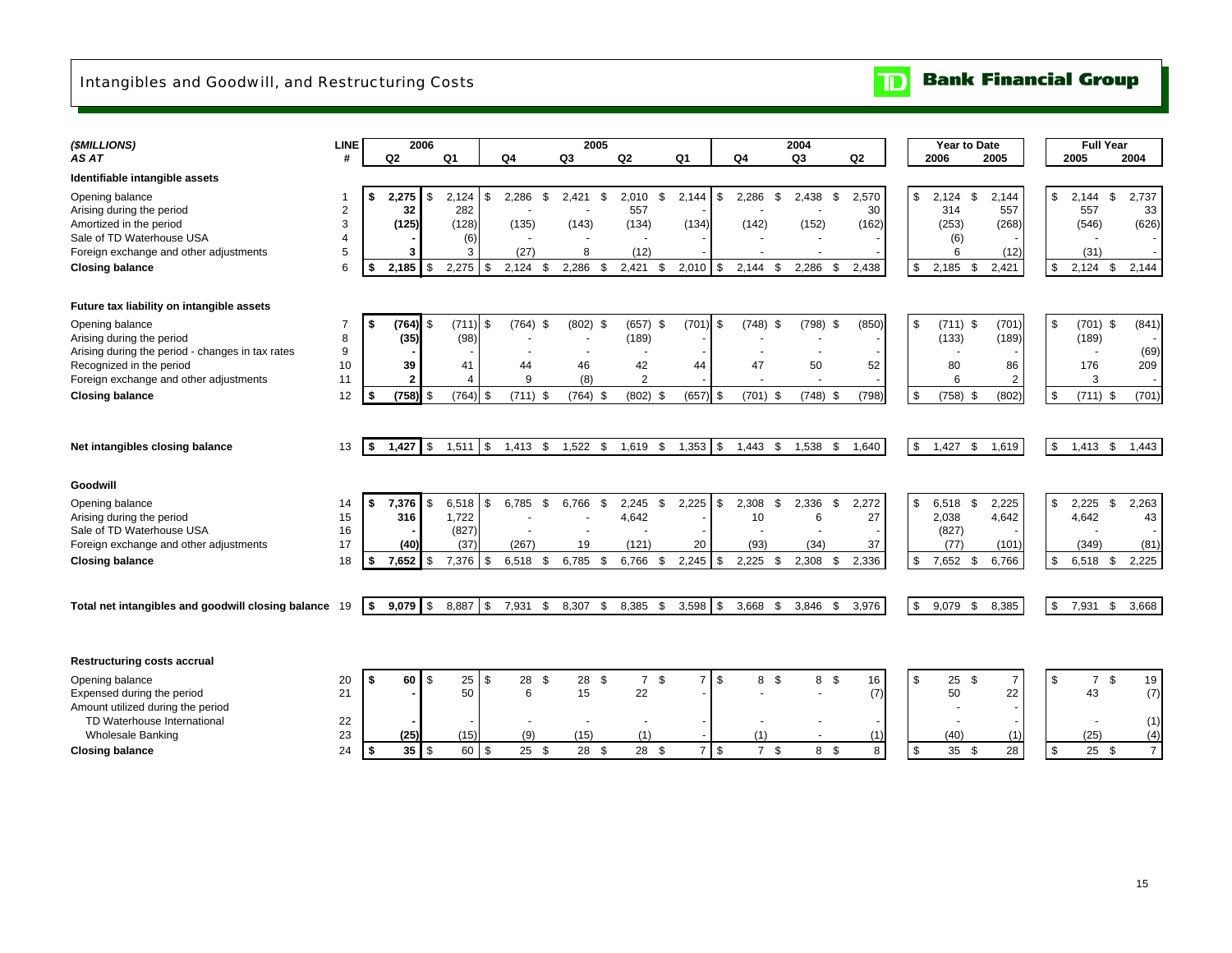### <span id="page-18-0"></span>Loan Securitization

**Bank Financial Group**  $\mathbf{D}$ 

#### *(\$MILLIONS)*

*FOR THE PERIOD ENDED*

| LINE | 2006 |    |    | 2005   |    |    |    | 2004 |         |      | <b>Year to Date</b> | <b>Full Year</b> |      |
|------|------|----|----|--------|----|----|----|------|---------|------|---------------------|------------------|------|
|      | Q2   | Q' | Q4 | ົ<br>ີ | Q2 | Ο1 | Q4 | Q3   | ົ<br>uz | 2006 | 2005                | 2005             | 2004 |

#### **Loans securitized and sold to third parties**

Securitized/(repurchased) during the period<sup>1</sup>

|       | Mortgage        | <b>MBS Pool</b> | 1,763<br>- 30 | ,348                     | 1,389                    | ,460   | ,449  | .650 | 1,817 | 1,686<br>æ | \$1,066 | \$3,111                  | 3,099<br>ъ. | 5,948<br>ა            | \$5,625 |
|-------|-----------------|-----------------|---------------|--------------------------|--------------------------|--------|-------|------|-------|------------|---------|--------------------------|-------------|-----------------------|---------|
|       |                 | Commercial      | 287           | $\overline{\phantom{a}}$ | 350                      | -      | 283   |      | 300   |            | 81      | 287                      | 283         | 633                   | 699     |
|       | Personal        | <b>HELOC</b>    |               | $\overline{\phantom{a}}$ | $\overline{\phantom{0}}$ | -      | 786   |      |       |            |         | -                        | 786         | 786                   | (370)   |
|       |                 | Credit Card     |               | $\overline{\phantom{a}}$ | $\sim$                   | $\sim$ |       |      |       |            |         | $\overline{\phantom{a}}$ |             |                       | (39)    |
|       | Corporate Loans |                 |               |                          | $\overline{\phantom{a}}$ | -      |       |      |       |            |         | $\overline{\phantom{0}}$ |             |                       |         |
| Total |                 |                 | 2,050         | ,348                     | .739                     | ,460   | 2,518 | ,650 | 2,117 | 0.686      | \$1,147 | 3,398<br>Φ               | 4,168       | $^{\circ}$ ,367<br>৾ঌ | \$5,915 |

#### Outstanding at period end

With Retained Interest

| Mortgage                                                                         | Commercial         | $\overline{7}$ | \$<br>116  | \$<br>124            | \$<br>137   | £.<br>159    | 186<br>\$        | 205<br>£.                   | 243<br>\$            | 283<br>\$.  | 314<br>\$   | 116<br>\$   | 186<br>£.                | $\mathbb{S}$<br>137 | \$<br>243   |
|----------------------------------------------------------------------------------|--------------------|----------------|------------|----------------------|-------------|--------------|------------------|-----------------------------|----------------------|-------------|-------------|-------------|--------------------------|---------------------|-------------|
| Personal                                                                         | <b>HELOC</b>       | 8              | 4,500      | 4,500                | 4,800       | 4,800        | 4,800            | 4,015                       | 4,024                | 4,039       | 4,077       | 4,500       | 4,800                    | 4,800               | 4,024       |
|                                                                                  | <b>Credit Card</b> | 9              | 1,300      | 1,300                | 1.300       | 1,300        | 1,300            | 1,300                       | 1,300                | 1,300       | 1,500       | 1,300       | 1,300                    | 1,300               | 1,300       |
| Corporate Loans                                                                  |                    | 10             |            |                      |             |              |                  | $\blacksquare$              |                      |             | 28          |             | $\overline{\phantom{0}}$ |                     | $\sim$      |
| Sub-total                                                                        |                    | 11             | \$5,916    | \$<br>5,924          | \$<br>6,237 | \$6,259      | 6,286<br>\$      | \$5,520                     | \$5,567              | \$5,622     | \$5,919     | \$5,916     | \$6,286                  | \$6,237             | \$5,567     |
| <b>Without Retained Interest</b>                                                 |                    |                |            |                      |             |              |                  |                             |                      |             |             |             |                          |                     |             |
| Mortgage                                                                         | Conventional       | 12             | \$         | \$<br>$\blacksquare$ | \$          | £.           |                  | \$<br>$\boldsymbol{\Delta}$ | \$<br>11             | 36<br>£.    | 382<br>\$   | \$          | £.                       | \$                  | \$.<br>11   |
|                                                                                  | <b>MBS Pool</b>    | 13             | 16,806     | 15,757               | 15,476      | 15,207       | 14,811           | 14,074                      | 13,060               | 12,004      | 11,200      | 16,806      | 14,811                   | 15,476              | 13,060      |
|                                                                                  | Commercial         | 14             | 2,395      | 2,123                | 2,161       | 1,827        | 1,841            | 1,567                       | 1,575                | 1,312       | 1,292       | 2,395       | 1,841                    | 2,161               | 1,575       |
| Sub-total                                                                        |                    | 15             | \$19,201   | \$17,880             | \$17,637    | \$17,034     | \$16,652         | \$15,645                    | \$14,646             | \$13,352    | \$12,874    | \$19,201    | \$16,652                 | \$17,637            | \$14,646    |
|                                                                                  |                    |                |            |                      |             |              |                  |                             |                      |             |             |             |                          |                     |             |
| Total outstanding at period end                                                  |                    | 16             | \$25,117   | \$23,804             | \$23,874    | \$23,293     | \$22,938         | \$21,165                    | \$20,213             | \$18,974    | \$18,793    | \$25,117    | \$22,938                 | \$23,874            | \$20,213    |
| Economic Impact - Pre-tax                                                        |                    |                |            |                      |             |              |                  |                             |                      |             |             |             |                          |                     |             |
| Net interest income                                                              |                    | 17             | \$<br>(90) | \$<br>(105)          | \$<br>(123) | \$<br>(111)  | <b>S</b><br>(94) | \$<br>(92)                  | -\$<br>(89)          | \$<br>(105) | (109)<br>\$ | \$<br>(195) | (186)<br>\$.             | \$<br>(420)         | \$<br>(415) |
| Other income                                                                     |                    | 18             | 72         | 92                   | 120         | 101          | 100              | 93                          | 82                   | 90          | 107         | 164         | 193                      | 414                 | 390         |
| Provision for credit losses                                                      |                    | 19             | 8          | 8                    | 8           | 10           | 9                | 8                           | 9                    | 9           | 13          | 16          | 17                       | 35                  | 41          |
| Total impact                                                                     |                    | 20             | (10)<br>S  | \$<br>(5)            | \$<br>5     | \$<br>$\sim$ | \$<br>15         | \$<br>9                     | $\overline{2}$<br>\$ | (6)<br>\$   | \$<br>11    | (15)<br>\$  | 24<br>\$                 | \$<br>29            | 16<br>\$    |
|                                                                                  |                    |                |            |                      |             |              |                  |                             |                      |             |             |             |                          |                     |             |
|                                                                                  |                    |                |            |                      |             |              |                  |                             |                      |             |             |             |                          |                     |             |
| Mortgage Backed Securities Retained <sup>2</sup><br>Outstanding at end of period |                    | 21             | \$18,252   | \$17,770             | \$15,718    | \$13,159     | \$12,230         | \$10,718                    | \$12,142             | \$12,086    | \$11,065    | \$18.252    | \$12,230                 | \$15,718            | \$12,142    |
|                                                                                  |                    |                |            |                      |             |              |                  |                             |                      |             |             |             |                          |                     |             |

 $1$  Excludes principal repayments during the period

<sup>2</sup> Reported as investment securities issued or guaranteed by Canada on the consolidated balance sheet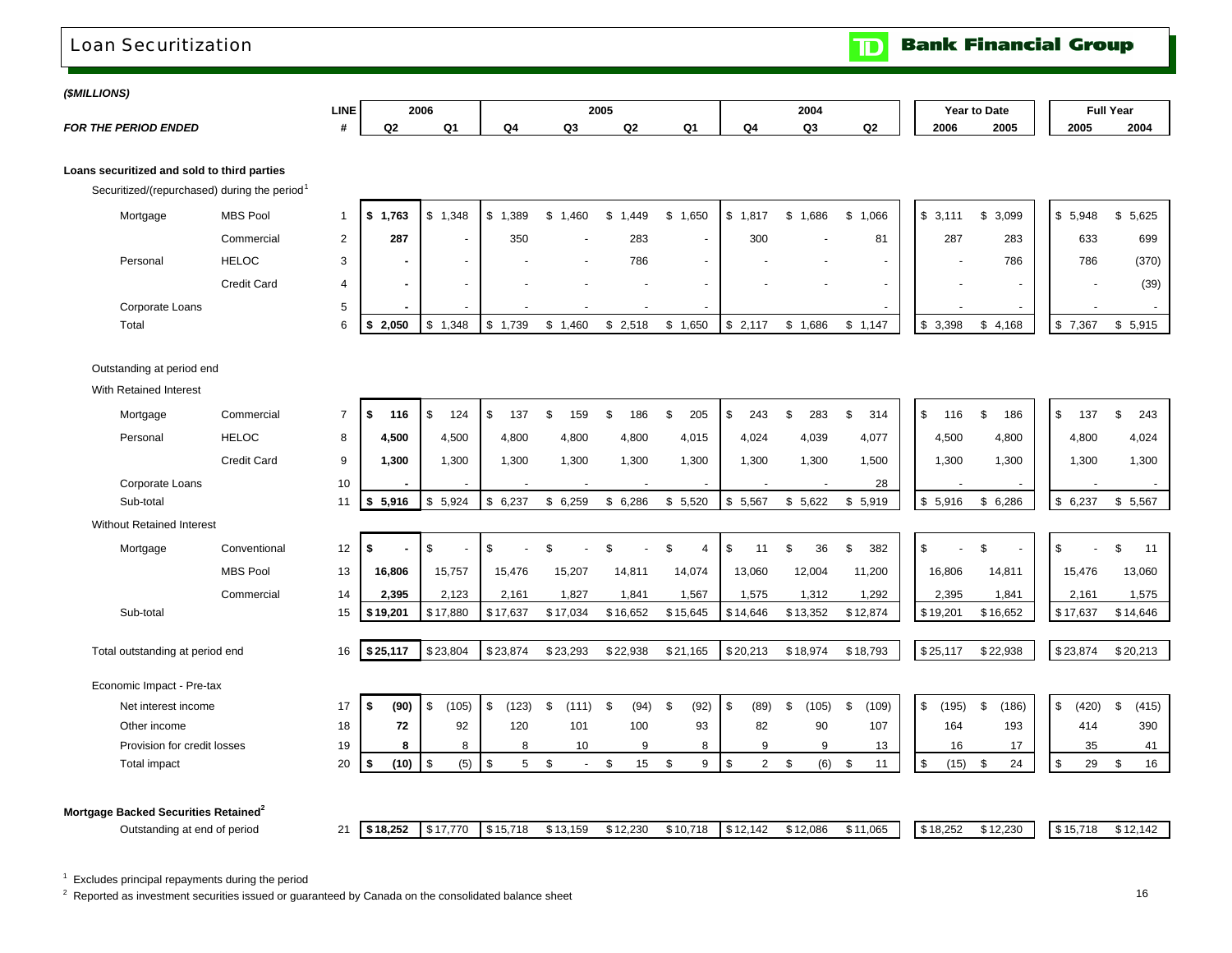### <span id="page-19-0"></span>Impaired Loans

### **TD** Bank Financial Group

| (\$MILLIONS)<br>AS AT                                                                  | LINE           | Q <sub>2</sub>    | 2006 | Q1                  | Q4             |                      | Q3                  | 2005 | Q <sub>2</sub>      |           | Q1             |    | Q4                       |      | 2004<br>Q3               |      | Q2                                |     | 2006                | Year to Date | 2005                   |     | 2005                | <b>Full Year</b> | 2004                |
|----------------------------------------------------------------------------------------|----------------|-------------------|------|---------------------|----------------|----------------------|---------------------|------|---------------------|-----------|----------------|----|--------------------------|------|--------------------------|------|-----------------------------------|-----|---------------------|--------------|------------------------|-----|---------------------|------------------|---------------------|
| <b>CHANGE IN GROSS IMPAIRED LOANS BY SEGMENT</b>                                       |                |                   |      |                     |                |                      |                     |      |                     |           |                |    |                          |      |                          |      |                                   |     |                     |              |                        |     |                     |                  |                     |
| Balance at beginning of period<br>Additions                                            | 1              | 365               |      | 349                 | \$             | 452<br>\$            | 482                 | -S   | 513                 | \$        | 537            | \$ | 752                      | -S   | 924                      | \$   | 1,166                             | \$. | 349                 | \$           | 537                    | \$  | 537                 | \$               | 1,371               |
| Canadian Personal and Commercial Banking - retail                                      | $\overline{2}$ | 159               |      | 160                 |                | 150                  | 141                 |      | 138                 |           | 140            |    | 139                      |      | 152                      |      | 152                               |     | 319                 |              | 278                    |     | 569                 |                  | 649                 |
| - commercial mid-market                                                                | 3              | $\overline{7}$    |      | 68                  |                | 39                   | 12                  |      | 21                  |           | 71             |    | $\overline{4}$           |      | 28                       |      | $\overline{5}$                    |     | 75                  |              | 92                     |     | 143                 |                  | 59                  |
| U.S. Personal and Commercial Banking                                                   | $\overline{4}$ | 45                |      | 18                  |                | 25                   | 47                  |      |                     |           |                |    |                          |      |                          |      |                                   |     | 63                  |              |                        |     | 72                  |                  |                     |
| <b>Wholesale Banking</b>                                                               | 5<br>6         | 3                 |      | 17                  |                |                      |                     |      | ÷.                  |           |                |    | $\overline{a}$           |      | $\sim$                   |      |                                   |     | 20                  |              |                        |     |                     |                  | ٠                   |
| Corporate - non-core                                                                   |                |                   |      |                     |                |                      |                     |      |                     |           |                |    | 23                       |      | 85                       |      |                                   |     |                     |              |                        |     |                     |                  | 264                 |
| Total additions to impaired loans and acceptances                                      | $\overline{7}$ | 214               |      | 263                 |                | 214                  | 200                 |      | 159                 |           | 211            |    | 166                      |      | 265                      |      | 157                               |     | 477                 |              | 370                    |     | 784                 |                  | 972                 |
| Return to performing status, repaid or sold                                            | 8              | (97)              |      | (95)                |                | (173)                | (103)               |      | (164)               |           | (129)          |    | (214)                    |      | (256)                    |      | (263)                             |     | (192)               |              | (293)                  |     | (569)               |                  | (1, 117)            |
| Net new additions (reductions)                                                         | 9<br>10        | 117               |      | 168                 |                | 41                   | 97                  |      | (5)<br>86           |           | 82             |    | (48)                     |      | 9                        |      | (106)                             |     | 285                 |              | 77<br>86               |     | 215<br>86           |                  | (145)               |
| Arising on acquisition of TD Banknorth<br>Write-offs                                   | 11             | (130)             |      | (152)               |                | (138)                | (125)               |      | (113)               |           | (111)          |    | (132)                    |      | (164)                    |      | (159)                             |     | (282)               |              | (224)                  |     | (487)               |                  | (687)               |
| Foreign exchange and other adjustments                                                 | 12             | (3)               |      |                     |                | (6)                  | (2)                 |      | $\overline{1}$      |           | $\,$ 5 $\,$    |    | (35)                     |      | (17)                     |      | 23                                |     | (3)                 |              | 6                      |     | (2)                 |                  | (2)                 |
| Change during the period                                                               | 13             | (16)              |      | 16                  |                | (103)                | (30)                |      | (31)                |           | (24)           |    | (215)                    |      | (172)                    |      | (242)                             |     | $\sim$              |              | (55)                   |     | (188)               |                  | (834)               |
| Balance at end of period                                                               | 14             | 349               |      | 365                 | $\mathfrak{L}$ | 349<br>\$            | 452                 | \$   | 482                 | \$        | 513            | \$ | 537                      | \$   | 752                      | \$   | 924                               | \$  | 349                 | \$           | 482                    | \$  | 349                 | \$               | 537                 |
| <b>GROSS IMPAIRED LOANS BY LOCATION 2</b>                                              |                |                   |      |                     |                |                      |                     |      |                     |           |                |    |                          |      |                          |      |                                   |     |                     |              |                        |     |                     |                  |                     |
| Canada                                                                                 | 15             | 262               |      | 297                 | \$             | 276<br>\$            | 285                 | -S   | 286                 | \$        | 320            | \$ | 277                      | \$   | 324                      | \$   | 344                               | \$. | 262                 | \$           | 286                    | \$. | 276                 | \$               | 277                 |
| <b>USA</b>                                                                             | 16             | 87                |      | 68                  |                | 73                   | 167                 |      | 196                 |           | 193            |    | 233                      |      | 313                      |      | 431                               |     | 87                  |              | 196                    |     | 73                  |                  | 233                 |
| Offshore                                                                               | 17             |                   |      |                     |                |                      |                     |      |                     |           |                |    | 27                       |      | 115                      |      | 149                               |     |                     |              |                        |     |                     |                  | 27                  |
| Balance at end of period                                                               | 18             | 349               |      | 365                 | \$             | 349<br>$\mathfrak s$ | 452                 | S    | 482                 | \$        | 513            | S. | 537                      | \$   | 752                      | \$   | 924                               |     | 349                 | \$           | 482                    |     | 349                 | Ŝ.               | 537                 |
| <b>GROSS IMPAIRED LOANS BY SEGMENT</b>                                                 |                |                   |      |                     |                |                      |                     |      |                     |           |                |    |                          |      |                          |      |                                   |     |                     |              |                        |     |                     |                  |                     |
| <b>Canadian Personal and Commercial Banking</b>                                        |                |                   |      |                     |                |                      |                     |      |                     |           |                |    |                          |      |                          |      |                                   |     |                     |              |                        |     |                     |                  |                     |
| Personal                                                                               | 19             | 158<br>S          |      | 153                 | \$             | 144<br>$\mathfrak s$ | 135                 | S,   | 135                 | \$        | 138            | \$ | 138                      | \$   | 156                      | -S   | 165                               | \$  | 158                 | <b>S</b>     | 135                    | S.  | 144                 | Ŝ.               | 138                 |
| Commercial                                                                             | 20             | 103               |      | 143                 |                | 130                  | 147                 |      | 149                 |           | 180            |    | 136                      |      | 164                      |      | 171                               |     | 103                 |              | 149                    |     | 130                 |                  | 136                 |
| Total Canadian Personal and Commercial Banking                                         | 21             | 261               |      | 296                 |                | 274                  | 282                 |      | 284                 |           | 318            |    | 274                      |      | 320                      |      | 336                               |     | 261                 |              | 284                    |     | 274                 |                  | 274                 |
| U.S. Personal and Commercial Banking                                                   | 22             | 79                |      | 62                  |                | 67                   | 88                  |      | 86                  |           | $\overline{2}$ |    | $\overline{2}$           |      | $\overline{2}$           |      | 2                                 |     | 79                  |              | 86                     |     | 67                  |                  | $\overline{2}$      |
| <b>Wholesale Banking</b>                                                               | 23             | $\blacksquare$    |      |                     |                | in a                 | $\sim$              |      | $\sim$              |           | $\sim$         |    | $\sim$                   |      | $\sim$                   |      | $\sim$                            |     | $\sim$              |              | in 1999.               |     | in 1999.            |                  | $\sim$              |
| <b>Corporate Segment</b>                                                               |                | 9                 |      | $\overline{7}$      |                | 8                    | 82                  |      | 112                 |           | 193            |    | 261                      |      | 430                      |      | 586                               |     | 9                   |              |                        |     | 8                   |                  | 261                 |
| Corporate loans - non-core<br><b>TOTAL GROSS IMPAIRED LOANS</b>                        | 24<br>25       | 349               |      | 365                 | \$.            | 349<br>\$            | 452                 | -S   | 482                 | S         | 513            |    | 537                      | -S   | 752                      | - \$ | 924                               | \$. | 349                 | S.           | 112<br>482             | \$. | 349                 | -S               | 537                 |
|                                                                                        |                |                   |      |                     |                |                      |                     |      |                     |           |                |    |                          |      |                          |      |                                   |     |                     |              |                        |     |                     |                  |                     |
| NET IMPAIRED LOANS BY SEGMENT<br><b>Canadian Personal and Commercial Banking</b>       |                |                   |      |                     |                |                      |                     |      |                     |           |                |    |                          |      |                          |      |                                   |     |                     |              |                        |     |                     |                  |                     |
| Personal                                                                               | 26             | 97                |      | 86                  | - \$           | 72<br>\$             | 64                  | -S   | 62                  | \$        | 68             | S  | 63                       | \$   | 81                       | \$   | 87                                | \$. | 97                  | \$           | 62                     | -S  | 72                  | $\mathfrak s$    | 63                  |
| Commercial                                                                             | 27             | 51                |      | 80                  |                | 75                   | 80                  |      | 80                  |           | 110            |    | 75                       |      | 86                       |      | 91                                |     | 51                  |              | 80                     |     | 75                  |                  | 75                  |
| Total Canadian Personal and Commercial Banking                                         | 28             | 148               |      | 166                 |                | 147                  | 144                 |      | 142                 |           | 178            |    | 138                      |      | 167                      |      | 178                               |     | 148                 |              | 142                    |     | 147                 |                  | 138                 |
| U.S. Personal and Commercial Banking                                                   | 29             | 66                |      | 44                  |                | 49                   | 51                  |      | 60                  |           | $\sim$         |    | $\overline{\phantom{a}}$ |      | $\overline{\phantom{a}}$ |      | $\sim$                            |     | 66                  |              | 60                     |     | 49                  |                  | $\sim$              |
| <b>Wholesale Banking</b>                                                               | 30             | $\blacksquare$    |      |                     |                |                      | ä,                  |      | $\sim$              |           | $\sim$         |    | ÷.                       |      | ×,                       |      | ÷.                                |     |                     |              |                        |     |                     |                  | $\sim$              |
| <b>Corporate Segment</b>                                                               |                |                   |      |                     |                |                      |                     |      |                     |           |                |    |                          |      |                          |      |                                   |     |                     |              |                        |     |                     |                  |                     |
| Corporate loans - non-core                                                             | 31             |                   |      |                     |                |                      | 20                  |      | 30                  |           | 79             |    | 133                      |      | 293                      |      | 400                               |     |                     |              | 30                     |     |                     |                  | 133                 |
| Total impaired loans net of specific provisions<br>General allowance for credit losses | 32<br>33       | 214<br>1,156      |      | 210<br>1,203        | 1,140          | 196                  | 215<br>1,143        |      | 232<br>1,160        |           | 257<br>882     |    | 271<br>917               |      | 460<br>917               |      | 578<br>917                        |     | 214<br>1,156        |              | 232<br>1,160           |     | 196<br>1,140        |                  | 271<br>917          |
| Sectoral allowance for credit losses                                                   | 34             |                   |      |                     |                |                      |                     |      |                     |           |                |    |                          |      | 160                      |      | 228                               |     |                     |              |                        |     |                     |                  |                     |
| <b>TOTAL NET IMPAIRED LOANS</b>                                                        | 35             | (942)             |      | (993)               | <b>S</b>       | (944)<br>- \$        | (928)               | S.   | (928)               | -S        | (625)          | £. | (646)                    | - \$ | (617)                    | - \$ | (567)                             | \$. | (942)               | \$           | (928)                  |     | (944)               | -\$              | (646)               |
|                                                                                        |                |                   |      |                     |                |                      |                     |      |                     |           |                |    |                          |      |                          |      |                                   |     |                     |              |                        |     |                     |                  |                     |
| Allowance for credit losses as a % of gross impaired loans                             | 36             | 369.9             |      | 372.1 %             |                | 370.5%               | 305.3%              |      | 292.5%              |           | 221.8%         |    | 220.3%                   |      | 182.0%                   |      | 161.4%                            |     | 369.9%              |              | 292.5 %                |     | 370.5%              |                  | 220.3%              |
| Total Loans (page 13, lines 13+14)<br>Net impaired loans as a % of net loans           | 37<br>38       | 163,607<br>(0.6)% |      | \$161,658<br>(0.6)% | \$158,232      | $(0.6)$ %            | \$158,911<br>(0.6)% |      | \$154,673<br>(0.6)% | \$131,108 | (0.5)%         |    | \$129,431<br>(0.5)%      |      | \$128,923<br>(0.5)%      |      | \$127,170<br>$(0.4)$ <sup>9</sup> |     | \$163,607<br>(0.6)% |              | \$154,673<br>$(0.6)$ % |     | \$158,232<br>(0.6)% |                  | \$129,431<br>(0.5)% |
|                                                                                        |                |                   |      |                     |                |                      |                     |      |                     |           |                |    |                          |      |                          |      |                                   |     |                     |              |                        |     |                     |                  |                     |

<sup>1</sup> Including Small Business Banking

<sup>2</sup> Based on geographic location of unit responsible for recording revenue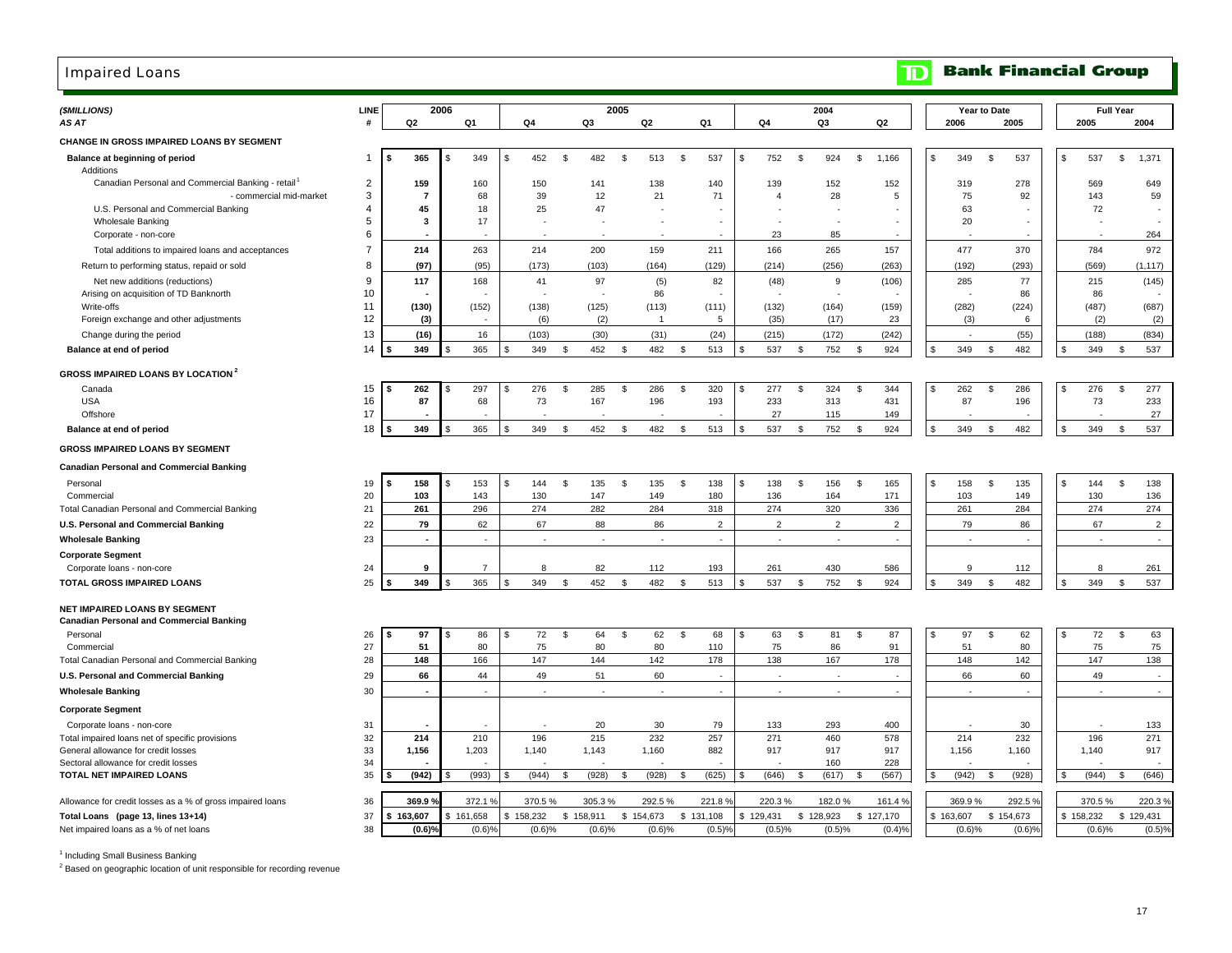### <span id="page-20-0"></span>Allowance for Credit Losses & Provision for (Reversal of) Credit Losses

## **TD** Bank Financial Group

| 2005<br>2006<br>(\$MILLIONS)<br>LINE<br>2004<br>Year to Date                                                                                                                                                                                           | <b>Full Year</b>                           |
|--------------------------------------------------------------------------------------------------------------------------------------------------------------------------------------------------------------------------------------------------------|--------------------------------------------|
| AS AT<br>Q <sub>2</sub><br>Q <sub>1</sub><br>Q <sub>4</sub><br>Q3<br>Q2<br>Q <sub>1</sub><br>Q3<br>Q <sub>2</sub><br>#<br>Q4<br>2006<br>2005                                                                                                           | 2005<br>2004                               |
| ALLOWANCE FOR CREDIT LOSSES                                                                                                                                                                                                                            |                                            |
| <b>Specific allowance</b>                                                                                                                                                                                                                              |                                            |
| 237<br>\$<br>250<br>256<br>266<br>292<br>346<br>\$<br>450<br>266<br>\$<br>Balance at beginning of period<br>155<br>153<br>\$<br>\$<br>\$<br>\$<br>\$<br>\$<br>153<br>\$<br>Ŝ.<br>\$                                                                    | 266<br>487<br>\$                           |
| (130)<br>(282)<br>Write-offs<br>$\overline{2}$<br>(152)<br>(138)<br>(125)<br>(113)<br>(111)<br>(132)<br>(164)<br>(159)<br>(224)                                                                                                                        | (487)<br>(687)                             |
| $\mathbf{3}$<br>32<br>82<br>54<br>55<br>54<br>30<br>32<br>35<br>Recoveries<br>31<br>63<br>109                                                                                                                                                          | 245<br>123                                 |
| $\overline{2}$<br>Transfer (to)/from sectoral<br>$\overline{4}$<br>$\overline{1}$<br>(61)                                                                                                                                                              | 6                                          |
| 5<br>74<br>60<br>24<br>82<br>83<br>75<br>Provision for credit losses<br>120<br>(22)<br>45<br>194<br>69                                                                                                                                                 | 107<br>336                                 |
| 6<br>27<br>27<br>Arising on acquisitions<br>$\overline{7}$<br>-1                                                                                                                                                                                       | 27                                         |
| Foreign exchange and other adjustments<br>$\overline{7}$<br>4<br>3<br>(6)<br>(2)<br>$\overline{2}$<br>(7)<br>(7)<br>3<br>6                                                                                                                             | (5)<br>$\mathbf{1}$                        |
| Balance at end of period<br>8<br>135<br>155<br>153<br>237<br>250<br>256<br>266<br>292<br>346<br>135<br>250                                                                                                                                             | 153<br>266                                 |
| <b>General allowance</b>                                                                                                                                                                                                                               |                                            |
| 917<br>9<br>1,203<br>1,140<br>1,143<br>1,160<br>882<br>917<br>917<br>984<br>1,140<br>Balance at beginning of period<br>917                                                                                                                             | 917<br>984                                 |
| 10<br>Provision for credit losses - TD Banknorth<br>$\overline{2}$<br>(6)<br>$\overline{7}$<br>(20)<br>(4)<br>(4)<br>(4)                                                                                                                               | (17)                                       |
| - Other<br>11<br>(60)<br>(35)<br>(67)<br>(60)<br>(35)<br>$\overline{\phantom{a}}$                                                                                                                                                                      | (35)<br>(67)                               |
| 12<br>289<br>18<br>87<br>289<br>Arising on acquisitions<br>69<br>$\sim$<br>÷,<br>÷,<br>13<br>(10)<br>3<br>(7)                                                                                                                                          | 289<br>(14)                                |
| Foreign exchange and other adjustments<br>(7)<br>(7)<br>(7)<br>1,156<br>917<br>1,156<br>14<br>1,203<br>1,140<br>1,143<br>1,160<br>882<br>917<br>917<br>1,160<br>Balance at end of period                                                               | 917<br>1,140                               |
|                                                                                                                                                                                                                                                        |                                            |
| Sectoral allowance                                                                                                                                                                                                                                     |                                            |
| Balance at beginning of period<br>160<br>228<br>316<br>15<br>$\overline{\phantom{a}}$                                                                                                                                                                  | 541                                        |
| (1)<br>(2)<br>61<br>Transfer (to)/from specific<br>16<br>٠<br>17<br>12<br>67<br>Recoveries<br>ä,                                                                                                                                                       | (6)                                        |
| 39<br>18<br>(155)<br>(100)<br>(200)<br>Provision for credit losses<br>٠<br>$\overline{\phantom{a}}$                                                                                                                                                    | 150<br>(655)                               |
| Foreign exchange and other adjustments<br>19<br>(16)<br>(5)<br>(16)                                                                                                                                                                                    | (30)                                       |
| 160<br>Balance at end of period<br>20<br>228<br>÷.                                                                                                                                                                                                     |                                            |
| 21<br>1,291<br>1,358<br>$\mathfrak s$<br>1,293<br>\$1,380<br>\$1,410<br>\$1,138<br>\$1,183<br>1,369<br>\$1,291<br>$\mathbb{S}$<br>1,410<br>Total allowance for credit losses at end of period<br>\$<br>\$<br>\$<br>\$1,491                             | 1,293<br>\$1,183<br>\$                     |
|                                                                                                                                                                                                                                                        |                                            |
| PROVISION FOR (REVERSAL OF) CREDIT LOSSES                                                                                                                                                                                                              |                                            |
| \$<br>114<br>\$<br>79<br>\$<br>99<br>\$<br>112<br>115<br>\$<br>\$<br>257<br>\$<br>178<br>\$<br>New specifics (net of reversals)<br>22<br>106<br>\$<br>151<br>\$<br>60<br>\$<br>110<br>\$                                                               | 352<br>\$<br>459                           |
| 23<br>(32)<br>(30)<br>(32)<br>(31)<br>(82)<br>(54)<br>(55)<br>(54)<br>(35)<br>(63)<br>(109)<br>Recoveries                                                                                                                                              | (245)<br>(123)                             |
| 24<br>74<br>120<br>(22)<br>60<br>24<br>45<br>82<br>83<br>75<br>194<br>69<br>Provision for (reversal of) credit losses - specifics<br>(line 5)                                                                                                          | 107<br>336                                 |
| 25<br>(12)<br>(39)<br>(67)<br>Recoveries - sectoral                                                                                                                                                                                                    | (150)                                      |
| 26<br>(143)<br>(133)<br>Change in sectoral allowance<br>(61)<br>$\blacksquare$<br>$\overline{\phantom{a}}$<br>$\overline{\phantom{a}}$<br>$\sim$                                                                                                       | (505)                                      |
| 27<br>(4)<br>Change in general allowance - TD Banknorth<br>(line 10)<br>$\overline{2}$<br>(6)<br>$\overline{7}$<br>(20)<br>(4)<br>(4)<br>$\overline{a}$                                                                                                | (17)                                       |
| 28<br>(60)<br>(35)<br>(67)<br>(60)<br>(35)<br>Change in general allowance - Other<br>(line 11)<br>$\blacksquare$<br>۰.                                                                                                                                 | (67)<br>(35)                               |
| 20<br>29<br>114<br>(15)<br>40<br>10<br>(73)<br>(17)<br>\$<br>\$<br>130<br>30<br>\$<br>Provision for (reversal of) credit losses<br>16<br>$\mathfrak{s}$<br>\$<br>\$<br>\$<br>\$<br>\$<br>\$<br>(192)<br>\$<br>Ŝ.                                       | 55<br>(386)<br>\$                          |
|                                                                                                                                                                                                                                                        |                                            |
| PROVISION FOR (REVERSAL OF) CREDIT LOSSES BY SEGMENT                                                                                                                                                                                                   |                                            |
| 95<br>87<br>\$<br>186<br>30<br>78<br>99<br>97<br>\$<br>90<br>\$<br>91<br>\$<br>\$<br>88<br>\$<br>92<br>\$<br>177<br>Canadian Personal and Commercial Banking<br>(page 5)<br>Ŝ.<br>\$.<br>.\$<br>-S                                                     | 373<br>373<br>\$                           |
| 31<br>8<br>$\overline{7}$<br>$\overline{4}$<br>(7)<br>15<br>(7)<br>U.S. Personal and Commercial Banking<br>$\overline{7}$<br>(page 6)<br>$\sim$<br>$\sim$<br>$\overline{\phantom{a}}$<br>$\sim$                                                        | $\overline{4}$<br>$\overline{\phantom{a}}$ |
| 13<br>13<br>12<br>40<br>32<br>11<br>29<br>13<br>13<br>12<br>10 <sup>1</sup><br>26<br><b>Wholesale Banking</b><br>(page 8)                                                                                                                              | 52<br>41                                   |
| Corporate                                                                                                                                                                                                                                              |                                            |
| (9)<br>(17)<br>33<br>(8)<br>(8)<br>(8)<br>(10)<br>(9)<br>(8)<br>(9)<br>(13)<br>(16)<br>Securitization                                                                                                                                                  | (41)<br>(35)                               |
| Wholesale Banking - CDS<br>34<br>(11)<br>(13)<br>(13)<br>(13)<br>(13)<br>(13)<br>(12)<br>(12)<br>(10)<br>(24)<br>(26)<br>35                                                                                                                            | (52)<br>(41)                               |
| (60)<br>(35)<br>(67)<br>(60)<br>(35)<br>General allowance release<br>÷,<br>$\overline{\phantom{a}}$<br>36                                                                                                                                              | (67)<br>(35)                               |
| (2)<br>(111)<br>(44)<br>(55)<br>(42)<br>(152)<br>(100)<br>(199)<br>(2)<br>(97)<br>Sectoral related and other<br>(81)<br>(21)<br>(132)<br>(98)<br>(173)<br>(121)<br>(102)<br>37<br>(67)<br>(77)<br>(289)<br>(175)<br><b>Total Corporate</b><br>(page 9) | (252)<br>(651)<br>(374)<br>(800)           |
| 38<br>16<br>114<br>40<br>20<br>10<br>(73)<br>130<br>30<br>\$<br>Ŝ.<br>\$<br>$\mathfrak{L}$<br>(15)<br>(17)<br>(192)<br>\$<br>Provision for (reversal of) credit losses<br>\$<br>$\mathfrak{s}$<br>$\mathfrak{L}$<br>\$<br>\$<br>\$<br>\$               | 55<br>(386)<br>$\mathfrak{L}$              |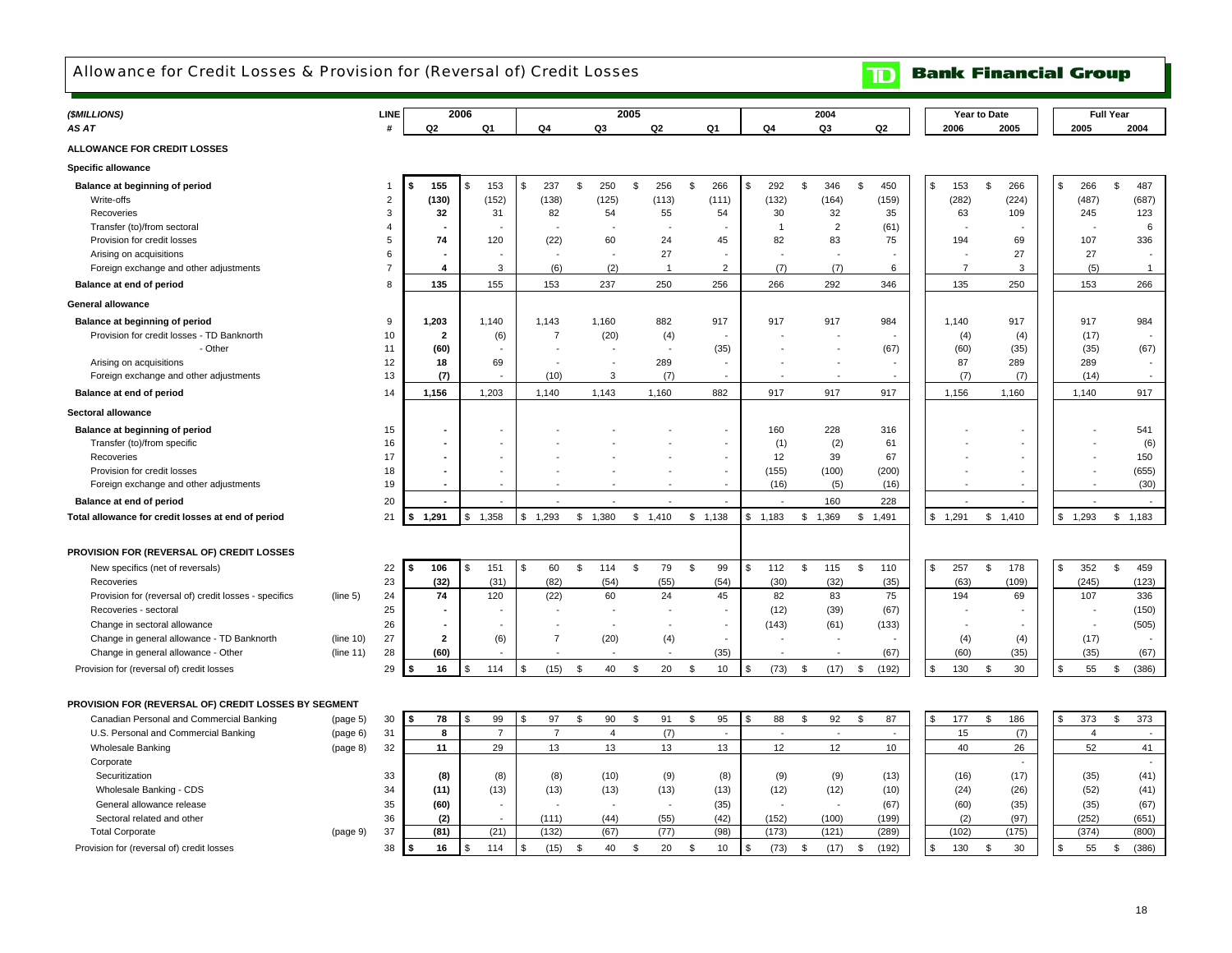### <span id="page-21-0"></span>Analysis of Change in Shareholders' Equity

**Bank Financial Group**  $\mathbf{D}$ 

| (\$MILLIONS)                                                       | LINE           |             | 2006               |                          | 2005                     |            |                |                          | 2004               |                    | Year to Date             |             | <b>Full Year</b>         |             |
|--------------------------------------------------------------------|----------------|-------------|--------------------|--------------------------|--------------------------|------------|----------------|--------------------------|--------------------|--------------------|--------------------------|-------------|--------------------------|-------------|
| <b>FOR THE PERIOD ENDED</b>                                        | #              | Q2          | Q1                 | Q4                       | Q3                       | Q2         | Q <sub>1</sub> | Q4                       | Q3                 | Q <sub>2</sub>     | 2006                     | 2005        | 2005                     | 2004        |
|                                                                    |                |             |                    |                          |                          |            |                |                          |                    |                    |                          |             |                          |             |
| <b>Common shares</b>                                               |                |             |                    |                          |                          |            |                |                          |                    |                    |                          |             |                          |             |
| Opening balance                                                    | -1             | 6,015<br>-S | 5,872<br><b>\$</b> | 5,744<br>\$<br>l Si      | 5,632 \$                 | $3,475$ \$ | 3,373          | 3,245<br>\$              | \$<br>3,281<br>\$  | 3,192              | \$<br>5,872              | \$<br>3,373 | \$<br>3,373              | \$<br>3,179 |
| Issued - options                                                   | $\overline{2}$ | 35          | 45                 | 31                       | 22                       | 45         | 27             | 17                       | 11                 | 36                 | 80                       | 72          | 125                      | 99          |
| - dividend reinvestment plan                                       | 3              | 107         | 100                | 104                      | 102                      | 101        | 73             | 78                       | 9                  | 11                 | 207                      | 174         | 380                      | 174         |
| - acquisition of TD Banknorth                                      | $\overline{4}$ |             |                    |                          |                          | 1,988      |                |                          |                    |                    |                          | 1,988       | 1,988                    |             |
|                                                                    | 5              | 70          |                    |                          |                          |            |                |                          |                    |                    | 70                       |             |                          |             |
| - acquisition of VFC                                               |                |             |                    |                          |                          |            |                |                          |                    |                    |                          |             |                          |             |
| Impact of shares (acquired) sold for trading purposes'             | 6              | 18          | (2)                | (7)                      | (12)                     | 23         | $\overline{2}$ | 33                       | (46)               | 70                 | 16                       | 25          | 6                        | (41)        |
| Repurchase of common shares                                        | $\overline{7}$ |             |                    |                          |                          |            |                |                          | (10)               | (28)               |                          |             |                          | (38)        |
| Closing balance                                                    | 8              | 6,245       | 6,015              | 5,872                    | 5,744                    | 5,632      | 3,475          | 3,373                    | 3,245              | 3,281              | 6,245                    | 5,632       | 5,872                    | 3,373       |
| <b>Preferred shares</b>                                            |                |             |                    |                          |                          |            |                |                          |                    |                    |                          |             |                          |             |
| Opening balance                                                    | 9              | 425         |                    |                          |                          |            |                |                          |                    |                    | $\overline{\phantom{a}}$ |             |                          |             |
| Issued                                                             | 10             |             | 425                |                          |                          |            |                |                          |                    |                    | 425                      |             |                          |             |
| Closing balance                                                    | 11             | 425         | 425                | $\blacksquare$           |                          | $\sim$     |                | ÷,                       |                    |                    | 425                      |             | $\overline{a}$           |             |
|                                                                    |                |             |                    |                          |                          |            |                |                          |                    |                    |                          |             |                          |             |
| <b>Contributed surplus</b>                                         |                |             |                    |                          |                          |            |                |                          |                    |                    |                          |             |                          |             |
| Opening balance                                                    | 12             | 47          | 40                 | 36                       | 28                       | 24         | 20             | 17                       | 14                 | 12                 | 40                       | 20          | 20                       | 9           |
| Stock option expense                                               | 13             | 6           | 9                  | 4                        | 8                        | 5          | $\overline{4}$ | 3                        | 3                  | 3                  | 15                       | 9           | 21                       | 12          |
| Stock option exercised                                             | 14             | (2)         | (2)                |                          |                          | (1)        |                |                          |                    | (1)                | (4)                      | (1)         | (1)                      | (1)         |
| Closing balance                                                    | 15             | 51          | 47                 | 40                       | 36                       | 28         | 24             | 20                       | 17                 | 14                 | 51                       | 28          | 40                       | 20          |
| <b>Retained earnings</b>                                           |                |             |                    |                          |                          |            |                |                          |                    |                    |                          |             |                          |             |
| Opening balance                                                    | 16             | 12,652      | 10,650             | 10,358                   | 10,230                   | 9,916      | 9,540          | 9,176                    | 8,898              | 8,867              | 10,650                   | 9,540       | 9,540                    | 8,518       |
| Net income                                                         | 17             | 738         | 2,307              | 589                      | 411                      | 599        | 630            | 595                      | 565                | 490                | 3,045                    | 1,229       | 2,229                    | 2,232       |
| Dividends - common                                                 | 18             | (315)       | (300)              | (298)                    | (283)                    | (281)      | (236)          | (235)                    | (222)              | (224)              | (615)                    | (517)       | (1,098)                  | (890)       |
|                                                                    | 19             |             |                    |                          |                          |            |                |                          |                    |                    |                          |             |                          |             |
| Dividends - preferred                                              |                | (6)         | (5)                |                          |                          |            |                |                          |                    |                    | (11)                     |             |                          |             |
| Premium paid on common shares repurchased                          | 20             |             |                    |                          |                          |            |                | $\overline{\phantom{a}}$ | (77)               | (235)              |                          |             | $\overline{\phantom{a}}$ | (312)       |
| Other                                                              | 21             |             |                    | -1                       |                          | (4)        | (18)           | $\overline{4}$           | 12                 |                    |                          | (22)        | (21)                     | (8)         |
| Closing balance                                                    | 22             | 13,069      | 12,652             | 10,650                   | 10,358                   | 10,230     | 9,916          | 9,540                    | 9,176              | 8,898              | 13,069                   | 10,230      | 10,650                   | 9,540       |
| Foreign currency translation adjustments                           |                |             |                    |                          |                          |            |                |                          |                    |                    |                          |             |                          |             |
| Opening balance                                                    | 23             | (666)       | (696)              | (363)                    | (298)                    | (212)      | (265)          | (73)                     | 16                 | (57)               | (696)                    | (265)       | (265)                    | (130)       |
| Investment in subsidiaries                                         | 24             | (7)         | (392)              | (628)                    | (369)                    | 36         | 243            | (910)                    | (320)              | 322                | (399)                    | 279         | (718)                    | (739)       |
| Hedging activities                                                 | 25             | 246         | 528                | 443                      | 462                      | (198)      | (279)          | 1,092                    | 392                | (329)              | 774                      | (477)       | 428                      | 1,004       |
| Impact of change in investment in subsidiaries                     | 26             |             | 66                 |                          |                          |            |                |                          |                    |                    | 66                       |             |                          |             |
| Provision for/ benefit of income taxes                             | 27             | (80)        | (172)              | (148)                    | (158)                    | 76         | 89             | (374)                    | (161)              | 80                 | (252)                    | 165         | (141)                    | (400)       |
| Closing balance                                                    | 28             | (507)       | (666)              | (696)                    | (363)                    | (298)      | (212)          | (265)                    | (73)               | 16                 | (507)                    | (298)       | (696)                    | (265)       |
|                                                                    | 29             | 19,283      | 18,473             | 15,866                   | 15,775<br>\$<br><b>S</b> | 15,592     | 13,203         | 12,668<br>\$             | 12,365<br>\$<br>\$ | 12,209             | 19,283<br>\$             | \$15,592    | 15,866<br>\$.            | \$12,668    |
| Total shareholders' equity                                         |                |             |                    |                          |                          | - \$       |                |                          |                    |                    |                          |             |                          |             |
| <b>NUMBER OF COMMON SHARES (thousands)</b>                         |                |             |                    |                          |                          |            |                |                          |                    |                    |                          |             |                          |             |
| Opening balance                                                    | 30             | 714,696     | 711,812            | 709,029                  | 706,699                  | 658,349    | 655,902        | 652,960                  | 655,309            | 657,601            | 711,812                  | 655,902     | 655,902                  | 656,261     |
| Issued - options                                                   | 31             | 990         | 1,282              | 1,025                    | 786                      | 1,517      | 941            | 618                      | 377                | 1,625              | 2,272                    | 2,458       | 4,269                    | 4,449       |
| - dividend reinvestment plan                                       | 32             | 1,718       | 1,656              | 1,917                    | 1,813                    | 2,046      | 1,497          | 1,641                    | 219                | 236                | 3,374                    | 3,543       | 7,273                    | 3,844       |
| - acquisition of TD Banknorth                                      | 33             |             |                    |                          |                          | 44,287     |                |                          |                    |                    |                          | 44,287      | 44,287                   |             |
| - acquisition of VFC                                               | 34             | 1,101       |                    | $\overline{\phantom{a}}$ |                          |            |                |                          |                    |                    | 1,101                    |             |                          |             |
| Impact of shares (acquired) sold for trading purposes <sup>1</sup> | 35             | 281         | (54)               | (159)                    | (269)                    | 500        | 9              | 683                      | (1,005)            | 1,507              | 227                      | 509         | 81                       | (1,052)     |
| Repurchase of common shares                                        | 36             |             |                    |                          |                          |            |                |                          | (1,940)            |                    |                          |             |                          | (7,600)     |
|                                                                    | 37             | 718.786     | 714.696            | 711.812                  | 709.029                  | 706.699    | 658.349        | 655.902                  | 652.960            | (5,660)<br>655.309 | 718.786                  | 706.699     | 711.812                  | 655.902     |
| Closing balance                                                    |                |             |                    |                          |                          |            |                |                          |                    |                    |                          |             |                          |             |

1 Purchased by subsidiaries of the Bank which are regulated securities entities in accordance with Regulation 92-313 of the *Bank Act* . Prospectively reflected change to CICA Handbook s. 1100 effective Q1/04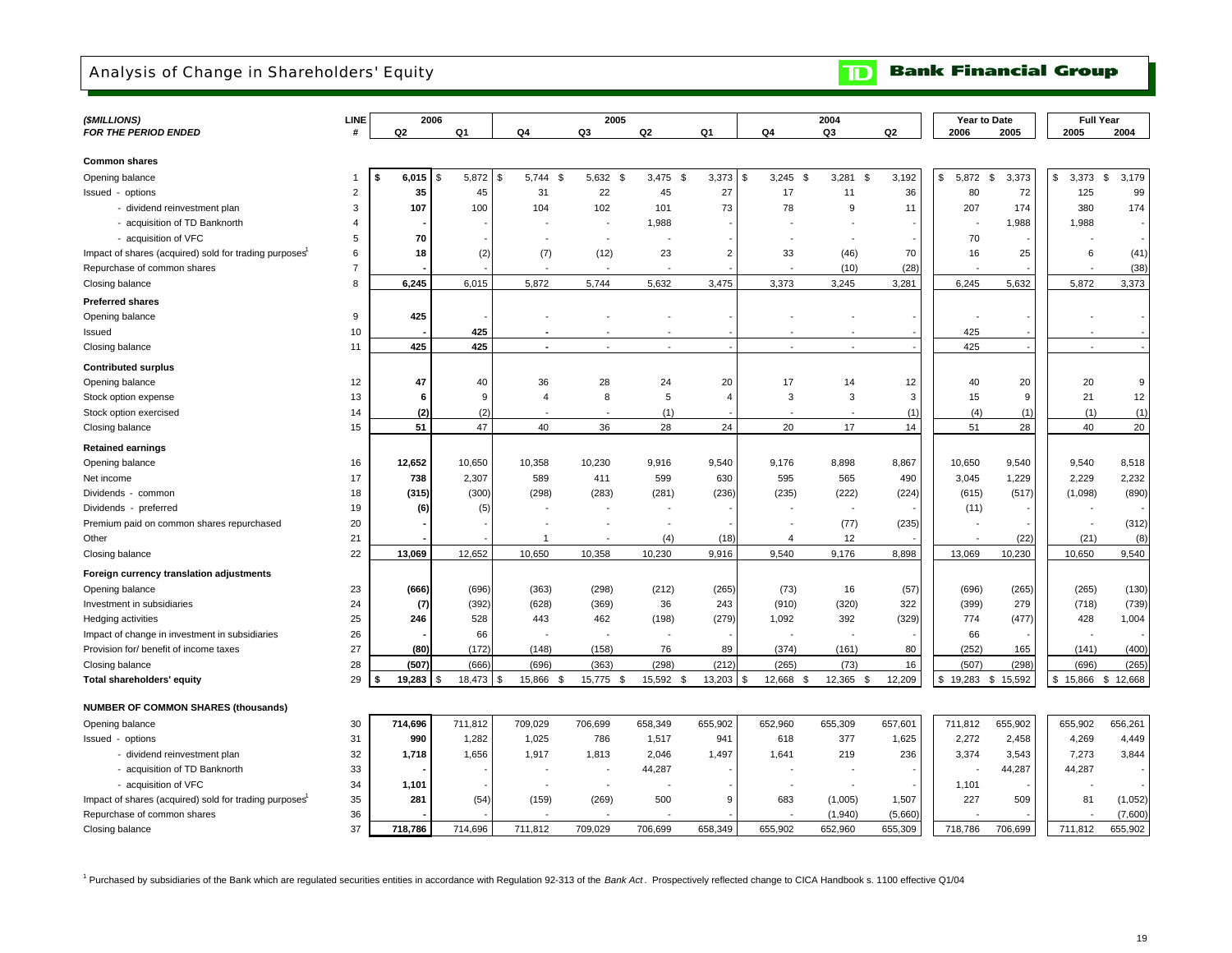### <span id="page-22-0"></span>Analysis of Change in Non-Controlling Interest and Investment in TD Ameritrade

**Bank Financial Group**  $\mathbf{D}$ 

| (\$MILLIONS)                                            | <b>LINE</b>    | 2006           |            |                  | 2005 |        |      |               |                           |     |                |            | 2004   |                          | Year to Date     |      |       |                | <b>Full Year</b> |      |  |
|---------------------------------------------------------|----------------|----------------|------------|------------------|------|--------|------|---------------|---------------------------|-----|----------------|------------|--------|--------------------------|------------------|------|-------|----------------|------------------|------|--|
| <b>FOR THE PERIOD ENDED</b>                             |                | Q <sub>2</sub> |            | Q1               |      | Q4     |      | Q3            | Q <sub>2</sub>            |     | Q <sub>1</sub> | Q4         | Q3     | Q <sub>2</sub>           | 2006             |      | 2005  |                | 2005             | 2004 |  |
| Non-controlling interest in subsidiaries                |                |                |            |                  |      |        |      |               |                           |     |                |            |        |                          |                  |      |       |                |                  |      |  |
| Opening balance                                         |                | 2,847          |            | \$<br>1,708      | \$   | .746   | -S   | 1,676<br>- \$ |                           | ۹.  |                | \$         |        |                          | \$<br>$1,708$ \$ |      |       |                |                  |      |  |
| On acquisition                                          | $\overline{2}$ |                |            |                  |      |        |      |               | 1,695                     |     |                |            |        | $\overline{\phantom{a}}$ |                  |      | 1,695 |                | 1,695            |      |  |
| Shares repurchase/shares purchased by TD                | 3              |                | (300)      | (18)             |      |        |      |               |                           |     |                |            |        | $\overline{\phantom{a}}$ | (318)            |      |       |                |                  |      |  |
| Shares issued by TD Banknorth                           |                |                | 12         | 1,110            |      | 11     |      | 11            |                           |     |                |            |        |                          | 1,122            |      |       |                | 22               |      |  |
| <b>Dilution loss</b>                                    | 5              |                |            | 66               |      |        |      |               |                           |     |                |            |        |                          | 66               |      |       |                | $\sim$           |      |  |
| On account of income                                    | 6              |                | 47         | 37               |      | 53     |      | 58            | 21                        |     |                |            |        |                          | 84               |      | 21    |                | 132              |      |  |
| Dividends paid by TD Banknorth to minority shareholders |                |                | (27)       | (21)             |      | (21)   |      | (19)          |                           |     |                |            |        |                          | (48)             |      |       |                | (40)             |      |  |
| Foreign exchange and other adjustments                  | 8              |                | (49)       | (35)             |      | (81)   |      | 20            | (40)                      |     |                |            |        |                          | (84)             |      | (40)  |                | (101)            |      |  |
| Closing balance                                         | 9              | 2,530<br>55    |            | \$<br>$2,847$ \$ |      | .708   | - \$ | 1,746         | .676 <sup>5</sup><br>- \$ |     | $\sim$ .       | \$<br>- \$ | $\sim$ | - \$                     | 2,530<br>\$      | - \$ | 1,676 | $\mathfrak{F}$ | $1,708$ \$       |      |  |
|                                                         |                |                |            |                  |      |        |      |               |                           |     |                |            |        |                          |                  |      |       |                |                  |      |  |
| <b>Investment in TD Ameritrade</b>                      |                |                |            |                  |      |        |      |               |                           |     |                |            |        |                          |                  |      |       |                |                  |      |  |
| Opening balance                                         | 10             | -S             | $3,327$ \$ |                  | \$   |        |      |               |                           |     |                |            |        |                          | -S               | \$.  |       |                |                  |      |  |
| On acquisition                                          | 11             |                | 45         | 3,327            |      |        |      |               |                           |     |                |            |        | $\overline{\phantom{a}}$ | 3,372            |      |       |                |                  |      |  |
| Purchase of shares                                      | 12             |                | 301        |                  |      |        |      |               |                           |     |                |            |        |                          | 301              |      |       |                |                  |      |  |
| Equity in net income, net of tax                        | 13             |                | 35         |                  |      |        |      |               |                           |     |                |            |        |                          | 35               |      |       |                |                  |      |  |
| Foreign exchange and other adjustments                  | 14             |                | 75         |                  |      |        |      |               |                           |     |                |            |        |                          | 75               |      |       |                |                  |      |  |
| Closing balance                                         | 15             | - 55           | $3,783$ \$ | $3,327$ \$       |      | $\sim$ | - \$ |               | \$                        | -\$ |                | \$<br>- \$ |        | - \$                     | \$<br>$3,783$ \$ |      |       | - \$           |                  | \$.  |  |